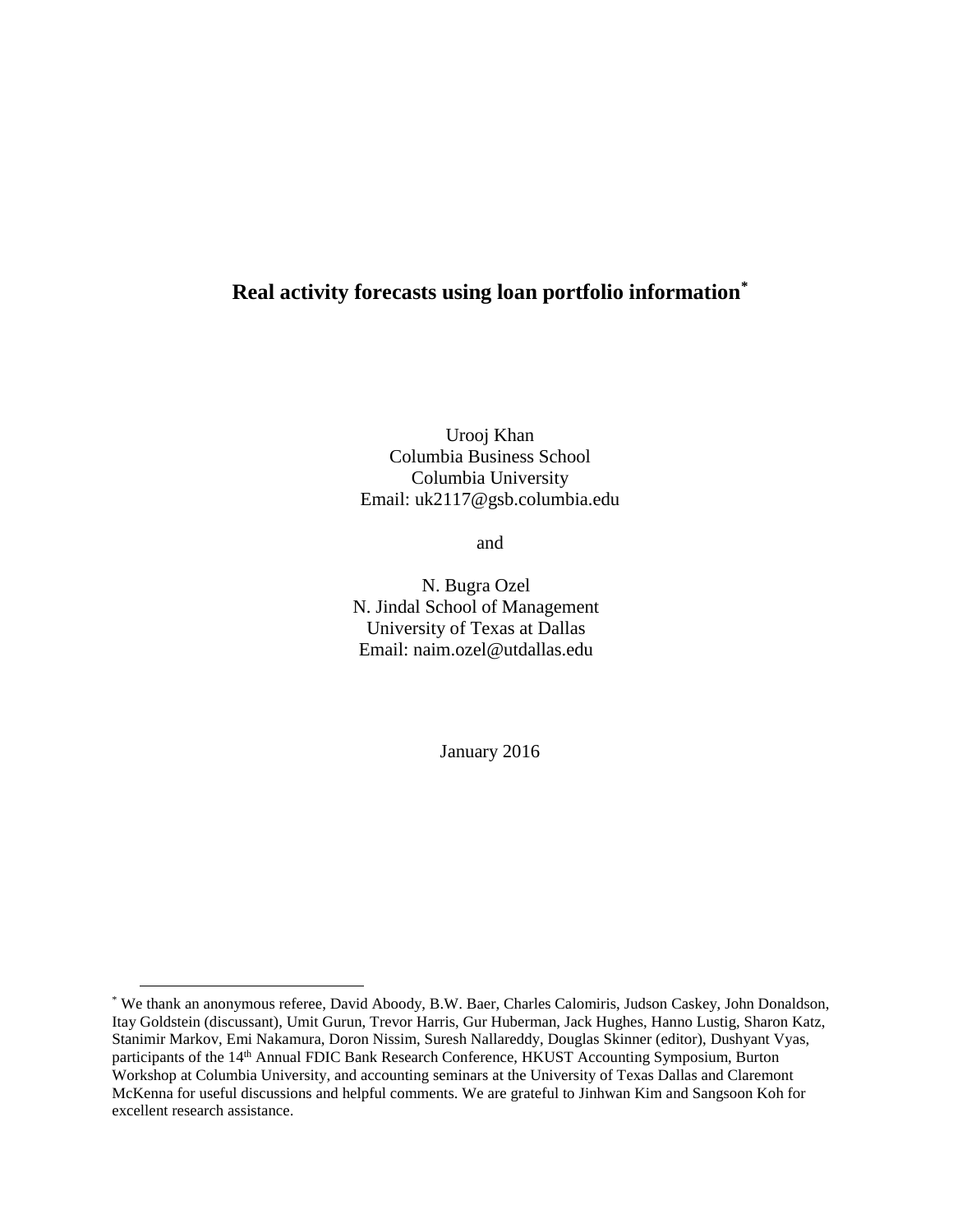# **Real activity forecasts using loan portfolio information**

# **Abstract**

To extend and monitor loans, banks collect detailed and proprietary information about the financial prospects of their customers, many of whom are local businesses and households. Therefore, banks' loan portfolios contain potentially useful information about local economic conditions. We investigate the association between information in loan portfolios and local economic conditions. Using a sample of U.S. commercial banks from 1990:Q1 to 2013:Q4, we document that information in loan portfolios aggregated to the state level is associated with current and future changes in statewide economic conditions. Furthermore, the provision for loan and lease losses contains information incremental to leading indicators of state-level economic activity and recessions. Loan portfolio information also helps to improve predictions of economic conditions at more granular levels, such as at the commuting zone level. We discuss relevance of these findings for economic analysis and forecasting, and the relation of our study to prior work on the informativeness of accounting information about the macroeconomy.

*JEL Codes*: D82; E02; E32; G01; G21; M41.

**Keywords**: Banking; coincident index; economic growth; forecasting; loans.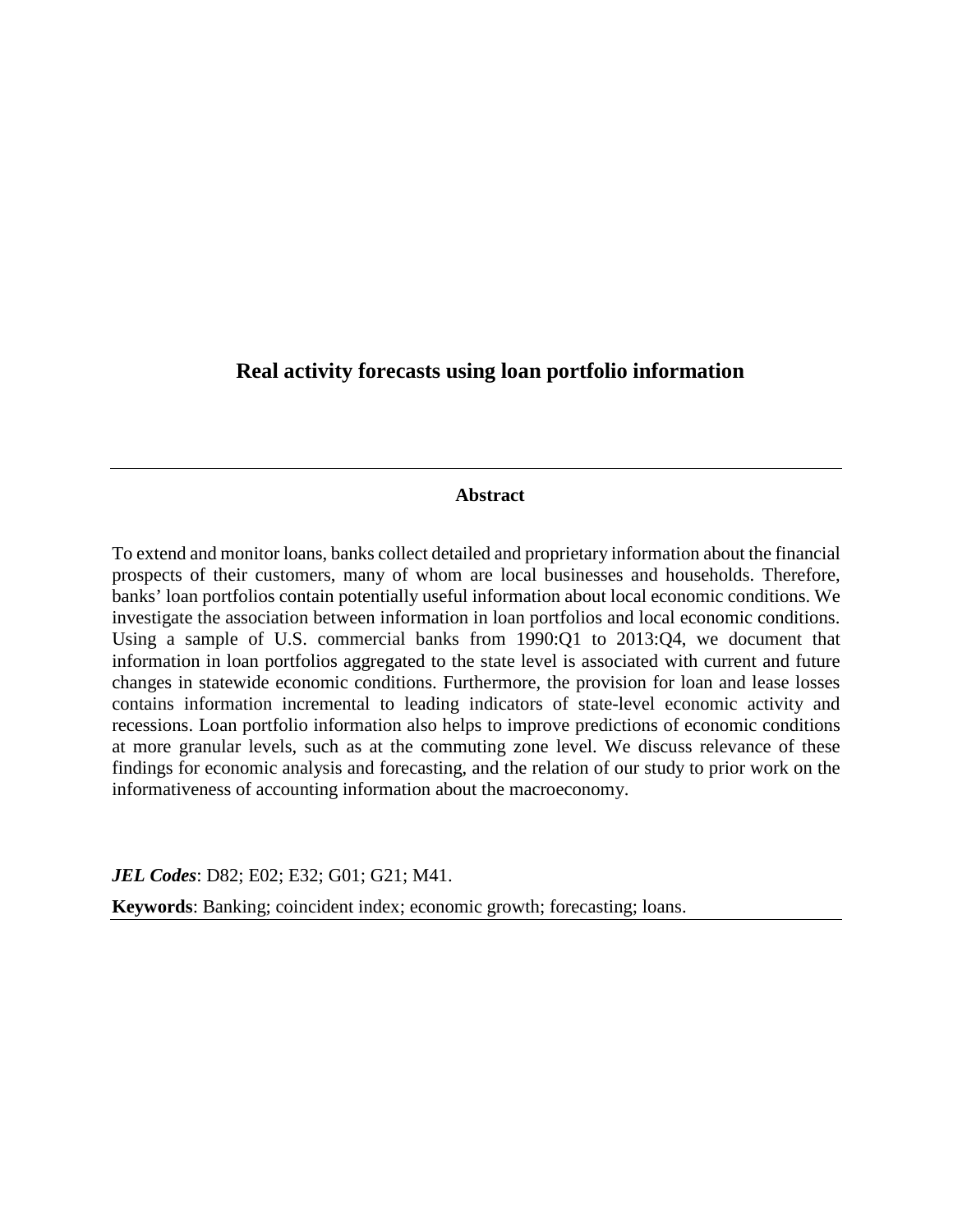# **1. Introduction**

Economics literature has long recognized the link between the banking system and economic development (Bagehot [1873]; Schumpeter [1912]). Many studies have examined the informativeness of the level of financial intermediation about productivity at the national (e.g., King and Levine [1993]; Levine and Zervos [1998]) and state-level economies (Samolyk [1994]; Driscoll [2004]). In deciding which opportunities to fund, banks collect detailed, and often proprietary, information about their borrowers and monitor them until the loan is repaid. The information about the health and prospects of borrowers is summarized in banks' disclosures about loan portfolios. Since bank lending is concentrated in local markets, by aggregating information about the financial condition of their borrowers, banks can provide insights about local economic activity. We investigate this conjecture and find that banks' loan portfolio information is predictive of state-level economic growth. Importantly, the information embedded in the provision for loan and lease losses is incremental to information contained in other leading state-level economic indicators used for forecasting economic growth.

Banks collect a variety of information about their borrowers throughout the lending relationships. This includes "hard" information that borrowers provide, such as financial statements and tax returns, hard information that banks gather, such as data about borrowers' supply chains and account activities, and "soft" information that banks gather through interactions with borrowers and local community, such as credibility and commitment of the borrowers. Arguably, most of the information banks collect is not easily accessible by the public because the typical borrower is an individual or a privately-held firm. For example, Minnis and Sutherland [2015] report that banks receive nonpublic tax return data from businesses they lend to. Relatedly, Norden and Weber [2010] document that banks use confidential information about credit line usage, limit violations, and checking account activities to adjust lending terms and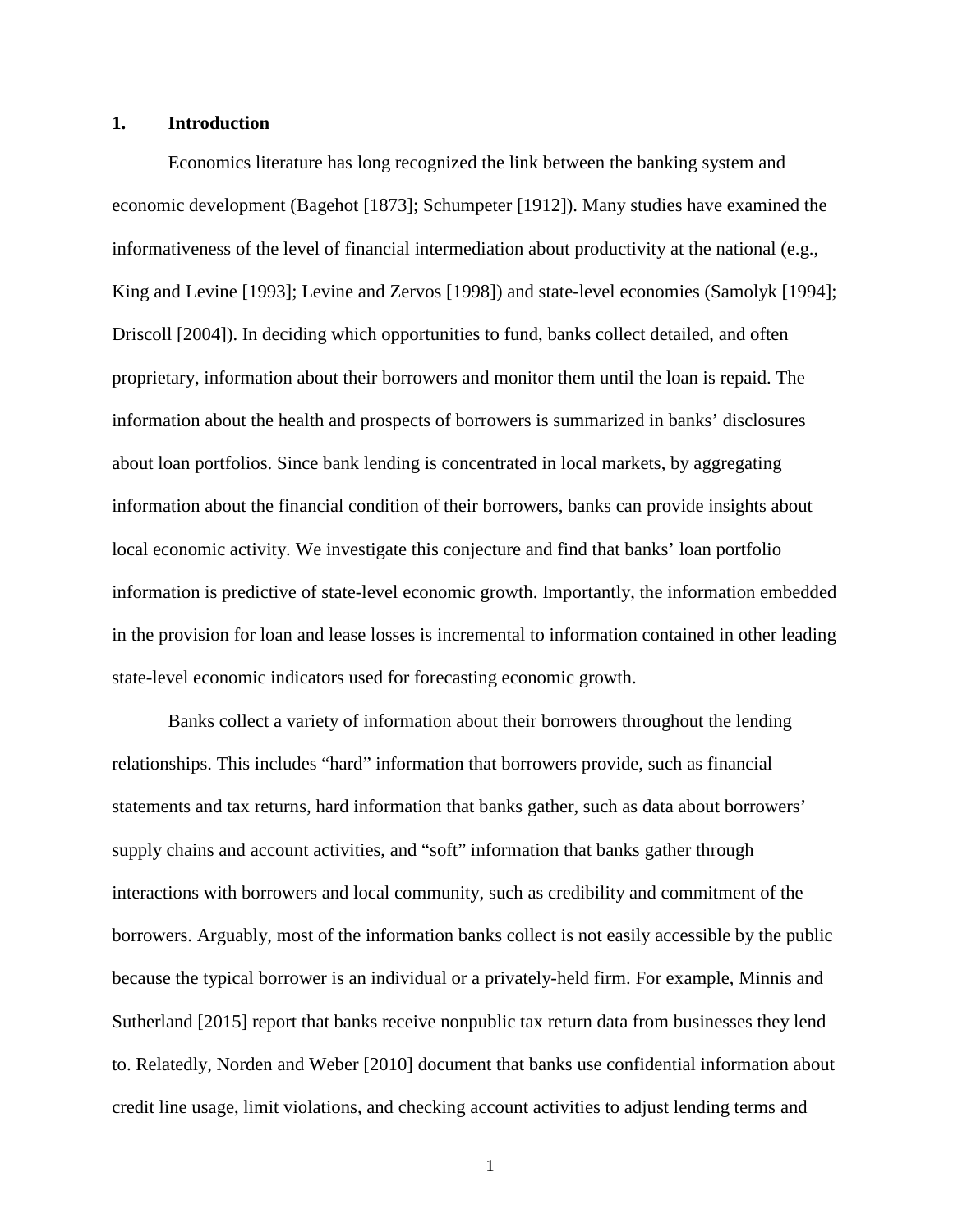loan loss provisioning. Moreover, banks use soft information, which is inherently hard to measure objectively and is not readily publicly available, in conjunction with hard information to better evaluate and monitor borrowers (e.g., Petersen and Rajan [1994]; Grunert et al. [2005]).

Bank lending, by its nature, is geographically segmented into local markets as loan monitoring costs increase with distance from the borrower (e.g., Laderman et al. [1991]; Morgan and Samolyk [2003]). Petersen and Rajan [2002] point out the local nature of soft information necessary for credit decisions. Along the same lines, Agarwal and Hauswald [2010] find that in small business lending, a lender's ability to collect proprietary intelligence erodes with its distance from the borrower. Thus, to the extent the hard and soft information banks collect shape loan portfolios, the condition of loan portfolios can provide insights about local economic activity by aggregating information about borrowers. Accordingly, we predict that information in loan portfolios associates with contemporaneous and future growth in local economies. We also predict that, because banks rely significantly on nonpublic information in lending decisions, information in loan portfolios would be incremental to leading economic indicators - which are typically based on publicly available hard information - in predicting local economic activity.

We define local economies as U.S. states since most banks operate in a single state (Morgan and Samolyk  $[2003]$ ).<sup>[1](#page-3-0)</sup> At the same time, understanding and forecasting economic trends in U.S. states is important because they have a bearing on a wide array of matters ranging from corporate decisions about the location of manufacturing units (Bartik [1985]) to the outcome of political elections (Niemi et al. [1995]) and tax policies (Cornia and Nelson [2010]). Moreover, because of the costs associated with collecting and processing data, most economic indicators are estimated, rather than measured directly, beyond the state level.<sup>[2](#page-3-1)</sup>

<span id="page-3-0"></span> $<sup>1</sup>$  In our sample, the average commercial bank collects over 94% of its deposits from a single state.</sup>

<span id="page-3-1"></span><sup>2</sup> See Meyer and Yeager [2001] for a discussion of issues in the estimation of labor and income at the county level.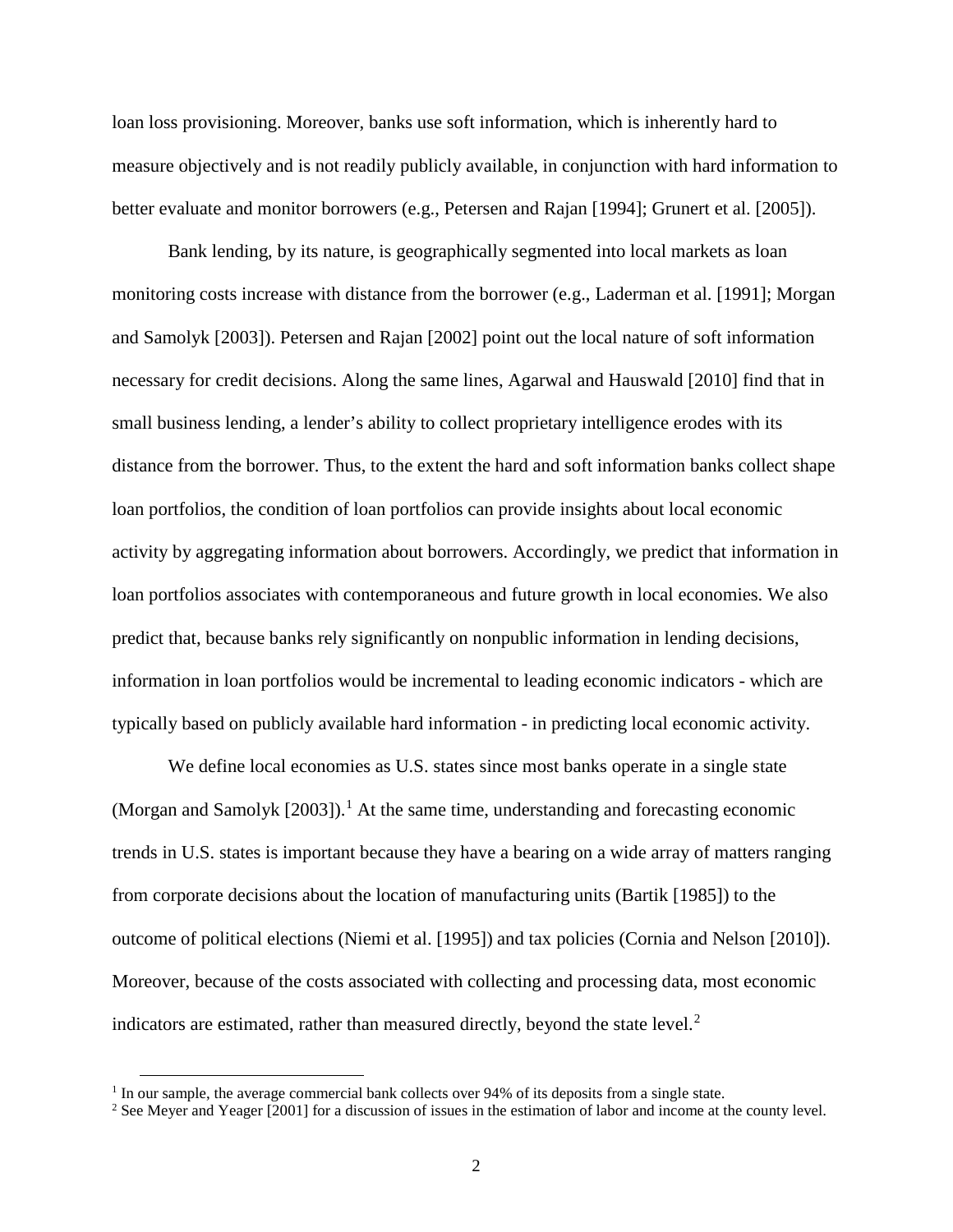We focus on three aspects of loan portfolios that can impound banks' expectations regarding their borrowers' financial prospects: estimated credit losses, the risk premium on loans, and loan growth. Estimated credit losses reflect information regarding borrowers' repayment ability. Prior research shows that banks are able to assess credit losses ahead of their realization to some extent (e.g., Beatty and Liao [2011]; Balasubramanyan et al. [2014]; Harris et al. [2015]), and that banks realize credit losses at higher rates during economic downturns (Laeven and Majnoni [200[3](#page-4-0)]; Harris et al. [2015]).<sup>3</sup> Therefore, higher estimated credit losses can be indicative of weaker future economic growth. We measure expected credit losses using the provision for loan and lease losses and the change in nonperforming loans. Banks also price protect against greater credit risk by charging a higher interest rate on loans (Morgan and Ashcraft [2003]; Harris et al. [2015]). Therefore, changes in the risk premium on loans can be indicative of trends in future economic activity. Finally, banks are more willing to extend loans during expansionary phases and tighten their lending standards during contractions (Gilchrist and Zakrajsek [2012a]). At the same time, demand for credit increases during expansions and falls during contractions. Therefore, loan growth can be useful in forecasting economic activity.

Our sample is comprised of commercial banks that file Federal Financial Institutions Examination Council (FFIEC)'s Reports of Condition and Income for the 1990:Q1-2013:Q4 period. We calculate state-level values of loan portfolio variables by aggregating the relevant variables for all commercial banks with operations in a given U.S. state. We identify the state(s) a bank operates in using the Summary of Deposits (SOD) data collected by the Federal Deposit Insurance Corporation (FDIC). For banks that operate in more than one state, we adopt the

<span id="page-4-0"></span><sup>&</sup>lt;sup>3</sup> Prior research provides some evidence consistent with bank managers using loan quality metrics for earnings, capital, and tax management purposes, which may reduce the association between loan quality metrics of the manipulating bank and the economic activity. However, such manipulations are idiosyncratic in nature and when aggregated in a sufficiently large sample they should average out.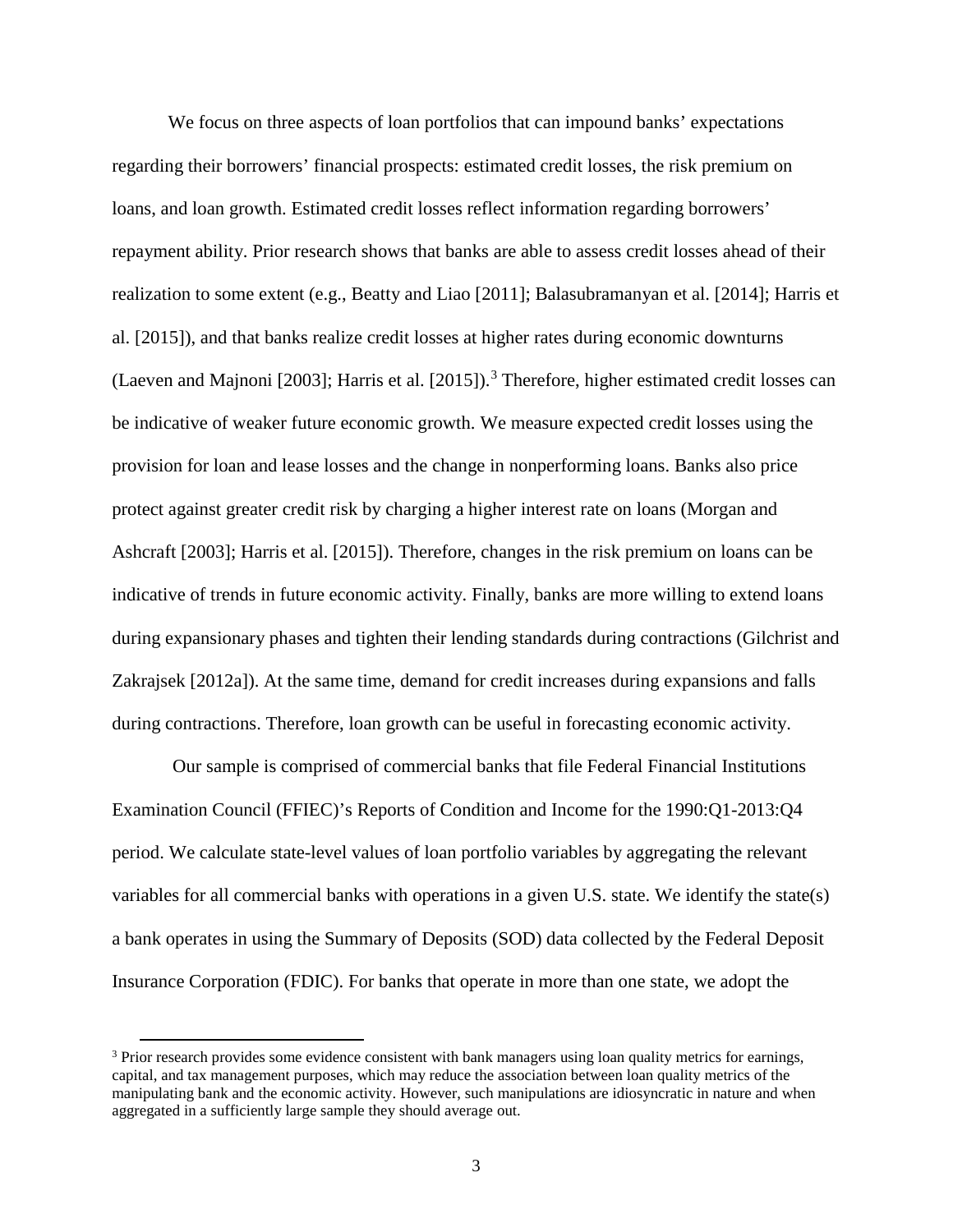approach used in prior literature (e.g., Cetorelli and Strahan [2006]) and estimate the extent of operations in each state based on the proportion of deposits the banks collect in each state.

In our analyses, we use the coincident index as a comprehensive measure of economic activity at the state level. This index is produced monthly by the Federal Reserve Bank of Philadelphia (hereafter FRB) for each of the 50 states and is calculated using models that include four state-level inputs: nonfarm payroll employment, unemployment rate, average hours worked in manufacturing, and wage and salary disbursements deflated by the consumer price index.<sup>[4](#page-5-0)</sup> The trend in each state's index is set to the trend of its gross state product. We focus on the coincident index, rather than the gross state product, because there exists a well-established predictor of changes in the coincident index that we can use as a benchmark (i.e., FRB's leading index). Additionally, the coincident index is available on a timelier basis than the gross state product, which until recently was disclosed annually and with considerable delay.<sup>[5](#page-5-1)</sup> The coincident index has been used as a timely and comprehensive proxy for state-level economic activity (e.g., Massa et al. [2013]; Massa and Zhang [2013]).

We first examine the association between loan portfolio information and current and future changes in the coincident index. We find that the associations between the contemporaneous change in coincident index and measures of loan portfolio information are in predicted directions and statistically significant, except for the change in risk premium which has an insignificant association with changes in coincident index. The economic and statistical significance of the variables gradually decrease as we predict changes in the coincident index farther into the future. Nonetheless, the two measures of expected credit losses, the provision for

<span id="page-5-0"></span><sup>4</sup> The coincident index is not available for the District of Columbia. See Crone and Clayton-Matthews [2005] for more details on the development of the coincident index.

<span id="page-5-1"></span><sup>5</sup> In untabulated tests we find that loan portfolio information is also useful in predicting one-year-ahead changes in gross state product. These tests are available in the internet appendix.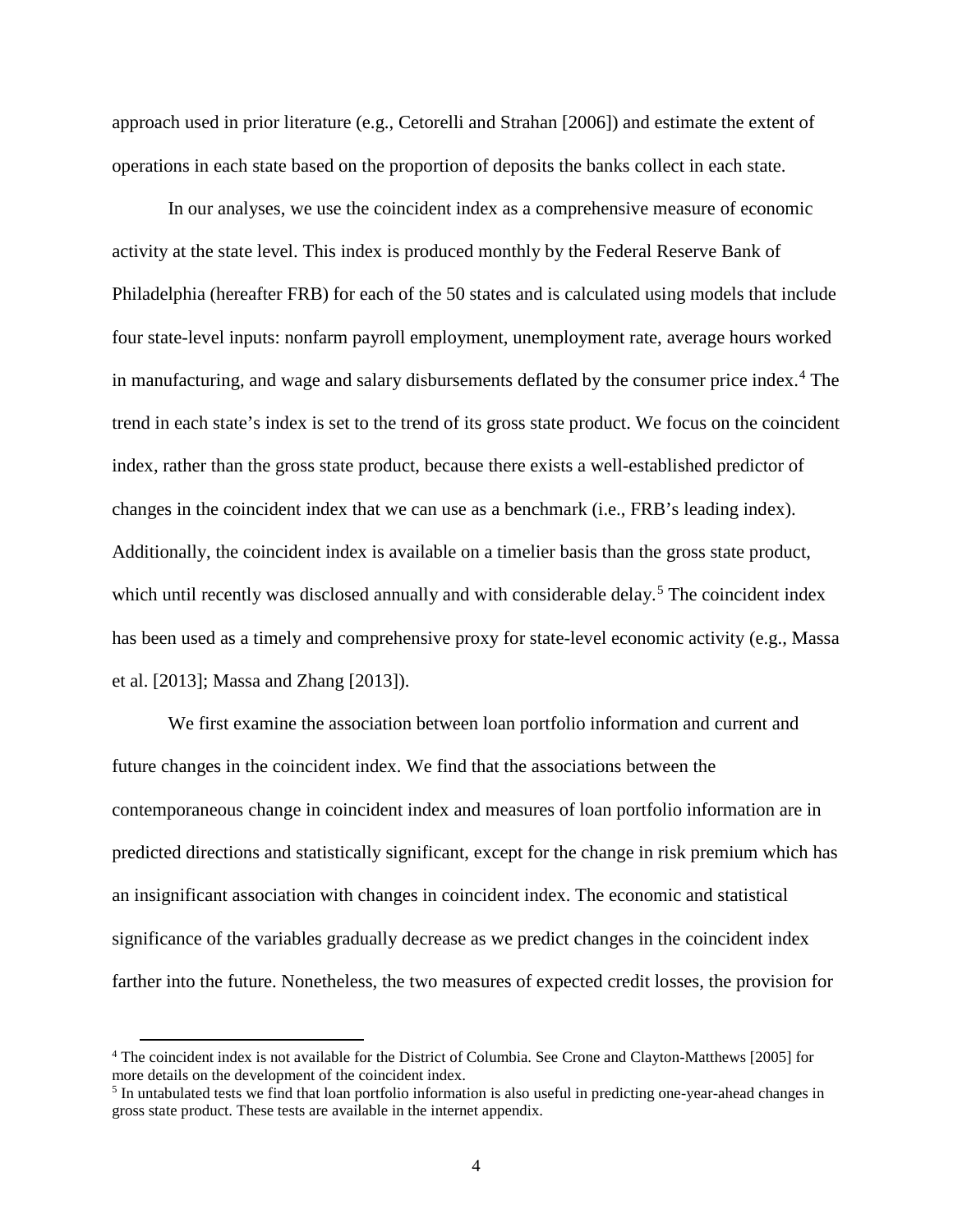loan and lease losses and change in nonperforming loans, remain predictive of changes in the coincident index up to four quarters ahead. We also find that the provision is more strongly associated with changes in the coincident index when it reflects expected credit losses in a timelier manner.

We then test whether loan portfolios provide information incremental to leading economic indicators in forecasting changes in the coincident index. Controlling for the FRB's prediction of the growth rate of the coincident index and the stock returns of firms headquartered in a state we find that the provision remains statistically and economically significant when forecasting changes in the coincident index. For example, one standard deviation increase in the provision is associated with a 0.135% decrease in the coincident index over the next four quarters. To compare, the median absolute quarterly change in the coincident index is 0.80%. The information content of the remaining loan portfolio measures is subsumed by the leading economic indicators.<sup>[6](#page-6-0)</sup> Using Campbell and Thompson's [2008] out-of-sample  $R^2$  statistic we also confirm that the inclusion of the provision significantly improves out-of-sample forecasts of the coincident index. Moreover, we find that the provision can help in predicting state recessions.

In additional tests, we show that loan portfolio information can be used by forecasters in *real time* to improve their forecasts of statewide economic activity. In particular, we show that loan portfolio data are usually released around the same date as FRB's prediction of the growth rate of the coincident index, and even when the loan portfolio data are available with a lag

<span id="page-6-0"></span><sup>6</sup> In alternative models, we include economic indicators that FRB uses in its calculation of the predicted growth rate of the coincident index individually, and find qualitatively similar results. In these models, we include several lags of changes in coincident index to control for the possibility that observed findings are an artifact of reverse causality such that loan portfolio measures reflect prior economic conditions which are correlated over time. Additionally, in untabulated tests, we regress the provision on eight lags of changes in the coincident index and find that lags of changes in coincident index are not predictive of the provision after controlling for known determinants of the provision.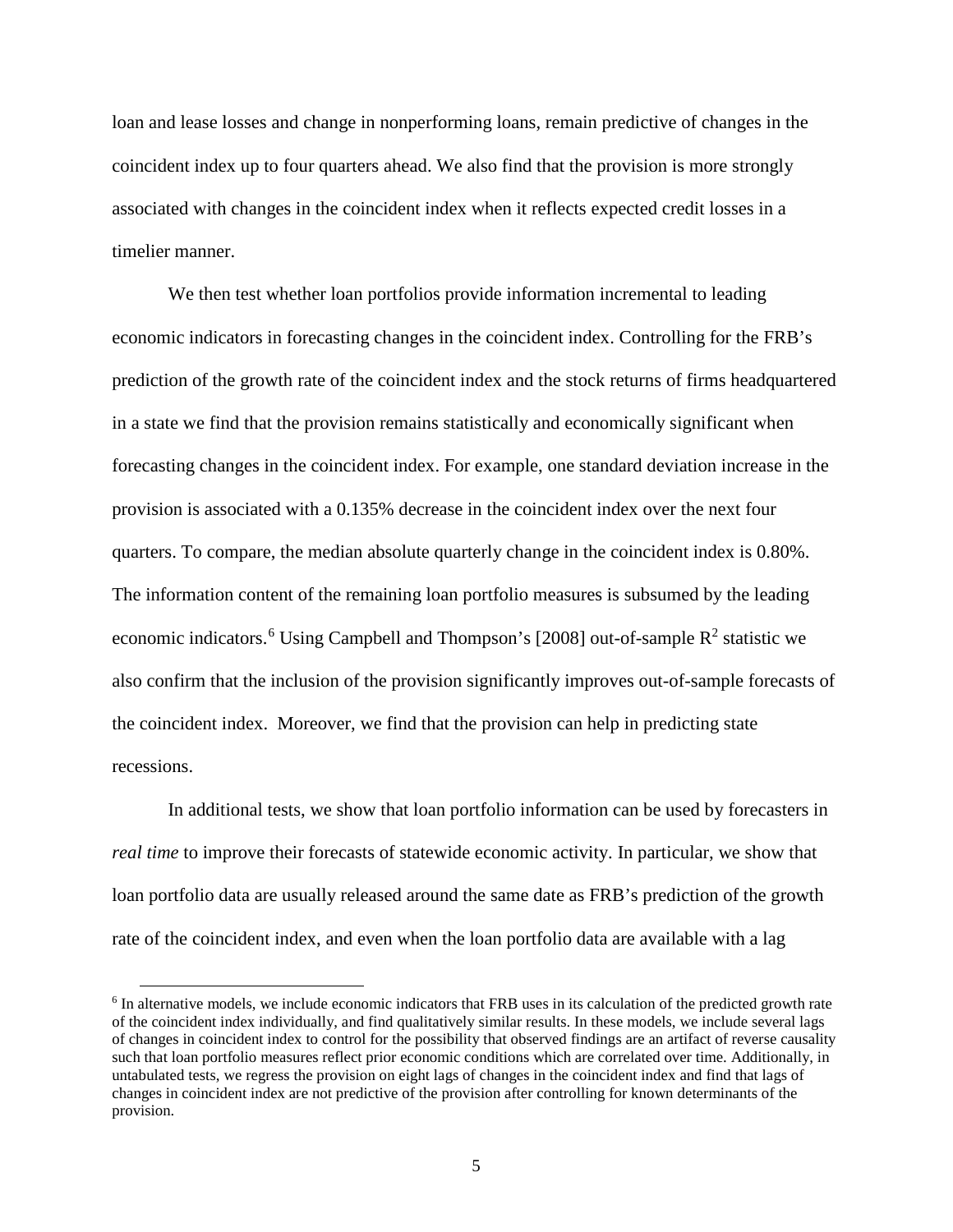relative to the FRB's prediction, they could still improve forecasts of the coincident index. We also provide evidence that loan portfolio measures are useful in predicting economic activity at a more granular-level, namely at the commuting zone-level. This suggests that loan portfolio information may be helpful in forecasting economic trends at levels where few other leading indicators are available.

Our study is related to the nascent literature investigating the relation between accounting information and macroeconomic indicators. Gallo et al. [2013] find that aggregate earnings are useful in predicting the Federal Reserve's future monetary policies. Several studies examine informativeness of aggregate earnings with respect to GDP forecasts (e.g., Kalay et al. [2014]; Konchitchki and Patatoukas [2014, 2014]; Nallareddy and Ogneva [2014]). Shivakumar [2007] and Kothari et al. [2013] show that aggregate earnings surprises contain information about future inflation and that macroeconomic forecasters do not fully utilize this information. Aboody, Hughes, and Ozel [2014] and Gkougkousi [2014] examine the concurrent relation between aggregate earnings and bond market returns and show that the relation varies with macroeconomic conditions, the use of fair value accounting, and bond ratings. Shivakumar [2007, 2010] calls for additional research to better understand the links between aggregate-level accounting information and the macro economy. We answer his call in two ways.

First, while this literature has focused exclusively on aggregate earnings for investigating links between accounting estimates and macroeconomic conditions we document the predictive content of a previously unexplored set of accounting information, information about the condition of loan portfolios. Second, we extend this literature by focusing on the prediction of economic conditions at the state level rather than at the national level. State economies are important by themselves and national trends can materialize differently across regions depending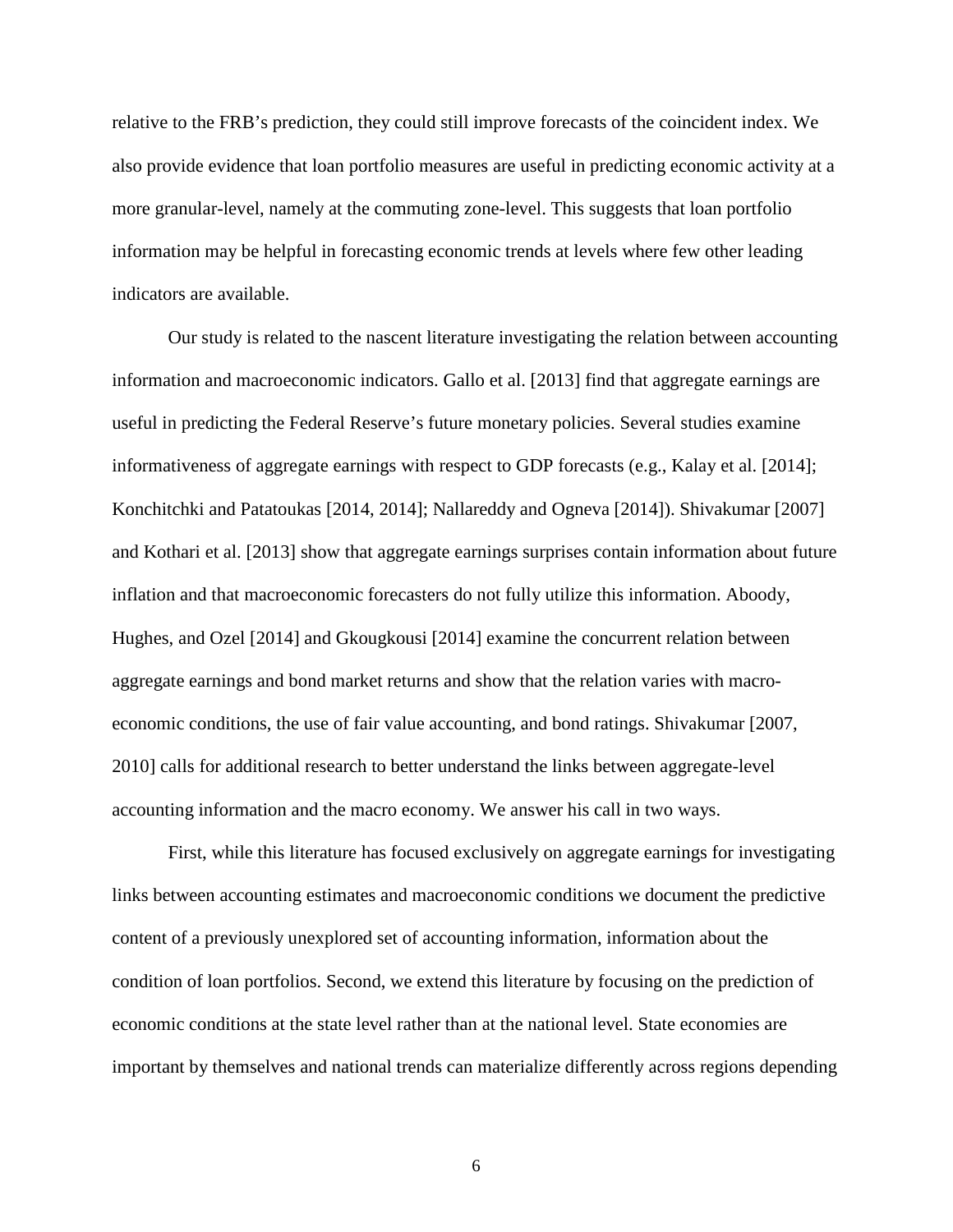on the characteristics of the regions (e.g., interstate linkages, industrial composition). Disparities in local economic conditions may be obscured when aggregated at the national level. For example, Figure 1 presents changes in coincident indexes during the third quarter of 2005 and 2008. According to the National Bureau of Economic Research (NBER), the U.S. economy was in an expansionary and a recessionary phase during these periods, respectively. However, there is a wide variation in economic growth across the states during each of these periods.

# (Insert Figure 1 about here)

Our study is also related to the literature on the relation between local lending and local economic activity. Samolyk [1991, 1994] examines the regional credit view, which posits that bank lending *causally* affects local economic growth. [7](#page-8-0) Unlike Samolyk's work, we are interested in not only whether there is a relation between loan portfolios and future economic conditions, but also whether the information available from loan portfolios is *incremental* to leading economic indicators. We also do not take a stance on whether bank lending should causally affect the local economy. Rather, we posit that even in the absence of a causal relation, because banks produce and collect detailed and proprietary information about their borrowers, loan portfolio information could be useful in predicting economic conditions. Additionally, during the sample periods used by Samolyk [1991, 1994], banking and tax regulations provided incentives for systematically misreporting loan quality measures. Most of these incentives were eliminated prior to the beginning of our sample period. Mian and Sufi [2009] and Mian, Rao, and Sufi [2013] examine the effect of household wealth and supply of mortgages on economic activity with a focus on the recent financial crisis. We focus on overall bank lending and examine the relation between bank disclosures and economic activity. Moreover, we do not restrict our

<span id="page-8-0"></span><sup>&</sup>lt;sup>7</sup> There is mixed evidence on whether such a causal relationship exists. For example, while Samolyk [1991, 1994] finds some evidence of a causal relationship, Driscoll [2004]'s findings do not indicate such a relation.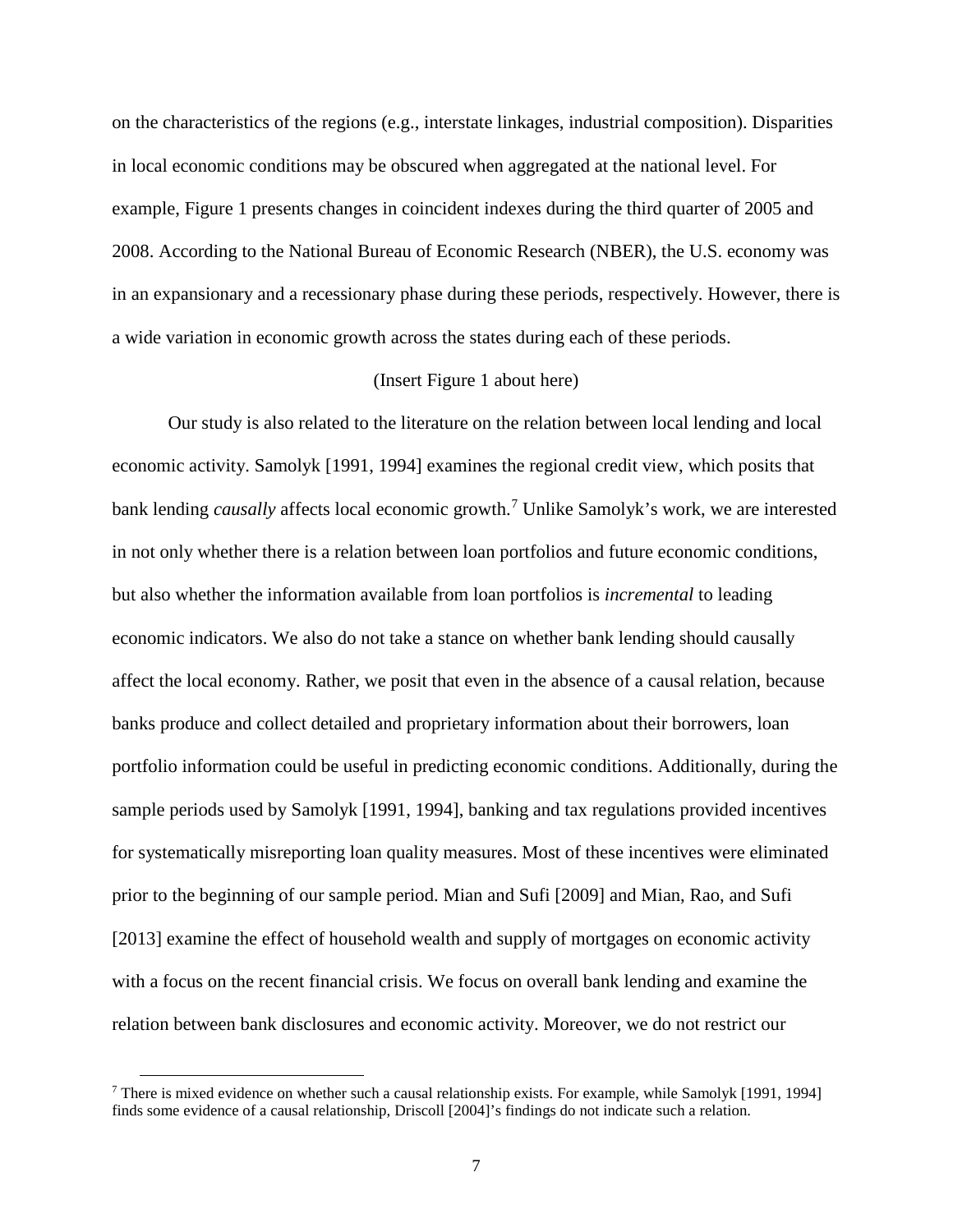examination to the recent financial crisis.

The rest of the paper is organized as follows. Section 2 provides institutional details and presents our predictions. Section 3 describes the research design and sample selection. Section 4 presents our findings and Section 5 discusses implementation. Section 6 presents results from additional tests. Section 7 concludes the paper.

## **2. Background information and empirical predictions**

Bank loan portfolios are shaped by the information banks have regarding the financial condition of their borrowers. Banks collect a wide variety of information to screen and monitor borrowers including financial statements, tax returns, credit histories and FICO scores (Berger and Udell [2002]; Minnis and Sutherland [2015]). Much of this information is either confidential or not publicly available because borrowers are typically individuals and privately-held firms who are particularly opaque from an information standpoint. In addition, banks often have access to timely and proprietary information through their role as financial intermediaries. For example, prior research finds that a borrower's checking account activities and credit line usage reveals information about her financial flexibility and debt capacity (Nakamura [1993]; Mester et al. [2007]; Jimenez et al. [2009]). Importantly, banks use this information in adjusting loan terms, credit limits, and loan loss provisioning, and such information is most useful for monitoring borrowers that have opaque information environments (Norden and Weber [2010]). Banks also collect credit risk relevant soft information, such as information about the integrity of borrowers, through repeated contact with borrowers and their local community (e.g., Petersen and Rajan [1994]; Cole [1998]; Berger and Udell [2002]). Soft information aids in the assessment of creditworthiness and in monitoring of borrowers (Grunert et al. [2005]).

When aggregated to the state level, information about loan portfolios can improve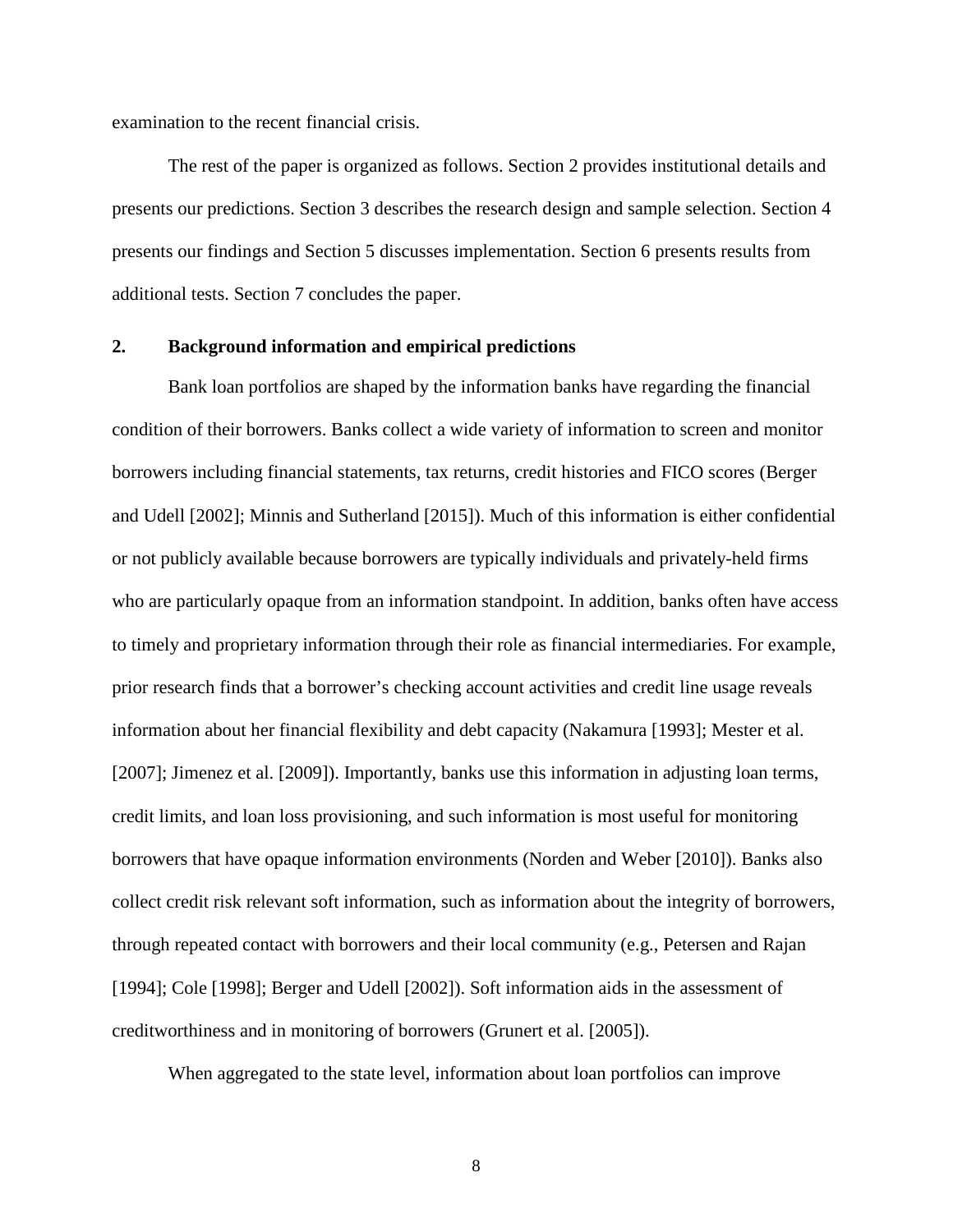existing forecasts of state-level economic growth because banks have information that is often unavailable to forecasters, such as information about private firms, individuals, and bank account activities. Additionally, forecasters typically don't incorporate soft information in their forecasts, rather they rely on publicly available statistical data to predict economic trends. For example, FRB's leading index, which is the state of the art predictor of state coincident index, is estimated based on the realized values of coincident indexes, state-level housing permits, state-level initial unemployment insurance claims, delivery times from the Institute for Supply Management manufacturing survey, and the spread between the ten-year T-bond and the three-month T-bill.<sup>[8](#page-10-0)</sup> Moreover, loan portfolios may incorporate information faster than statistical data. For example, measures like unemployment claims and housing permits reflect realizations whereas estimated credit losses and changes in lending rates partly reflect expectations.

To examine whether loan portfolios are informative about local economic conditions, we focus on three attributes of loan portfolios: estimated credit losses, risk premium on loans, and the growth rate of loans. We conjecture that increases in estimated credit losses and risk premium, and decreases in loan growth are predictive of a slowdown in economic activity.

We use the provision for loan and lease losses and changes in nonperforming loans to measure estimated credit losses. The provision is an estimate of credit losses attributable to originating and holding loans during the relevant fiscal period. Under U.S. GAAP, the provision is determined based on the incurred loss model (ILM) as detailed under SFAS 5 and SFAS 114. The ILM requires banks to record the provision when a loss is incurred and can be reasonably estimated. In practice, banks use "loss emergence periods" to estimate the provision as incurred losses are often not observable until realization. Loss emergence period extends forward from the

<span id="page-10-0"></span><sup>8</sup> <http://www.philadelphiafed.org/research-and-data/regional-economy/indexes/leading/>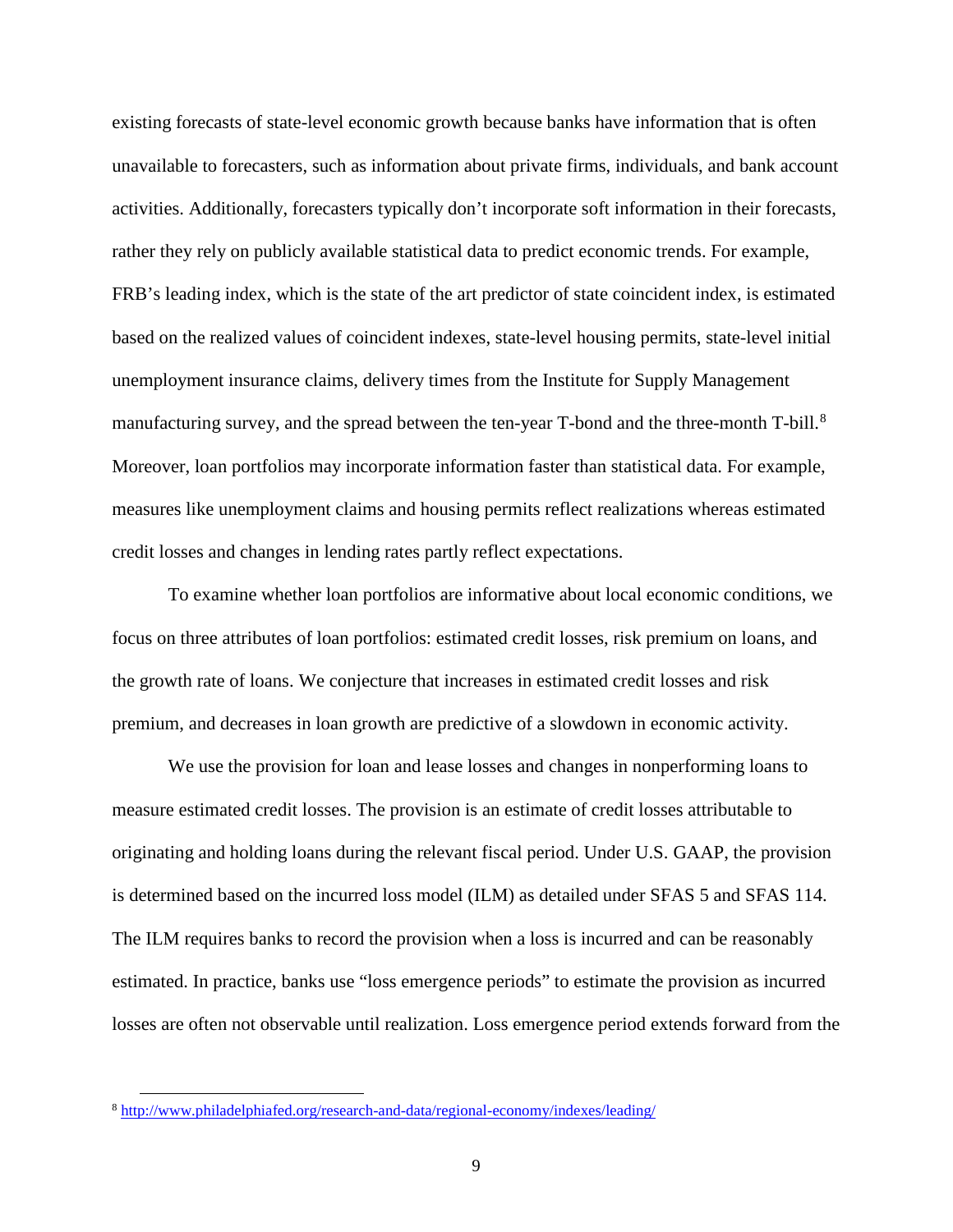balance sheet date, and if, based on past experience or other information, the bank expects to observe a loss during this period then the loss is considered incurred and must be accrued.<sup>[9](#page-11-0)</sup> Under the current regulatory guidance, banks use a one-year loss emergence period for most loans and record a provision to bring the allowance for loan and lease losses to a level enough to cover loan losses that are projected to occur over the next 12 months (OCC Handbook [1998]). Consistent with the guidance, prior research finds that the provision contains forward-looking information about credit losses (e.g., Liu and Ryan [2006]; Beatty and Liao [2011]; Harris et al.  $[2015]$ <sup>[10](#page-11-1)</sup>

Nonperforming loans refer to loans that lag in scheduled payment and are equal to the sum of nonaccrual loans (i.e., more than 90 days delinquent and not accruing interest) and past due loans (i.e., more than 90 days delinquent and still accruing interest). Nonperforming loans are less discretionary than the provision since their measurement is typically based on more objective criteria (Beaver et al. [1989]; Griffin and Wallach [1991]). Harris et al. [2015] document that both the provision and nonperforming loans contain information relevant for predicting credit losses. Therefore, we use the provision as well as changes in nonperforming loans to capture trends in the credit risk profile of loan portfolios.

Risk premium on loans—the difference between the loan yield and the risk-free rate—

 $\overline{\phantom{a}}$ 

<span id="page-11-0"></span><sup>9</sup> Due to agency problems, loan officers may have incentives to not report the available information in an unbiased manner. However, banks have set up loan review departments and incorporated operational policies such as regular reassignment of loan officers to new borrowers to alleviate incentives of loan officers to hide deteriorating performance (e.g., Udell [1989]; Hertzberg et al. [2010]). Moreover, in our setting this is less of a concern because we aggregate bank-level data to the state level, and idiosyncratic biases due to loan officers' misaligned incentives would average out with aggregation.

<span id="page-11-1"></span><sup>&</sup>lt;sup>10</sup> The loan loss accruals recorded under SFAS 5 and SFAS 114 do not represent *all* expected losses since ILM leads to some delay in provisioning. However, given the forward-looking approach of loan emergence periods they do reflect the expected losses to some degree. The extent to which individual banks are forward-looking in accounting for their loan losses varies in the cross section (e.g., Nichols et al. [2009]). Since we aggregate the bank-level provisions at the state level, we expect any idiosyncratic differences in the timeliness of the provisions to be diversified.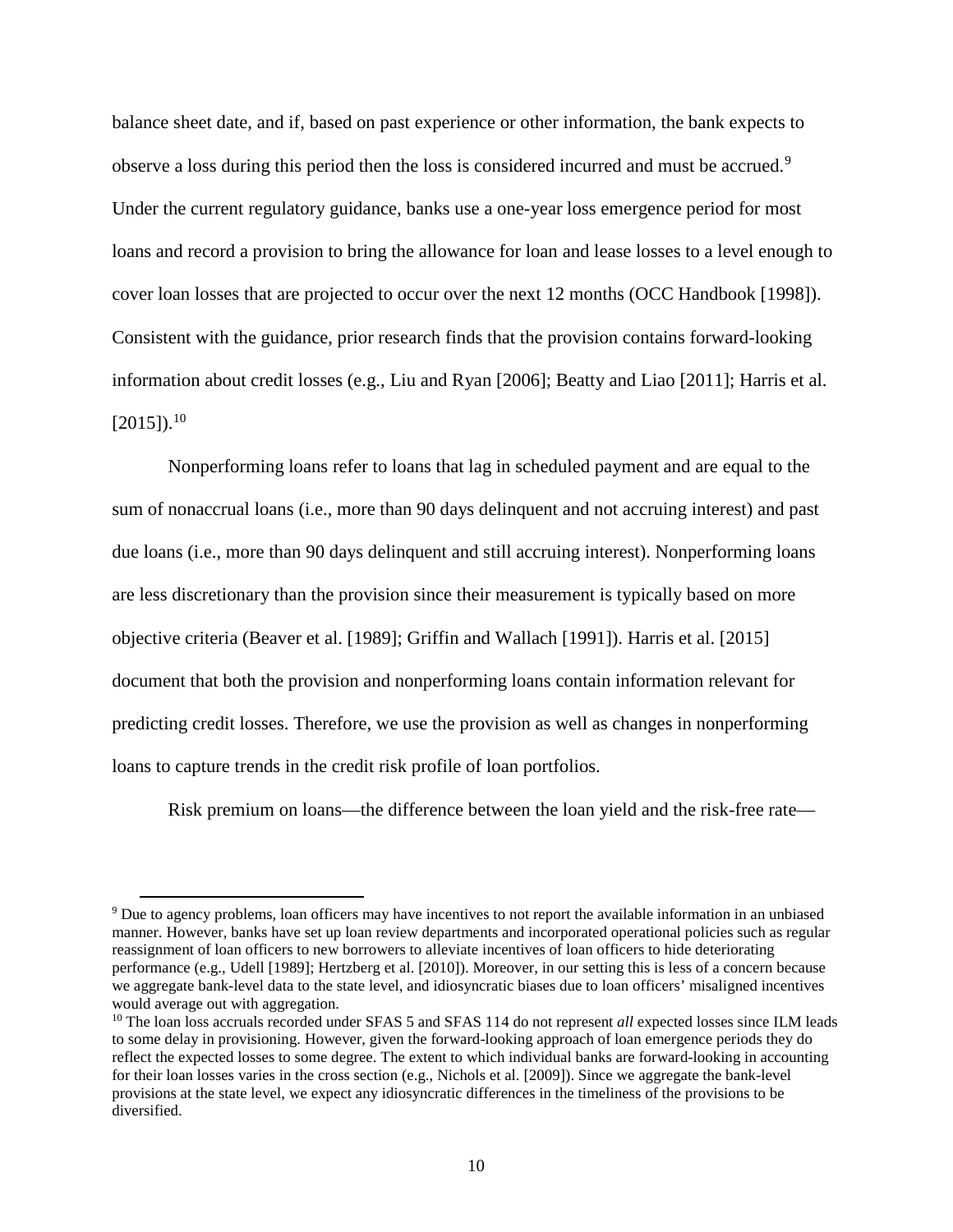can provide information relevant for the state of the economy as credit risk is likely to be lower during expansions and increases as the economy contracts. In the face of greater risk of loss due to borrower's default, banks can price protect themselves. Consistent with this notion, Morgan and Ashcraft [2003] and Harris et al. [2015] find that higher yields are associated with weaker future loan performance. Similarly, prior research reports that credit spreads on corporate bonds (Gilchrist et al. [2009]; Gilchrist and Zakrajsek [2012b]) and the spread between commercial paper and the T-bill rate (Friedman and Kuttner [1992]) has information about future economic activity. However, the market for bank lending does not operate like other markets where prices do most of the adjustment in response to changes in risk for the market to clear. Rather than raising interest rates, banks may tighten lending standards and reduce credit to the marginal borrowers that do not meet the standards (Lown et al. [2000]; Lown and Morgan [2006]).

The final attribute of loan portfolio quality that we examine is loan growth. Firms demand more credit during economic expansions and banks are more willing to lend during such times. On the contrary, during economic contractions, demand for credit falls and banks tighten their lending standards (e.g., Lown et al. [2000]; Lown and Morgan [2006]). Gilchrist and Zakrajsek [2012a] report that bank lending is highly cyclical. Therefore, we conjecture that the growth rate of bank lending is informative about economic activity and that loan growth is higher when the economy is expected to expand.

### **3. Research design and sample selection**

# *3.1. Research design*

# *3.1.1. Does banks' loan portfolio information predict future economic activity?* We investigate whether information about loan portfolios aggregated at a local economy level is informative about contemporaneous and future conditions of the local economy. We use

U.S. states as the unit of aggregation since measures and benchmark predictors of economic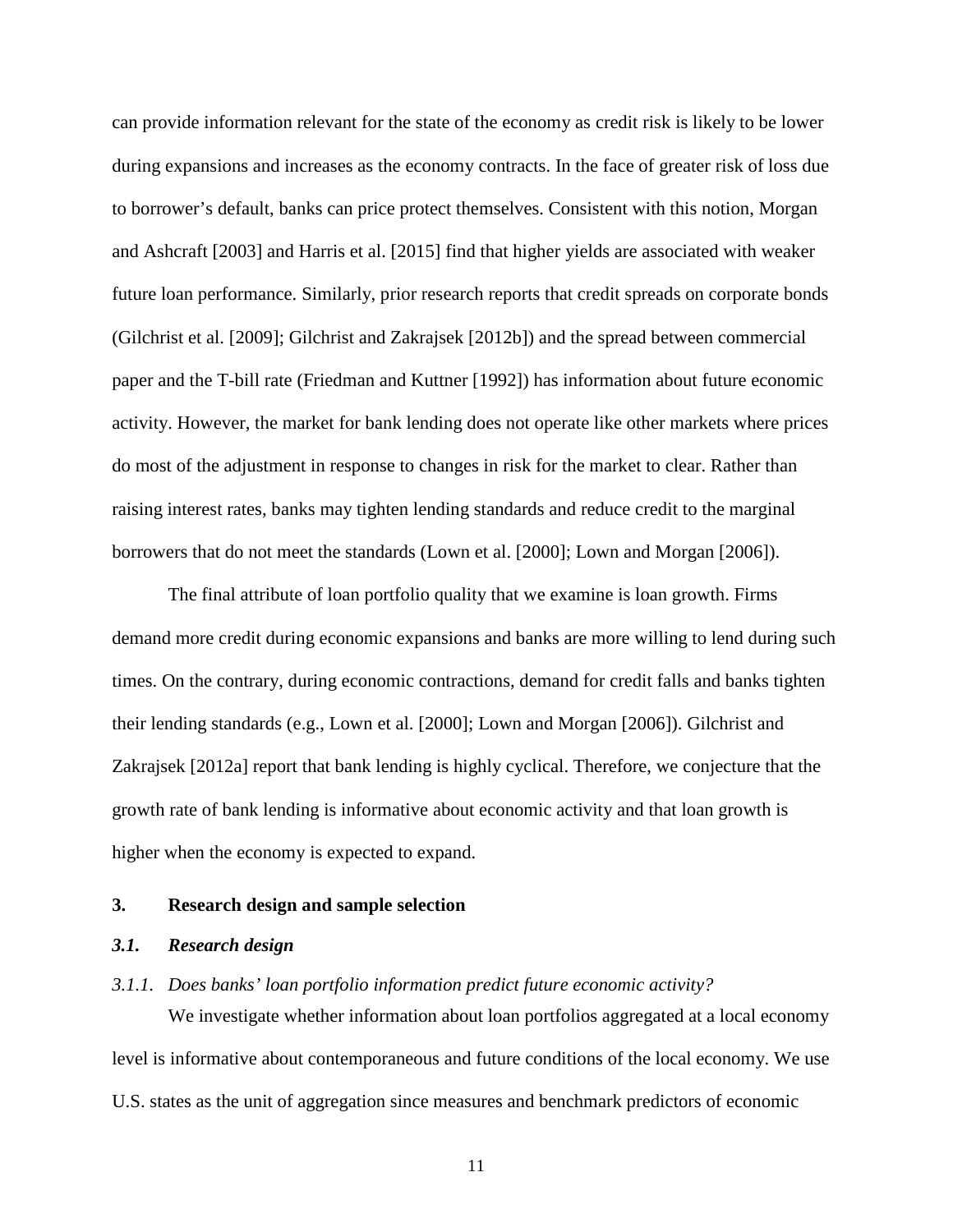activity are available at the state level and it is possible to identify commercial banks operating in a given state with good precision. Moreover, credit markets tend to be segmented along regional dimensions and lending is usually concentrated in local areas because it is more costly to monitor performance of risky projects out of the local sphere (Samolyk [1989]; Adams et al. [2007]). For example, Morgan and Samolyk [2003] report that bank holding companies are typically not geographically diversified, and at the end of 2001, the average bank holding company was operating in only 1.7 markets, which they define as a Metropolitan Statistical Area or all rural counties in a state. Despite significant deregulation of interstate banking and branching, they find that the share of bank holding companies operating in a single market fell from 85% to only about 75% from 1994 to 2001. In our setting, the diversification across markets is even less because we conduct our tests using data from commercial banks, which often operate as local subsidiaries of bank holding companies. In our sample, the average commercial bank collects over 94% of its deposits in a single state (see Table 1).

Forecasting local economic conditions is important as they influence a variety of decisions ranging from locations of corporate establishments (Bartik [1985]) to labor demand (Tokle and Huffman [1991]) and political election outcomes (Niemi et al. [1995]). It is also an area that remains relatively under researched. Moreover, national economic trends can materialize differently across local economies depending on individual areas' characteristics. For example, during our sample period, only 56% of state recessions coincide with a national recession, when a state recession is defined as two or more consecutive quarters of declines in the coincident index. Along these lines, Ang and Longstaff [2013] analyze CDS spreads for ten states and find that the systemic credit risk represents only about 12% of total credit risk of U.S. states.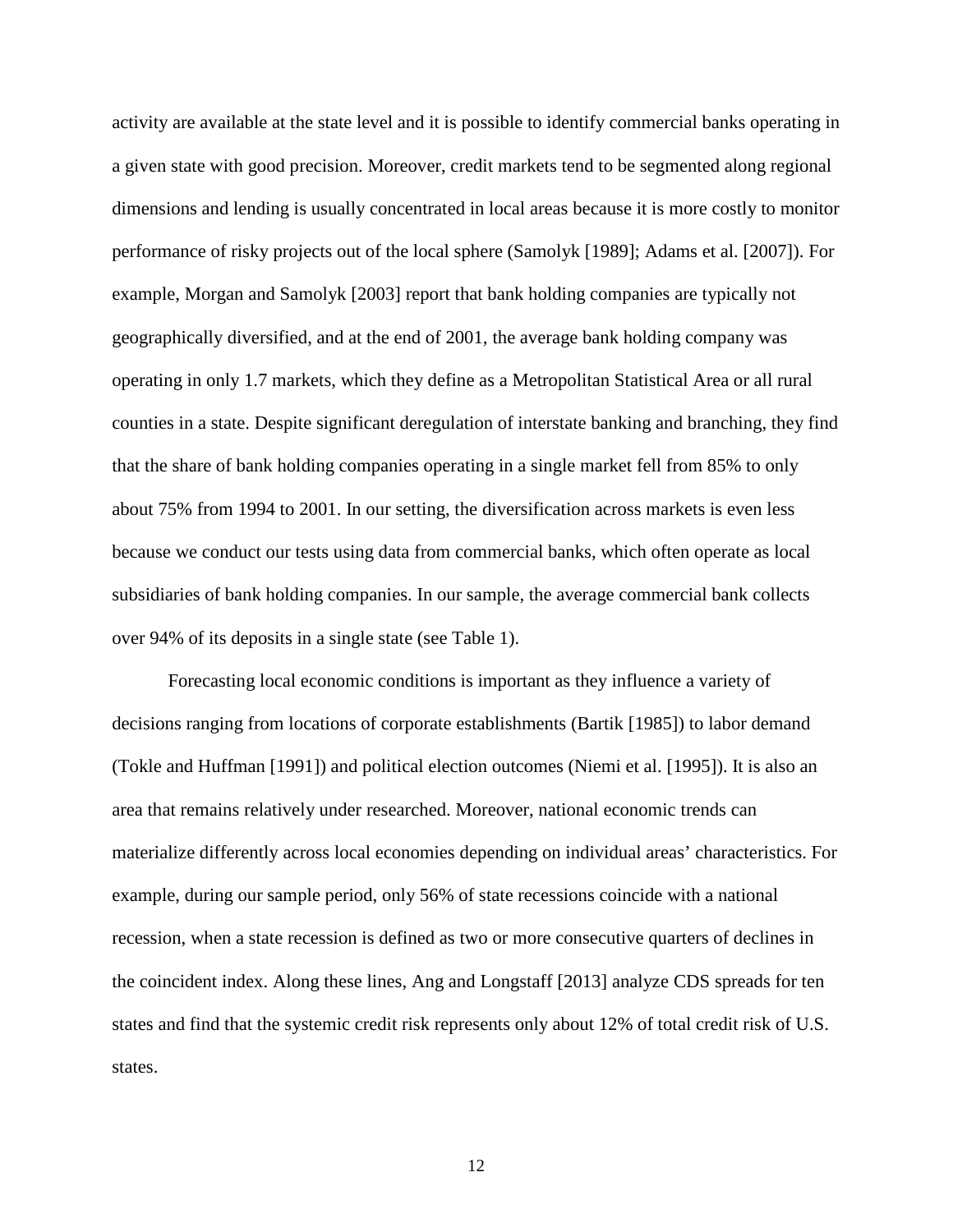We use the coincident index published by the FRB to measure economic activity at the state level. The coincident index combines nonfarm payroll employment, average hours worked in manufacturing, unemployment rate, and wage and salary disbursements deflated by the consumer price index, to summarize state-level economic conditions in a single measure. The trend for a state's coincident index is set to the trend of the state's gross state product, which is available on an annual frequency. The coincident index is calculated monthly for 50 states and serves as a comprehensive and timely measure of economic activity at the state level. For example, Mattoon et al. [2010] find that the coincident index could be used as a timely trigger for starting and stopping countercyclical aid to state governments. Similarly, Cornia and Nelson [2010] show that the index is helpful for state governments in formulating tax policies.

To examine the association between information about loan portfolios and changes in coincident index we estimate the following least squares regression model:

$$
\Delta COINDEX_{s,t+i} = \alpha + \beta_1 x PLTL_{s,t} + \beta_2 x \Delta NPLTL_{s,t} + \beta_3 x \Delta EXYIELD_{s,t} + \beta_4 x LGROWTH_{s,t} + \beta_5 x ALLTL_{s,t-1} + \sum_{m=1}^{M} \beta_{5+m} xFE_s + \sum_{q=1}^{Q} \beta_{5+M+q} xFE_t + \varepsilon_{s,t+i} ,
$$
\n(1)

where *ΔCOINDEXs,t+i* is the quarterly growth rate in coincident index for state *s* in quarter *t*. Since the coincident index is disclosed on a monthly frequency, we use the last monthly value for each calendar quarter to calculate the quarterly growth rate in the coincident index. Our forecasting horizon *i* varies from one to four quarters ahead. *PLLTLs,t* is the ratio of state-level provision for loan and lease losses to the average of beginning and end of quarter state-level total loans. *ΔNPLTLs,t* is the change in the ratio of state-level nonperforming loans to end of quarter state-level total loans. *ΔEXYIELDs,t* is the change in the difference between the ratio of statelevel interest and fee income on loans to average state-level total loans and the three-year T-bond rate. *LGROWTH<sub>s,t</sub>* is the quarterly percentage growth in state-level total loans. *ALLTL<sub>s,t-1</sub>* is the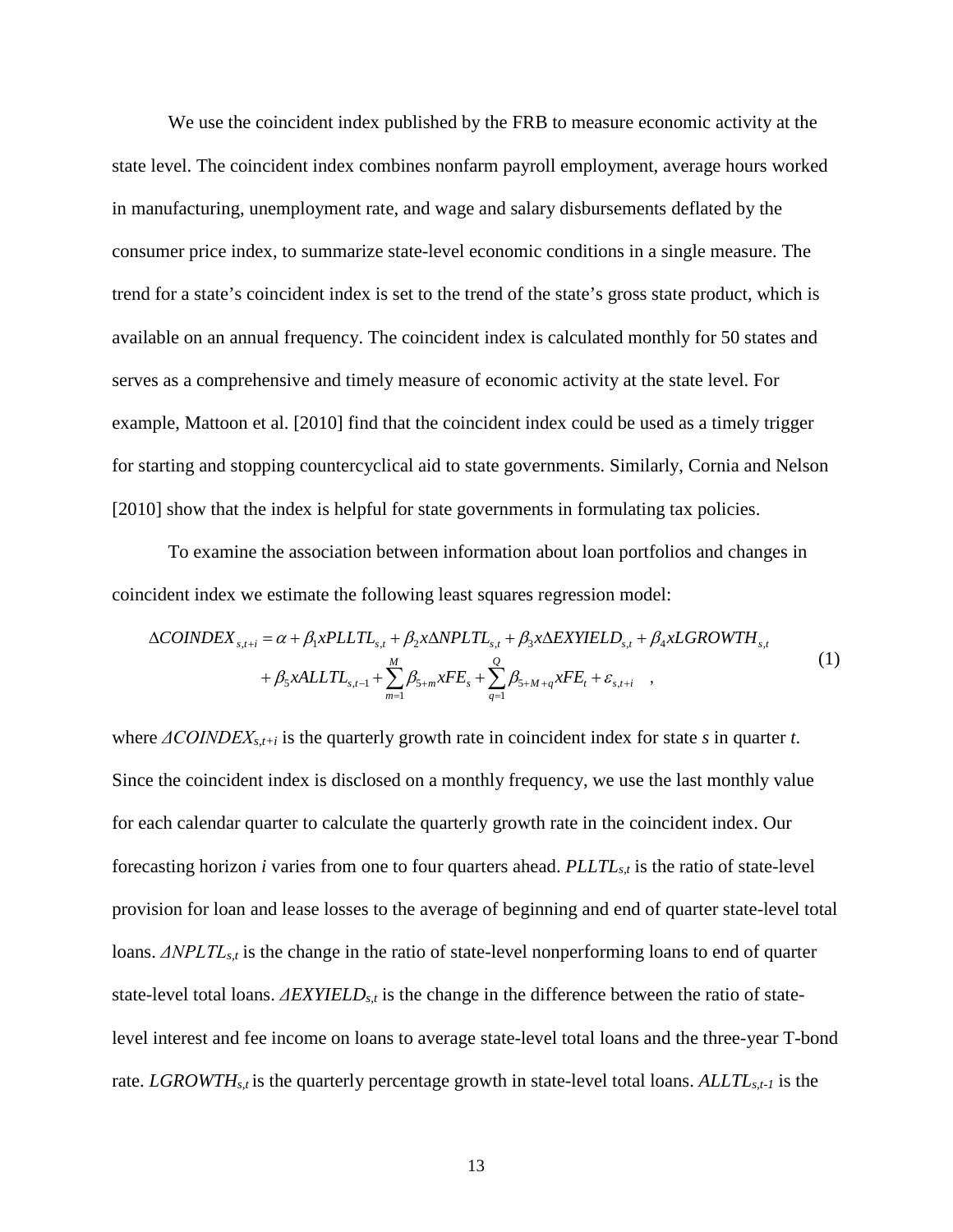one-quarter-lagged value of state-level allowance for loan and lease losses scaled by end of quarter state-level total loans. We provide detailed definitions of all variables in Appendix A.

The state-level aggregate values of accounting data items are calculated by summing the relevant items over all commercial banks with operations in a given state for a given quarter. For banks that operate in more than one state, we weigh accounting variables by the percentage of their operations attributable to each state that the bank operates in. We estimate the extent to which a bank operates in any state as the proportion of its deposits that originate in that state using the SOD data collected by the FDIC. This approach is also used in prior studies to identify local regions of operation for banks (e.g. Cetorelli and Strahan [2006]; Daly et al. [2008]).<sup>[11](#page-15-0)</sup>

In this model we predict  $\beta_1$ ,  $\beta_2$ , and  $\beta_3$  to be negative and  $\beta_4$  to be positive since higher provision, change in nonperforming loans, and risk premium and lower loan growth imply weaker economic conditions. We include *ALLTLs,t-1* as a control variable following Wahlen [1994] and Beatty et al. [1995], who explain that over (under) reserving in prior periods would lead to lower (higher) current period provisions. Given that the dependent variable is measured in changes whereas  $ALLTL_{s,t-1}$  is a stock variable, we do not have a prediction for  $\beta_5$ . We also include state and time fixed effects to control for state and time specific common factors. We cluster standard errors on time and state dimensions to control for dependence in the regression residuals over time or across states not accounted for by state and time fixed effects.

*3.1.2. How useful is the information about loan portfolios in predicting future economic activity?*

<span id="page-15-0"></span> $11$  While a measure based on the percentage of loans rather than deposits would be more appropriate, such data are not publicly available. If the percentage of deposits is not a good indicator of the bank's lending operations in that state, estimates of banks' operations in the different states will be noisy. To address this concern, in tests reported in the internet appendix, we remove all observations of banks operating in more than one state in a given quarter from our sample and redo our tests. While this treatment eliminates potentially noisy information about multi-state banks, it also restricts the information gathered about economic activity to a subset of relatively smaller banks, which could potentially induce a bias against our findings. Nonetheless, our findings remain qualitatively similar.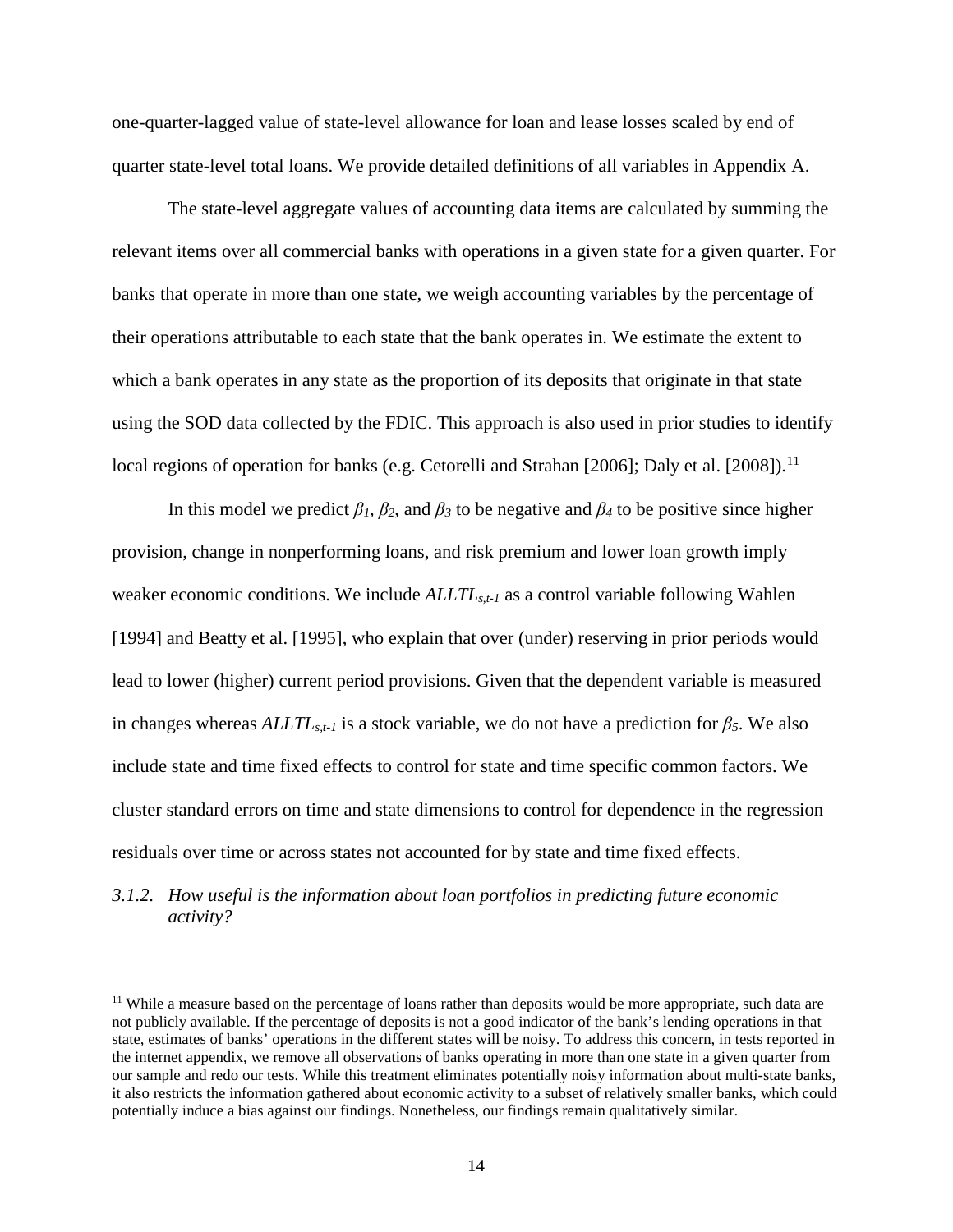To assess the usefulness of loan portfolio information in predicting economic activity, we ask: does the information about loan portfolios merely reflect factors captured by other indicators of current and future economic activity? Or, does it also embed other factors incremental to known leading indicators of state-level economic conditions?

We use two measures as leading indicators of state-level economic conditions: concurrent and one-quarter-lagged values of the leading index (*LEADINDEX*), which is published by the FRB specifically as a predictor of the six-month growth rate of the coincident index, and valueweighted stock return of publicly-traded firms (*VWRETs,t*) headquartered in a given state, which Korniotis and Kumar [2013] find vary with state-business cycles.<sup>[12](#page-16-0)</sup> Prior studies (e.g., Patatoukas [2014]; Konchitchki and Patatoukas [2014]) provide evidence that the predictive ability of stock returns for future economic activity stretches over one year. Accordingly, we measure *VWRETs,t* over the 12-month period ending with quarter *t*. To examine the incremental usefulness of loan portfolio information we estimate the following linear model:

$$
\Delta COINDEX_{s,t+i} = \alpha + \beta_1 x PLTIL_{s,t} + \beta_2 x \Delta NPLTL_{s,t} + \beta_3 x \Delta EXYIELD_{s,t} + \beta_4 x LGROWTH_{s,t} + \beta_5 x ALLTL_{s,t-1} + \beta_6 xLEADINDER_{s,t} + \beta_7 xLEADINDER_{s,t-1} + \beta_8 x VWERT_{s,t}
$$
(2)  
+ 
$$
\sum_{m=1}^{M} \beta_{8+m} xFE_s + \sum_{q=1}^{Q} \beta_{8+M+q} xFE_t + \varepsilon_{s,t+i}
$$

where we expect  $\beta_1$ -  $\beta_3$  to be negative and  $\beta_4$  to be positive.

l

We also estimate an alternative model where we replace *LEADINDEX* and its lagged value with indicators that are incorporated into the leading index. This specification accounts for the possibility that the information available from the individual indicators may not be fully incorporated in the summary measure. In particular, the alternative model includes the

<span id="page-16-0"></span> $12$  We include one-quarter-lagged value of the leading index because the leading index is a predictor of six-month growth rate in the coincident index. Therefore its lagged value may contain information about future, especially onequarter-ahead, growth rates of the coincident index. Our findings are not sensitive to the inclusion of each of the five monthly lags of the leading index instead, or of up to four quarterly lags of the leading index.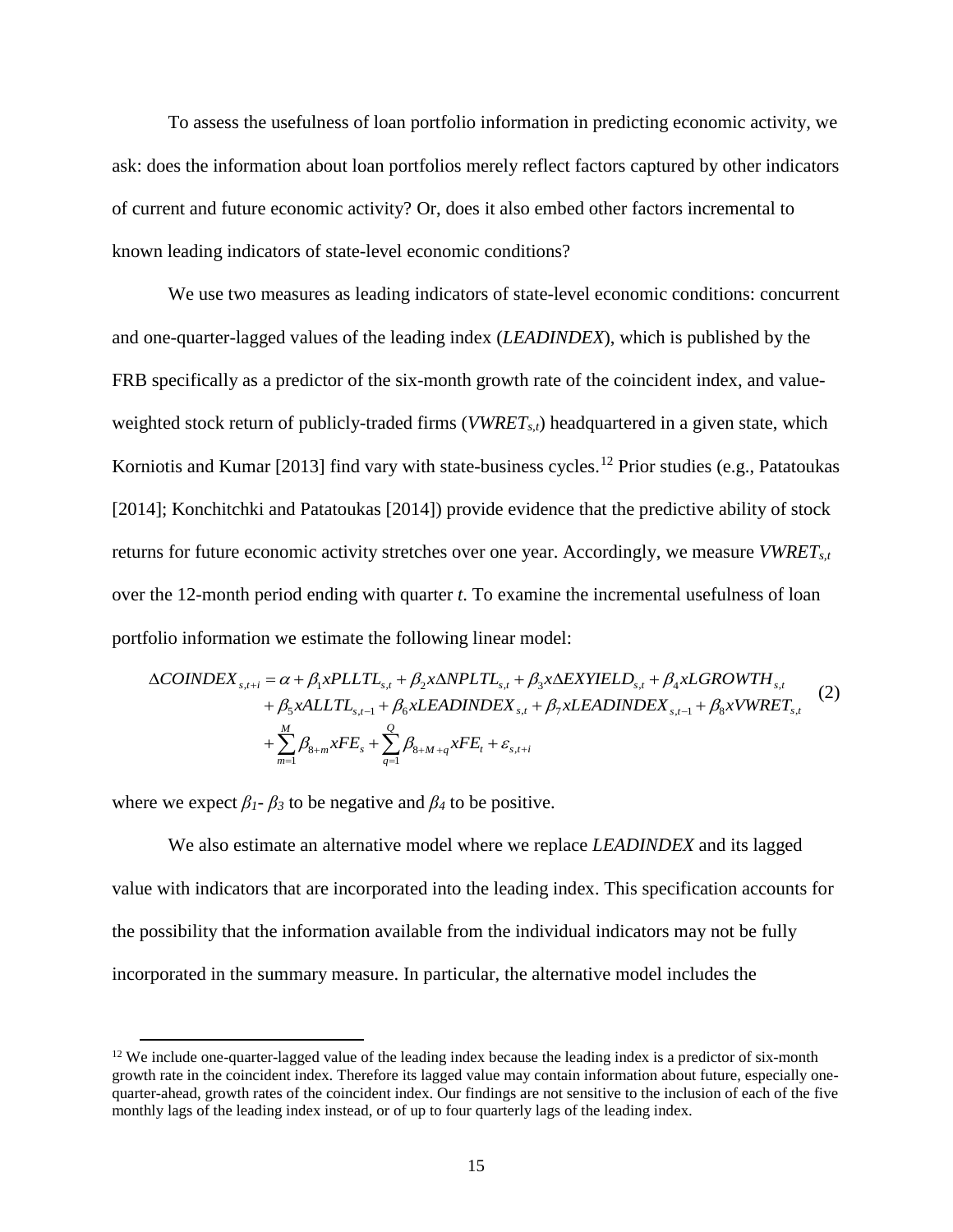concurrent and lagged changes in the coincident index, as well as the concurrent growth rate in state's total personal income (*PIGROWTHs,t*) and concurrent changes in the state's all transactions housing price index (*∆HOUSINGs,t,*) and unemployment rate (*∆UNRATEs,t*):

$$
\Delta COINDEX_{s,t+i} = \gamma + \delta_1 x PLITL_{s,t} + \delta_2 x \Delta NPLTL_{s,t} + \delta_3 x \Delta EXYIELD_{s,t} + \delta_4 x LGROWTH_{s,t} + \delta_5 x ALLTL_{s,t-1} + \sum_{r=0}^{r=3} \delta_{6+r} x \Delta COINDEX_{s,t-r} + \delta_{10} x \Delta HOUSING_{s,t} + \delta_{11} xPIGROWTH_{s,t}
$$
\n
$$
+ \delta_{12} x \Delta UNRATE_{s,t} + \delta_{13} x VWRET_{s,t} + \sum_{m=1}^{M} \delta_{13+m} xFE_s + \sum_{q=1}^{Q} \delta_{13+M+q} xFE_t + \varepsilon_{s,t+i}
$$
\n
$$
(3)
$$

where we expect  $\delta_l$ - $\delta_3$  to be negative and  $\delta_4$  to be positive.<sup>[13](#page-17-0)</sup>

# *3.2. Sample selection and descriptive statistics*

l

In the United States, whether privately-held or publicly-traded, every national, statemember, and insured nonmember commercial bank is required by the FFIEC to file Reports of Condition and Income (also known as "call reports") as of the close of business on the last day of each calendar quarter. Our sample is comprised of U.S. commercial banks that file these reports. We begin our sample selection with 914,862 bank-quarter observations which span 96 quarters from 1990:Q1 to 2013:Q4. Our sample period begins with the first quarter of 1990 because accounting and tax rules regarding loan quality measures were not stable before then. For example, Kim and Kross [1998] show that change in bank capital standards in 1989 largely eliminated banks' incentives to use provisions and charge-offs for capital management. To keep our sample consistent over time we exclude savings and loan associations and federal savings banks, both of which were not required to file call reports until 2012:Q1.

To eliminate observations with missing/invalid data items, we impose the following data filters at the bank level: (i) total assets (call report item: *RCFD2170*) and total gross loans

<span id="page-17-0"></span> $<sup>13</sup>$  As we report in the internet appendix, our inferences about the predictive ability of banks' loan portfolio</sup> information remain unchanged if we estimate a single model that combines Equations (2) and (3).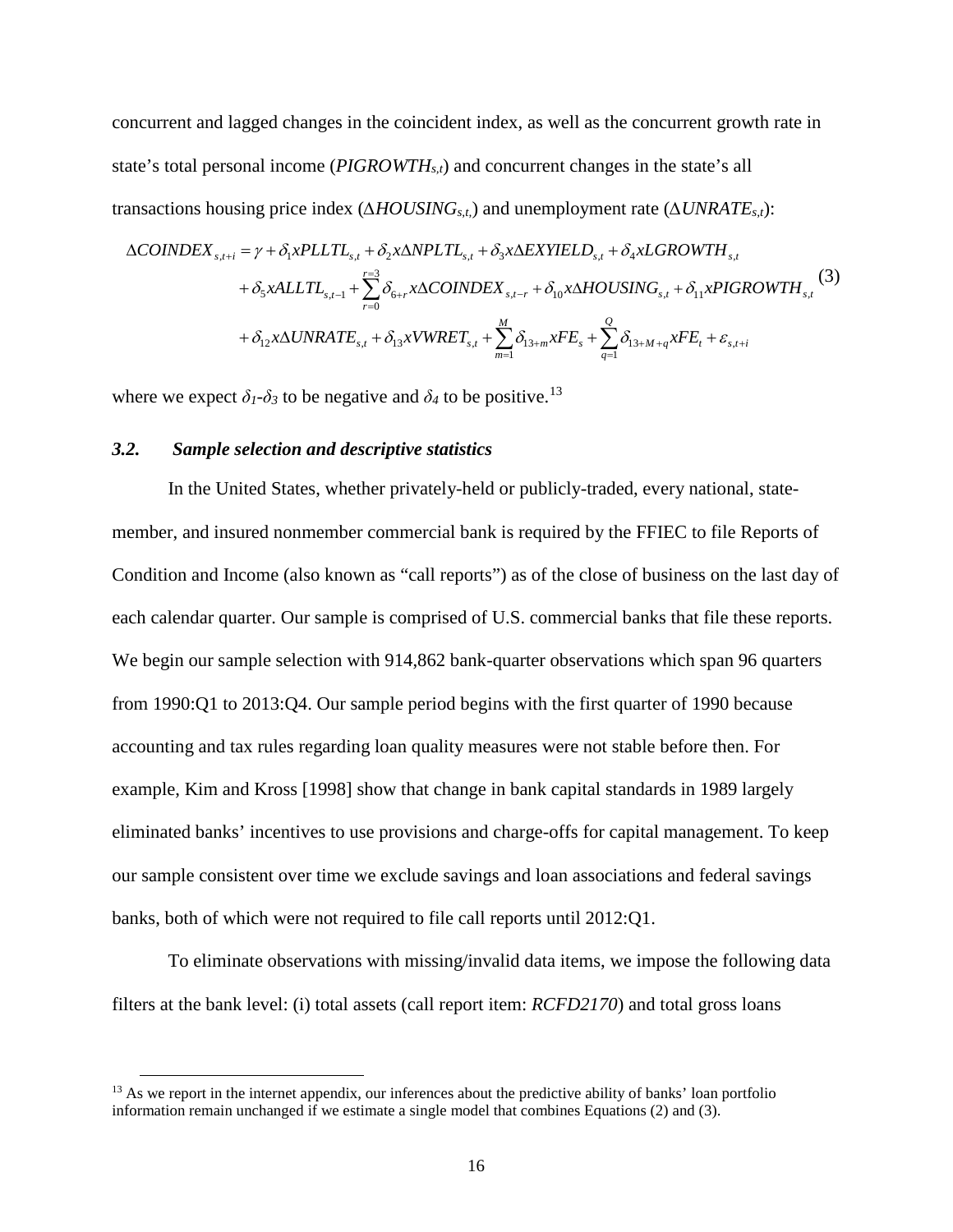(*RCFD1400*) are positive and total loans are less than total assets, (ii) allowance for loan and lease losses (*RCFD3123*) and nonperforming loans (*RCFD1403* plus *RCFD1407*) are nonnegative and less than end of quarter total loans, (iii) absolute value of the provision for loan and lease losses (*RIAD4230*) is less than the average balance of total loans, and (iv) interest income (*RIAD4010*) is nonnegative and is smaller than the average balance of total loans. These filters eliminate 68,157 observations with missing/invalid data. Even after these filters, some observations exhibit extreme loan growth. To ensure our results are not driven by these outliers – which could be data errors– we eliminate 8,466 observations that are in the top and bottom halfpercentile based on loan growth rate. Our conclusions are not sensitive to this screen.

We use the SOD data from the FDIC to estimate the proportion of each bank's operations in a given state. The SOD dataset provides branch-level data on the deposits for a given bank as of June 30<sup>th</sup> of each year starting in 1994. We aggregate this data by state for each bank-year and use the bank's percentage of deposits in a given state as our measure of the bank's operations in that state during that year. For years prior to 1994, we assume that each bank operates only in the state that it was headquartered since prior to Riegle-Neal Interstate Banking and Branching Efficiency Act of 1994, with some exceptions, banks were only permitted to establish branches in the state in which they are headquartered. Consistent with these restrictions, according to the 1994 SOD file, 99% of the banks operate in only one state. 2,253 bank-quarters that have missing/invalid data on deposits and 2,616 quarters that belong to credit card companies (*specdesc="credit-card"*) that operate from a single main office or few locations rather than through branches (e.g., Nordstrom fsb, JCPenney National Bank, Discover Bank) are excluded from the analysis. Our final sample contains 833,370 bank-quarters from 16,009 unique banks.

Table 1 provides the distribution of bank-quarter observations in our sample across the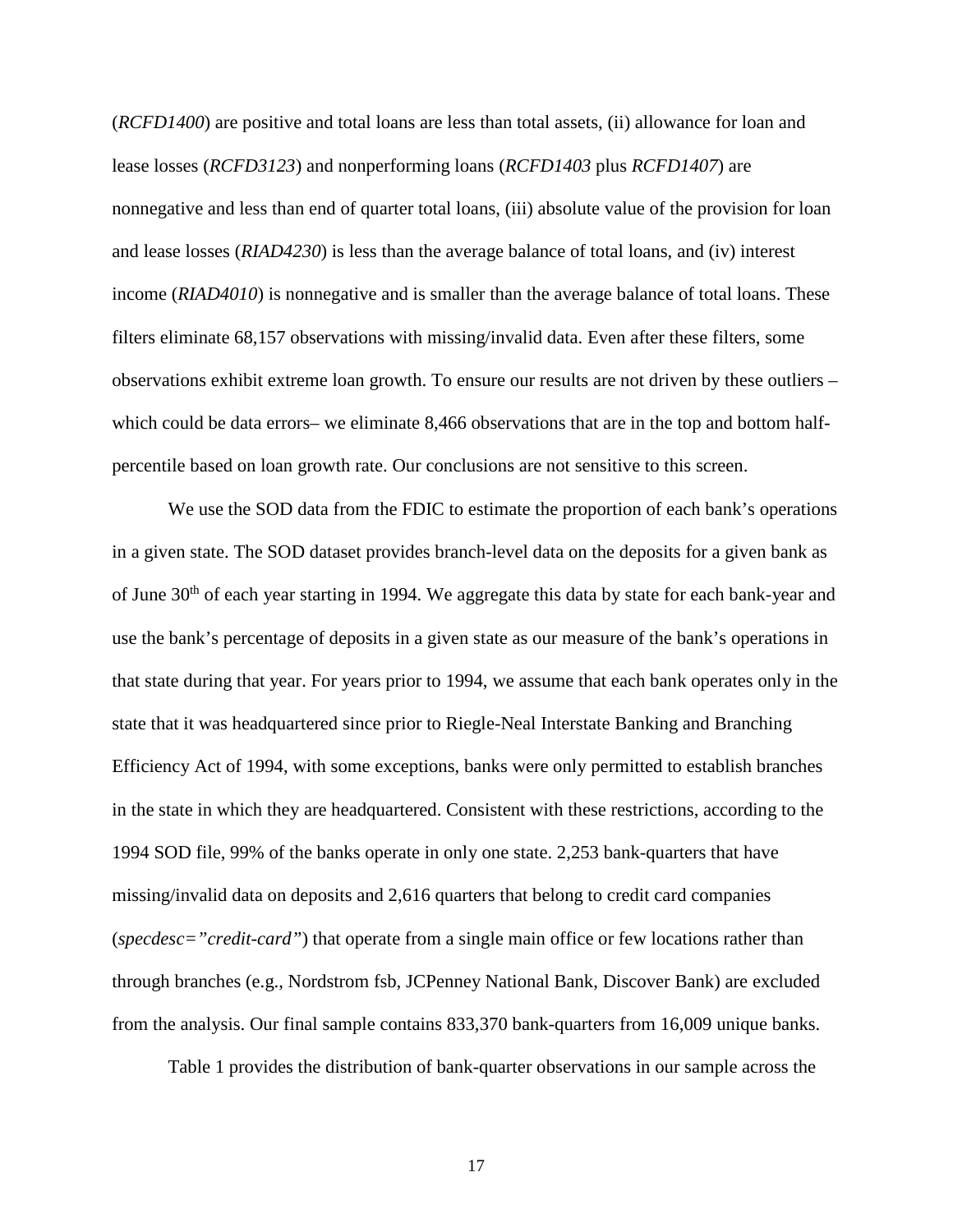states.<sup>[14](#page-19-0)</sup> The state of Texas (Alaska) has the most (fewest) number of bank-quarter observations. The average percentage of operations of banks in a given state based on the SOD data is also provided in Table 1. Over our sample period, the average bank has over 94% of its operations in a single state and over three quarters of the banks in our sample collect deposits from a single state during the entire period that they appear in the sample. This suggests bank-level variables aggregated to the state level are likely to provide information about the local economy in a representative manner.

# (Insert Table 1 about here)

Table 2 reports descriptive statistics at the bank level for our sample. The average bank has \$835 million in total assets and \$475 million in total loans. The 75<sup>th</sup> percentile values for total assets and total loans are \$199 million and \$126 million, respectively, which suggests that most of the banks in our sample are relatively small. The median loan growth is 1.57% per quarter and the median provision for loan and lease losses is 0.05% of average total loans. The median allowance is about 1.36% of end of quarter total loans which is larger than 0.81%, the median of nonperforming loans. On average, the annualized yield on loans is about 8.47%.

### (Insert Table 2 about here)

[Table 3](#page-45-0) presents the descriptive statistics for the variables used in the state-level analyses. Variables are calculated for 50 states and 95 quarters. At the state level, the median quarterly loan growth (*LGROWTH*) is around 1.7%. This is comparable to the national median of 1.5% for the same period as reported in the Federal Reserve Economic Data. The average *PLLTL* is 0.20% whereas the average *ΔNPLTL* is close to zero. The Pearson (Spearman) correlation coefficient between these two variables is only 0.47 (0.23) suggesting that there are significant differences

<span id="page-19-0"></span><sup>&</sup>lt;sup>14</sup>Since some banks operate in more than one state, we include these banks in the count for each state they operate in. Hence, the total number of observations in Table 1 is greater than that reported in Table 2.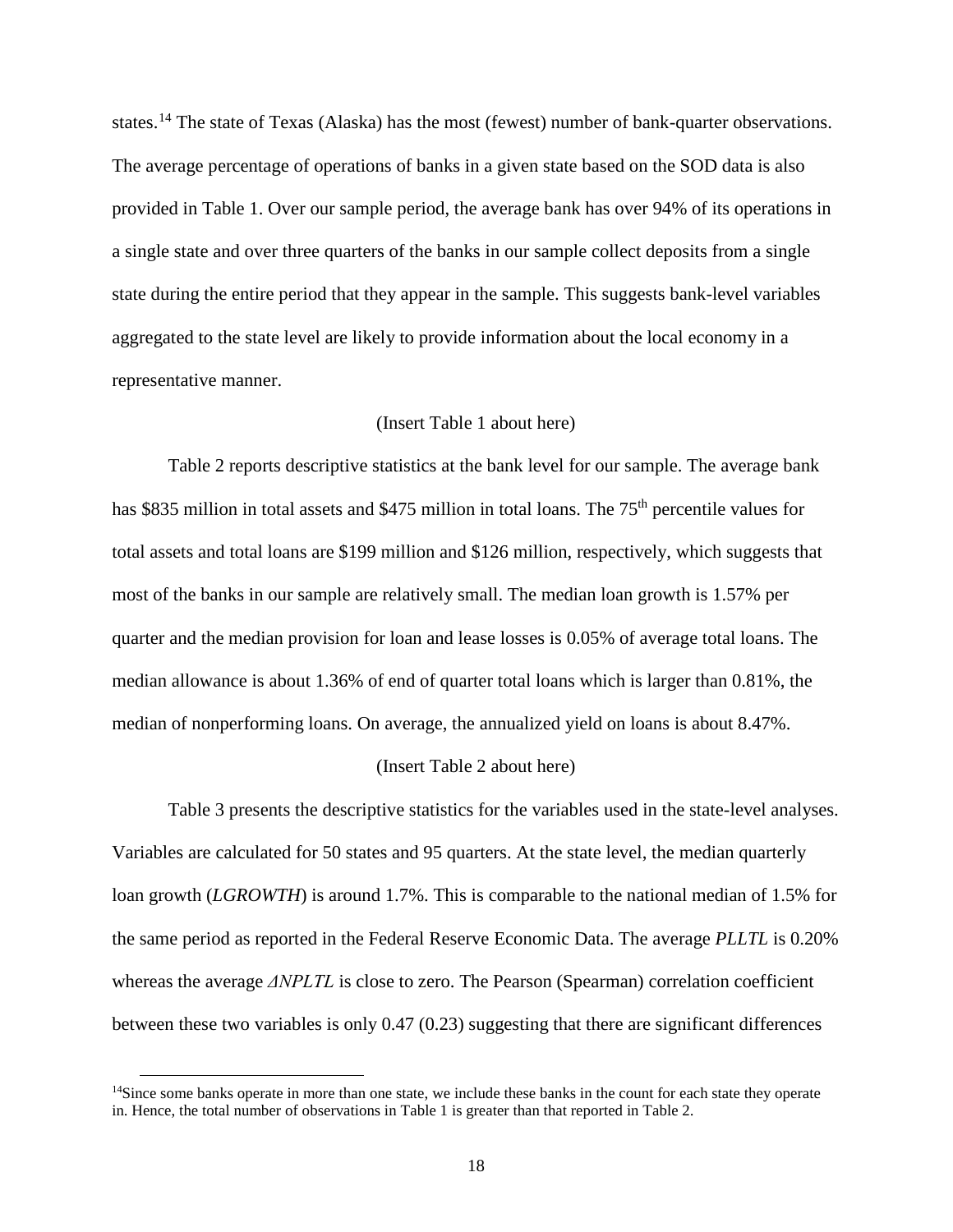in the attributes of credit risk captured by each of the variables.

# (Insert [Table 3](#page-45-0) about here)

The correlations between state-level loan portfolio variables and changes in coincident index are in the expected directions and statistically significant. The Pearson correlation coefficients between *ΔCOINDEX* and *LGROWTH*, *PLLTL*, *ΔNPLTL*, and *ΔEXYIELD* are 0.14,- 0.52, -0.50, and -0.04, respectively. Moreover, these loan portfolio variables also have significant correlations with *LEADINDEX* which is a forecast of economic conditions. Overall, the univariate results suggest that loan portfolio information is associated with current and future economic conditions, raising the prospect that it may be useful for predicting economic activity.

# **4. Results**

# *4.1. Does loan portfolio information predict future economic activity?*

We begin our multivariate analysis by examining whether loan portfolio data aggregated at the state level are associated with current and future statewide economic activity. We measure future economic activity using cumulative and marginal changes in the coincident index, where cumulative and marginal changes are calculated as in Equations (4) and (5), respectively:

$$
\Delta COINDEX_{s,t,t+i} = (100\text{h}) \times ((CONDEX_{s,t+i} - COINDEX_{s,t}) / COINDEX_{s,t}), \tag{4}
$$

$$
\Delta COINDEX_{s,t+i-l, t+i} = 100 \times ((CONDEX_{s,t+i} - COINDEX_{s,t+i-l})/ COINDEX_{s,t+i-l}) \quad (5)
$$

Cumulative change is the average change in the coincident index over several periods. Hence it would likely provide more precise information on how far into the future loan portfolio information can predict economic activity.

In Table 4 we present least squares regression estimates of Equation (1). Consistent with our predictions, a decline (improvement) in aggregate loan portfolio quality is associated with concurrent and future deterioration (improvement) in state-level economic conditions. The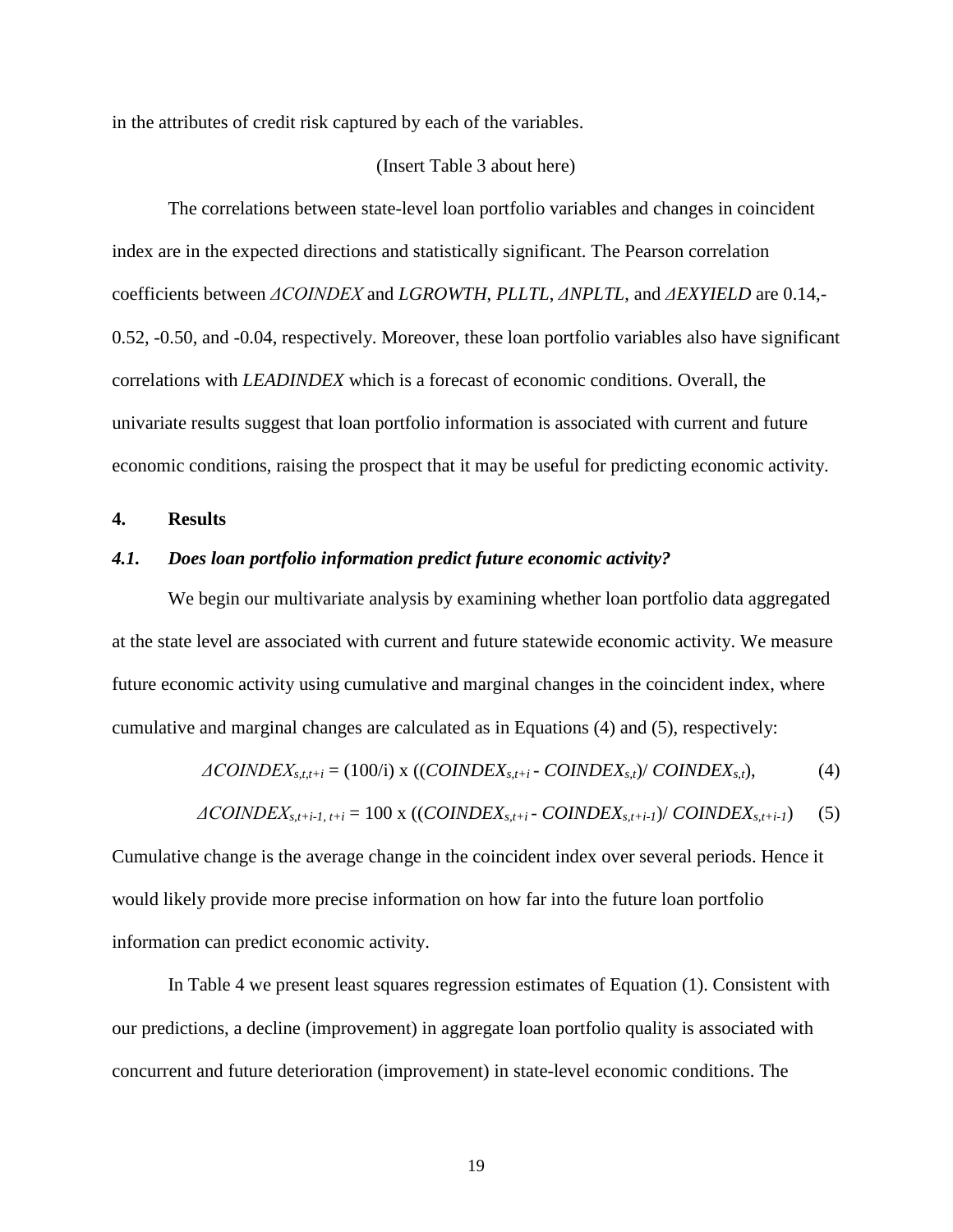concurrent association between the coincident index and loan portfolio information is statistically significant in the predicted direction for all measures of loan portfolio quality, except *ΔEXYIELD*. The insignificance of *ΔEXYIELD* could be because banks reduce lending to the marginal borrowers rather than charging them higher interest rates. Alternatively, it could be because *ΔEXYIELD* captures changes in risk premium due to not only loan originations but also maturing loans.

# (Insert [Table 4](#page-47-0) about here)

The economic and statistical significance of variables gradually decrease as we predict economic activity farther in the future. Nonetheless, the provision for loan and lease losses (*PLLTL*) and changes in nonperforming loans (*ΔNPLTL*) continue to predict changes in the coincident index up to four quarters ahead. The estimated coefficient on *PLLTL* ranges between - 0.813 and -0.657 (-0.466) and that on *ΔNPLTL* ranges between -0.351 and -0.309 (-0.280), when the dependent variables is the cumulative (marginal) change in the coincident index ranging from one quarter to four quarters ahead. Their contribution to the prediction of coincident index is economically significant as well. For example, all else equal, if the provision for loan and lease losses as a percentage of average total loans increases by one standard deviation (0.205) then the last column in cumulative change analysis shows that coincident index decreases by 0.54%  $((0.205 \times -0.657) \times 4)$  from quarter t to quarter t+4. Similarly, one standard deviation increase in the change in nonperforming loans as a percentage of total loans (0.247) is associated with 0.31% ((0.247 x -0.309) x 4) decline in coincident index during the same cumulative period. Considering that the absolute value of quarterly change in the coincident index has a median of 0.80% (untabulated), these effects are not trivial.

# *4.2. How useful is information about loan portfolios in predicting future economic activity?*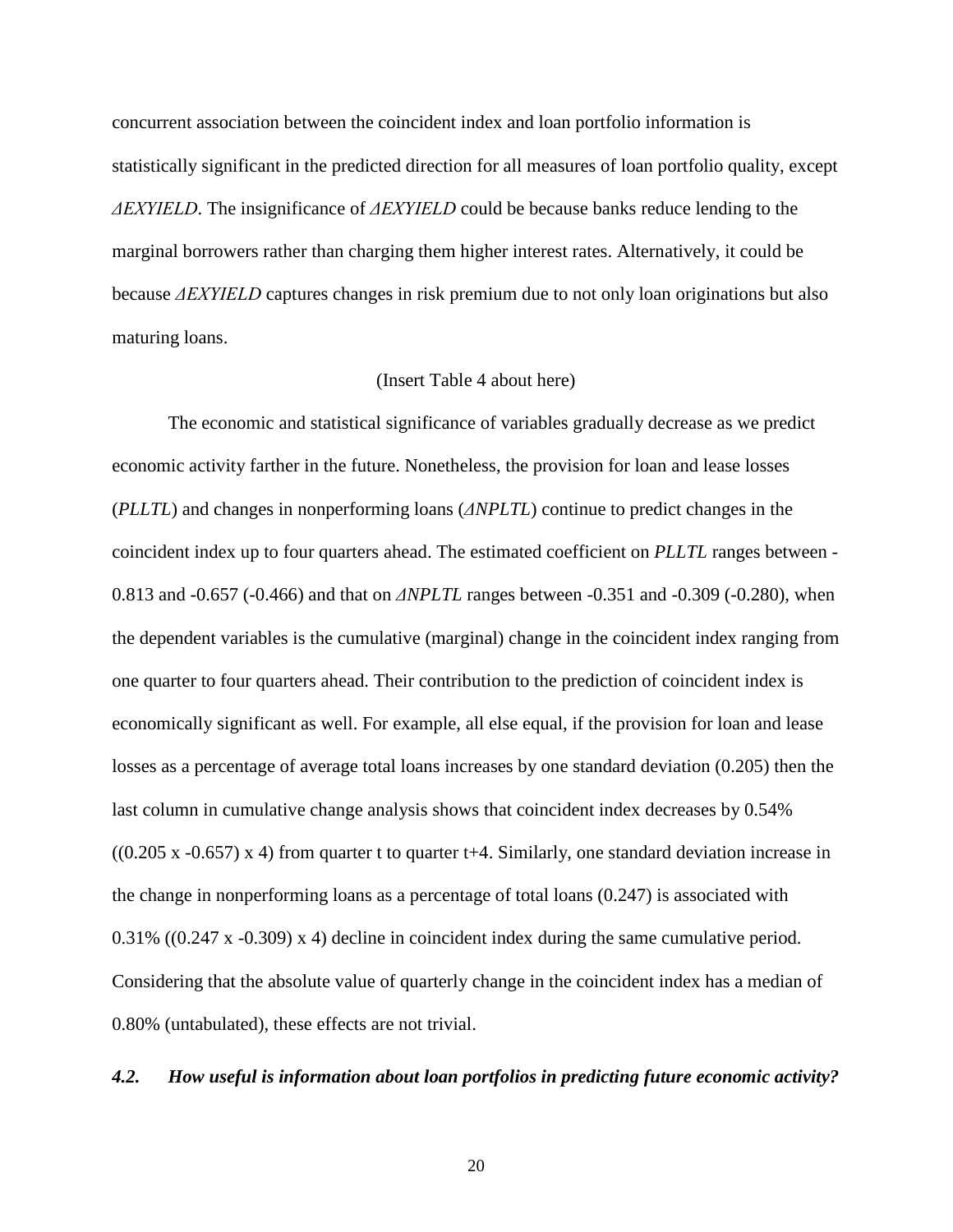In this section, we examine whether information about loan portfolios is incremental to that contained in leading economic indicators for the prediction of state-level economic activity. We estimate the two linear models introduced in Equations (2) and (3) for this analysis. [Table 5](#page-48-0) presents the results from this analysis.

In [Table 5,](#page-48-0) Panel A, the known leading state-level economic indicators include concurrent and one-quarter-lagged values of leading index (*LEADINDEX*) and value-weighted stock returns of firms headquartered in the state (*VWRET*). Controlling for these variables, the provision is negative and statistically significant when predicting one-quarter-ahead changes in coincident index. The remaining loan portfolio variables are statistically insignificant, suggesting that these variables are not incrementally informative. The provision remains statistically significant in the prediction of up to four (three)-quarter-ahead cumulative (marginal) changes in the coincident index. The estimated coefficient on the provision ranges between -0.130 and - 0.176 (-0.232) when the dependent variable is the cumulative (marginal) change in coincident index. The ability of the provision in predicting changes in economic activity is consistent with the fact that the provision incorporates information about loan losses that are projected to occur over the next four quarters for most loan pools (OCC Handbook [1998]). The contribution of the provision is economically significant as well. For example, all else equal, if the provision increases by one standard deviation, the four-quarter-ahead column in the cumulative changes regression implies that the state coincident index would decline by  $0.034\%$  (=0.205 x -0.165) on average each quarter over the next four quarters or about  $0.135\%$  ((=0.205 x -0.165) x 4) in total.

### (Insert [Table 5](#page-48-0) about here)

In Panel B, we replace the leading index with seven other variables including the concurrent value and three lags of the quarterly change in coincident index, and each state's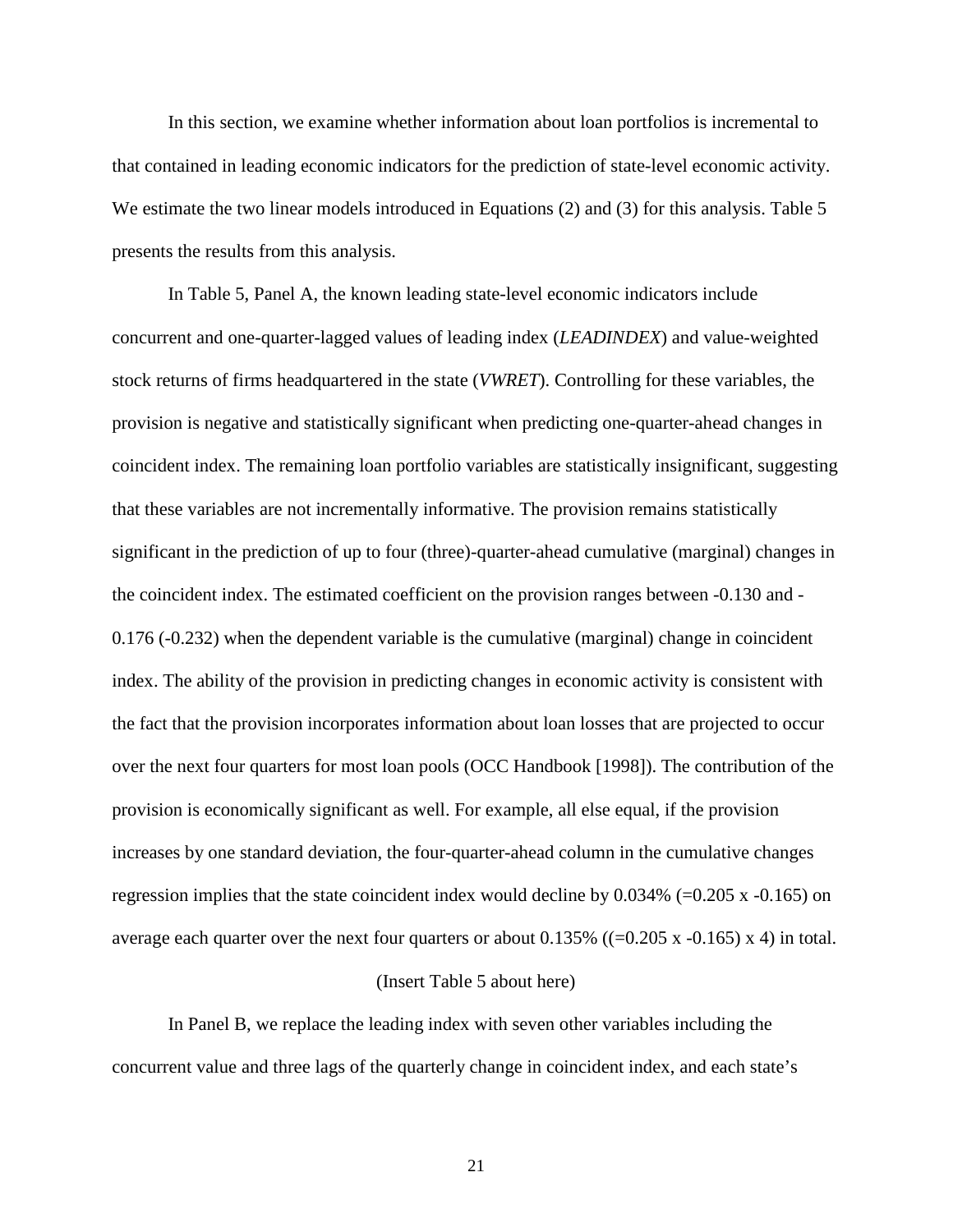percentage change in all transactions housing price index (*∆HOUSING*), growth rate in total personal income (*PIGROWTH*) and change in unemployment rate (*∆UNRATE*). Here, the statistical and economic significance of the provision are stronger than those in Panel A and our conclusions remain similar. In addition, the coefficient on change in nonperforming loans has the predicted sign and it becomes statistically significant in this specification. With the exception of *∆UNRATE*, coefficients on control variables are in the predicted directions and mostly significant. While the positive coefficient on *∆UNRATE* is unexpected, this is driven by the inclusion of changes in the coincident index, which explicitly incorporate the state-level unemployment rate, along with the change in unemployment rate in the model. In untabulated tests we confirm that the coefficient on *∆UNRATE* is negative and statistically significant when the concurrent and lagged values of coincident index are not included.

To summarize, the evidence presented in [Table 5](#page-48-0) suggests that at the state level, the provision for loan and lease losses, a forward-looking estimate of expected credit losses on a bank's loan portfolio, is not only a robust leading indicator of the economic conditions, but also incremental to other known leading indicators in predicting changes in the economic conditions. Change in nonperforming loans also contains information about future state-level economic activity, but its usefulness is not robust to alternative specifications. The information content of the other loan portfolio measures is subsumed by the other known leading economic indicators.

As an extension of the analysis in [Table 5,](#page-48-0) we also examine whether loan portfolio information can help predict drastic changes in economic activity, namely state-level recessions. To explore this possibility we estimate the following logistic regressions that relate an indicator variable for state-level recessions to the lagged loan portfolio information, controlling for the other leading economic indicators used in [Table 5.](#page-48-0)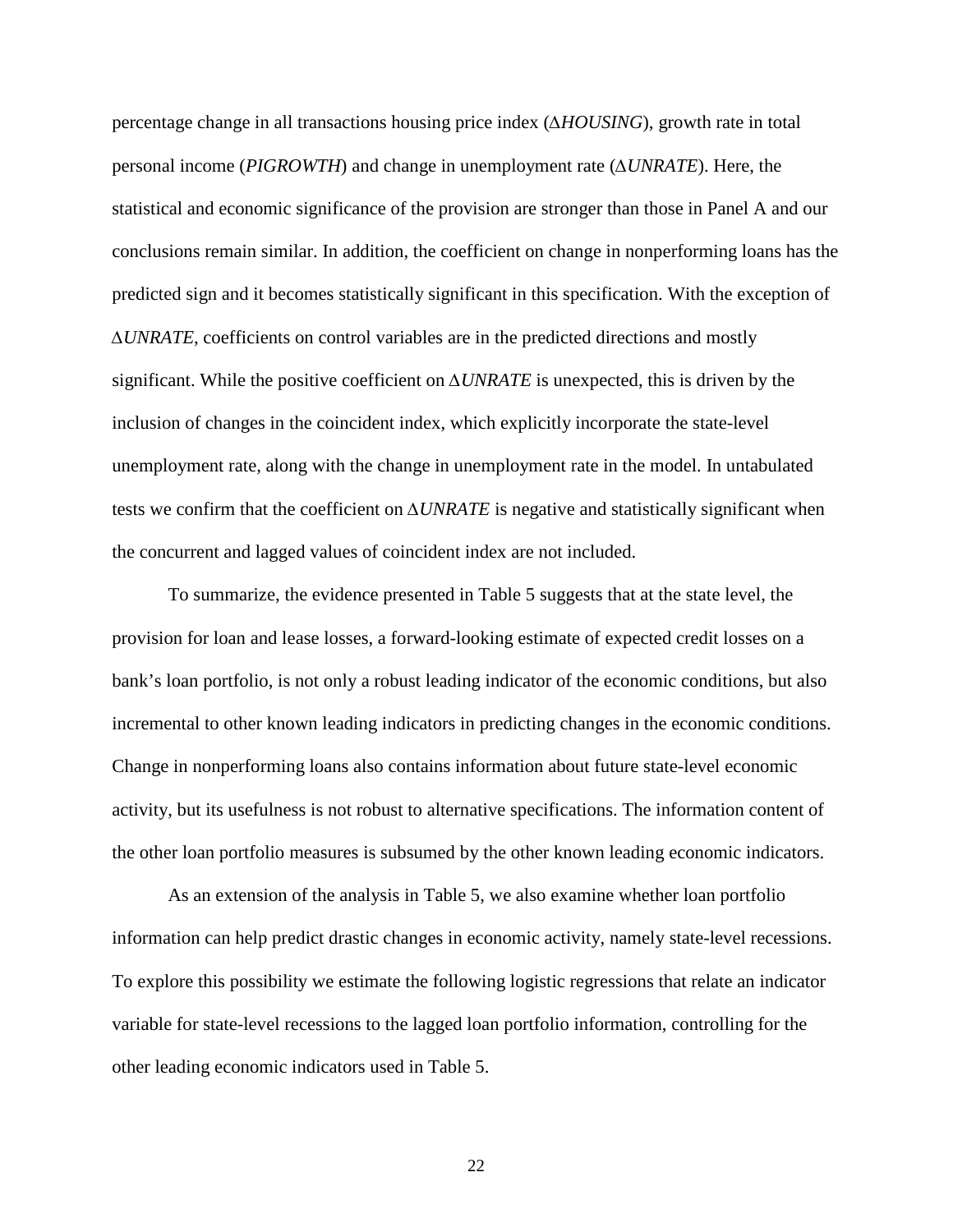$$
Pr(STREC_{s,t+2}) = \Lambda(\alpha + \beta_{1} x PLTLIL_{s,t} + \beta_{2} x \Delta NPLTL_{s,t} + \beta_{3} x \Delta EXYIELD_{s,t} + \beta_{4} x LGROWTH_{s,t} + \beta_{5} x ALLTL_{s,t-1} + \beta_{6} x STREC_{s,t} + \beta_{7} x STREC_{s,t-1} + \beta_{8} xLEADINDEX_{s,t} (6)
$$
  
+  $\beta_{9} xLEADINDEX_{s,t-1} + \beta_{10} x V WRET_{s,t} + \sum_{m=1}^{M} \beta_{10+m} xFE_{s} + \varepsilon_{s,t+2})$ ,  

$$
Pr(STREC_{s,t+2}) = \Lambda(\gamma + \delta_{1} x PLLTL_{s,t} + \delta_{2} x \Delta NPLTL_{s,t} + \delta_{3} x EXYIELD_{s,t} + \delta_{4} x LGROWTH_{s,t} + \delta_{5} x ALLTL_{s,t-1} + \delta_{6} x STREC_{s,t} + \delta_{7} x STREC_{s,t-1} + \sum_{r=0}^{r=3} \delta_{8+r} x \Delta COINDEX_{s,t-r} + \delta_{12} x \Delta HOUSING_{s,t} + \delta_{13} xPIGROWTH_{s,t} + \delta_{14} x \Delta UNRATE_{s,t} + \delta_{15} x V WRET_{s,t} + \sum_{m=1}^{M} \delta_{15+m} xFE_{s} + \varepsilon_{s,t+2})
$$
(7)

where the dependent variable,  $STREC_{s,t+2}$  is equal to one if quarter t+2 is a recession quarter for state  $s$ , and zero otherwise. For parsimony, we report results for quarter  $t+2$  but in untabulated analyses we find that the provision is a robust predictor of one-quarter-ahead but not three- or four-quarter-ahead recessions.[15](#page-24-0)

Unlike national business cycles, state-level business cycles are not dated by a committee of experts. Accordingly, we define state-level recessions as two or more consecutive quarters of declines in the coincident index. This definition is analogous to the conventional way of determining national recessions as two consecutive quarters of declines in GDP (e.g., Estrella and Hardouvelis [1991]; Fair [1993]). Based on this definition, there are 164 unique state recessions (843 state-quarters) with an average length of 5.1 quarters. During the sample period, Michigan is the most recession prone state whereas North Dakota has spent no time in recessions. Accordingly, North Dakota had to be dropped out from this analysis. 56% of the state recession quarters overlap with a national recession as defined by the NBER, which suggests that state recessions often do not coincide with national recessions.

To account for common factors that may affect the economy of all states, we also

 $\overline{\phantom{a}}$ 

<span id="page-24-0"></span><sup>&</sup>lt;sup>15</sup> As we report in the internet appendix, our inferences about the predictive ability of banks' loan portfolio information for state-level recessions remain unchanged if we estimate a single model that combines Equations (6) and (7).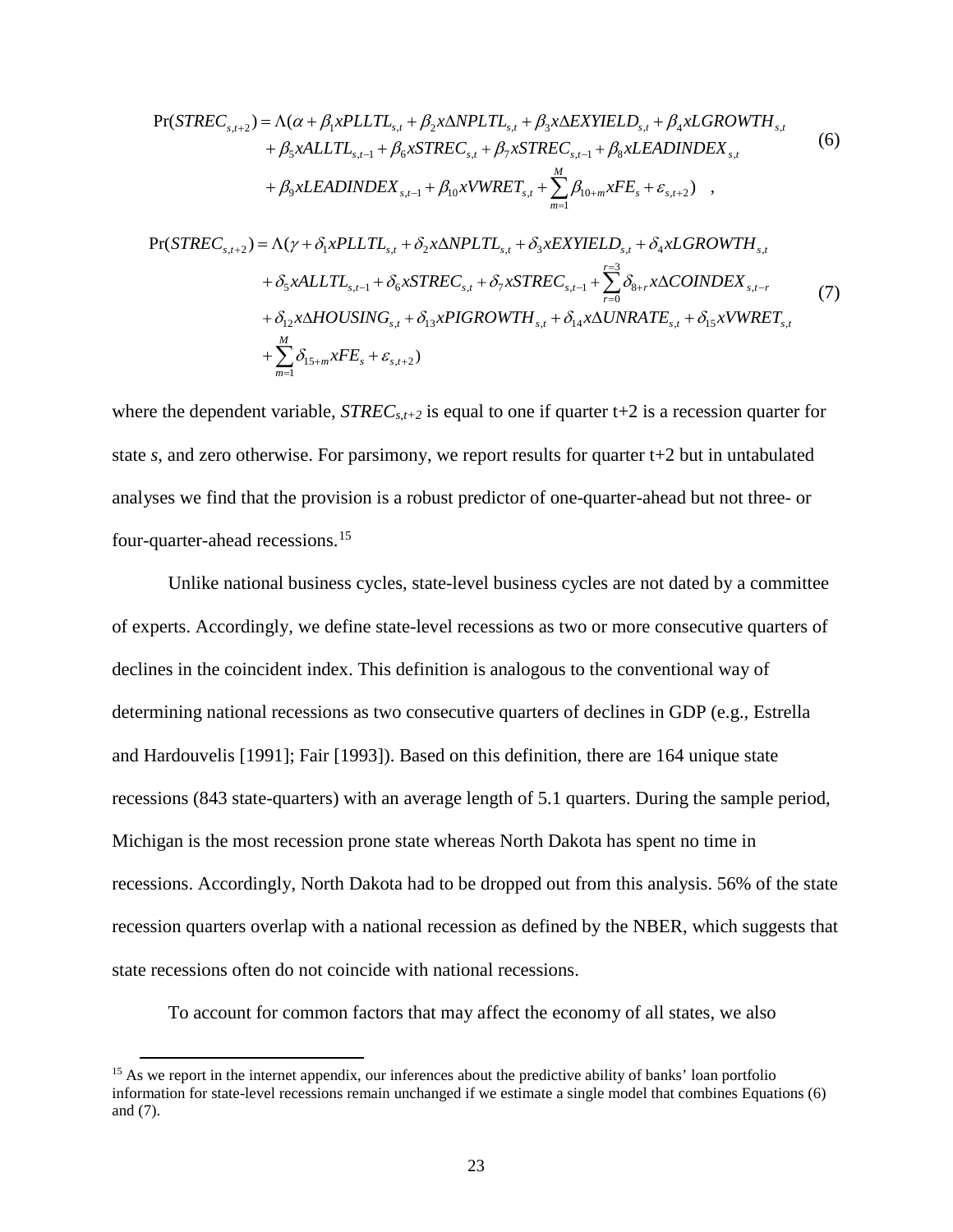estimate specifications that include the following macroeconomic factors: quarterly change in one-year T-bill rates and Moody's BAA-rated corporate bond yield index; quarterly CRSP valueweighted stock market returns; mean one- and two-quarter-ahead real GDP growth prediction from the survey of professional forecasters; and seasonally differenced quarterly aggregate earnings scaled by aggregate beginning total assets.<sup>[16](#page-25-0)</sup>

We present estimates from the models defined in Equations (6) and (7) in Table 6. The results indicate that the provision has incremental explanatory power in predicting state recessions. The coefficient on *PLLTL* is statistically significant and its effect is economically large. For example, in the full model reported in column (4) the average marginal effect of the *PLLTL* is 0.09 (untabulated). In other words, one percent increase in *PLLTL* is associated with a nine percent increase in the odds of a recession in two quarters. In comparison the average marginal effect of *LEADINDEX* is about -0.08. Similar to [Table 5,](#page-48-0) the remaining loan portfolio measures are not consistently significant across specifications. *ΔNPLTL* is significant in some specifications. *LGROWTH* and *∆EXYIELD* are significant in columns (2), (4), and (6) but not in other columns, which appears to be due to the correlation between these variables and macroeconomic controls. *ALLTL* is significant but negative in all specification which is likely because *ALLTL* is a stock variable that responds slowly to economic changes (Harris et al. 2015). That is, it starts increasing but remains relatively low for a while at the beginning of recessions and decreases but remains relatively high for a while after the end of recessions. Overall, these results once again indicate that the provision is a robust incremental predictor of state-level economic activity.

<span id="page-25-0"></span><sup>&</sup>lt;sup>16</sup> We do not include time fixed effects as doing so will remove all quarters without any variation in the dependent variable from the analyses, effectively inducing a look-ahead bias. That is, time fixed effects will perfectly (almost perfectly) predict the dependent variable when none/all (few/most) of the states are heading into recession. Our findings in Table 5 also remain qualitatively similar if we replace time fixed effects with macroeconomic factors.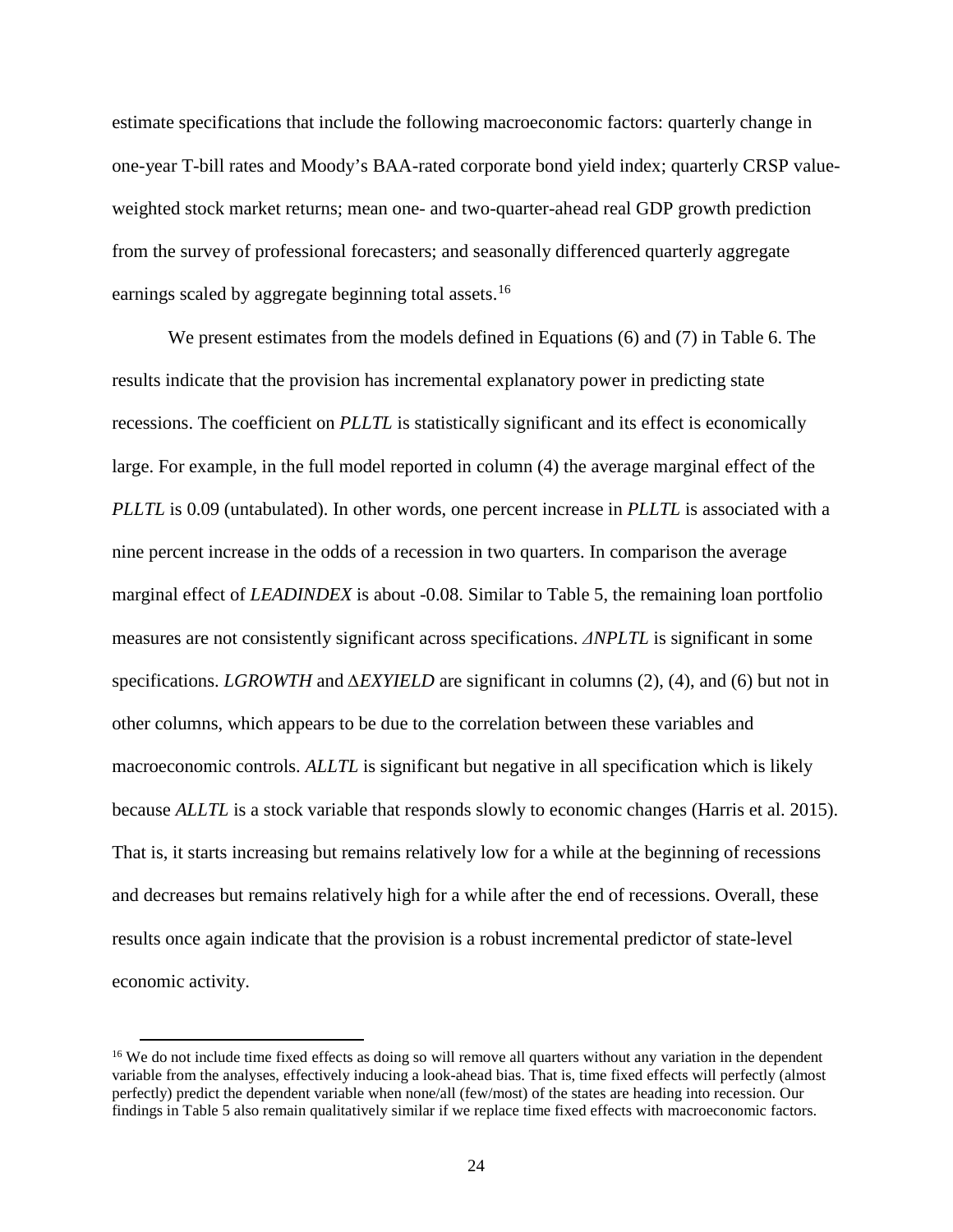## (Insert Table 6 about here)

# *4.3. How well does the provision for loan and lease losses perform out-of-sample?*

In this section, we assess the out-of-sample performance of the provision for loan and lease losses in forecasting future changes in statewide economic activity. In the in-sample tests, we find that while both the provision and changes in nonperforming loans help predict future economic activity; the provision is the only loan portfolio variable that consistently and robustly provides incremental explanatory power beyond other predictors of state-level economic activity. Estrella and Mishkin [1998] show that parsimonious models work best for out-of-sample predictions, so in the out-of-sample tests we limit our analyses to the usefulness of the provision for predicting statewide economic activity. However, in untabulated tests, we find that inclusion of changes in nonperforming loans in out-of-sample tests generally strengthens our findings.

For this analysis we estimate the following model by each state separately:

$$
\Delta COINDEX_{t+i} = \alpha + \beta_1 x PLTTL_t + \beta_2 x ALLTL_{t-1} + \beta_3 x LEADINDEX_t + \beta_4 x LEADINDEX_{t-1}
$$
 (8)  
+  $\beta_5 x V WRET_t + \varepsilon_{t+i}$ ,

and compare its forecasting power with the following benchmark model:

$$
\Delta COINDEX_{t+i} = \alpha + \beta_1 xLEADINDER_t + \beta_2 xLEADINDER_{t-1} + \beta_3 xVWERT_t + \varepsilon_{t+i} \quad . \tag{9}
$$

As an alternative, we also run these models by replacing *LEADINDEX* and its lag with the concurrent value and three lags of *ΔCOINDEX*, as well as *ΔHOUSING, PIGROWTH,* and *ΔUNRATE*. Similar to our main analysis, we run these regressions using both the cumulative and marginal changes in coincident index as the dependent variable.

Specifically, we estimate Equations (8) and (9) for each state separately over expanding hold-out windows with the first estimation being based on 20 observations per state.<sup>[17](#page-26-0)</sup> The out-

<span id="page-26-0"></span> $17$  Our findings remain qualitatively similar when we use 30 observations for the first estimation window.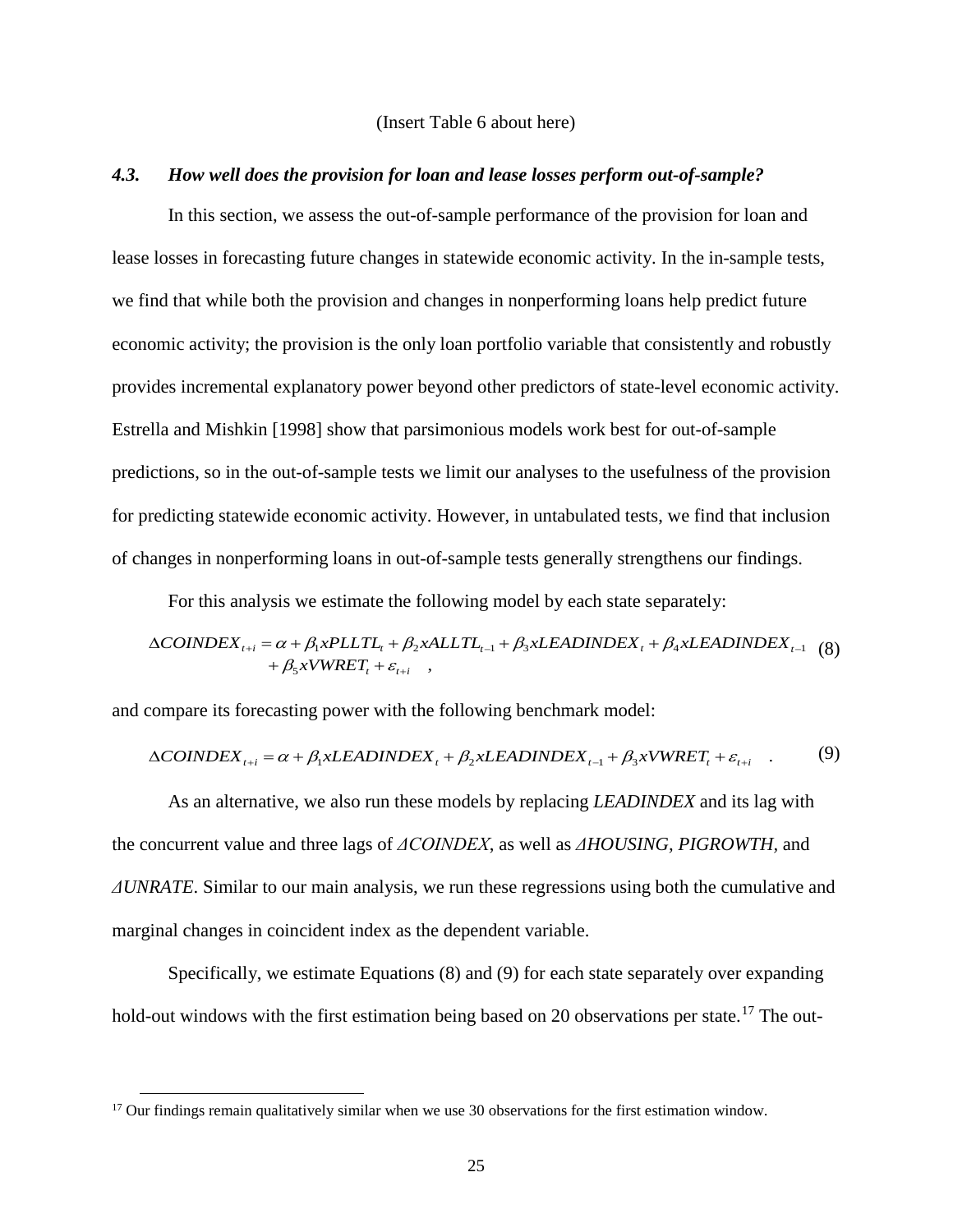of-sample forecasting power of the full model defined in Equation (8) is then compared against the benchmark models using Campbell and Thompson [2008] out-of-sample  $R^2$  statistic:

$$
R_{os}^{2} = 1 - \frac{\sum_{t=1}^{T} (\Delta COINDEX_{s,t+i} - \Delta COINDEX_{s,t+i}^{FUL})^{2}}{\sum_{t=1}^{T} (\Delta COINDEX_{s,t+i} - \Delta COINDEX_{s,t+i}^{BENCHMARK})^{2}}
$$
(10)

where *i* ranges from one to four, *∆COINDEX* is the actual quarterly change in the coincident index, *∆COINDEXFULL* is the fitted value from the full predictive regressions specified in Equation (8) estimated through quarter t, and *∆COINDEXBENCHMARK* is the fitted value from the benchmark predictive regressions specified in Equation (9) estimated through quarter t. The numerator and the denominator of the ratio in Equation (10) are the mean squared errors from full and benchmark regressions, respectively. Thus, out-of-sample  $R<sup>2</sup>$  measures the contribution of the provision to the out-of-sample prediction of quarterly changes in the coincident index beyond the variables used in the benchmark models. Additionally, we use a t-test to compare the mean absolute errors from the full and benchmark models.

## (Insert Table 7 about here)

The results of the out-of-sample forecasting power tests are reported in Table 7. In both Panel A and Panel B, the evidence suggests that the provision for loan and lease losses improves the out-of-sample prediction of quarterly changes in the coincident index up to four quarters ahead. The out-of-sample  $\mathbb{R}^2$  statistic is positive in all specifications and ranges from 13.3% to 20.0% in Panel A, and from 18.4% to 29.5% in Panel B. The comparison of mean absolute errors also indicates that the mean absolute error is significantly smaller in the model that includes the provision compared to the benchmark models. The contribution of the provision beyond the benchmark models increases as the horizon for the prediction of the change in the coincident index becomes longer consistent with the forecasting horizon of the benchmark variables being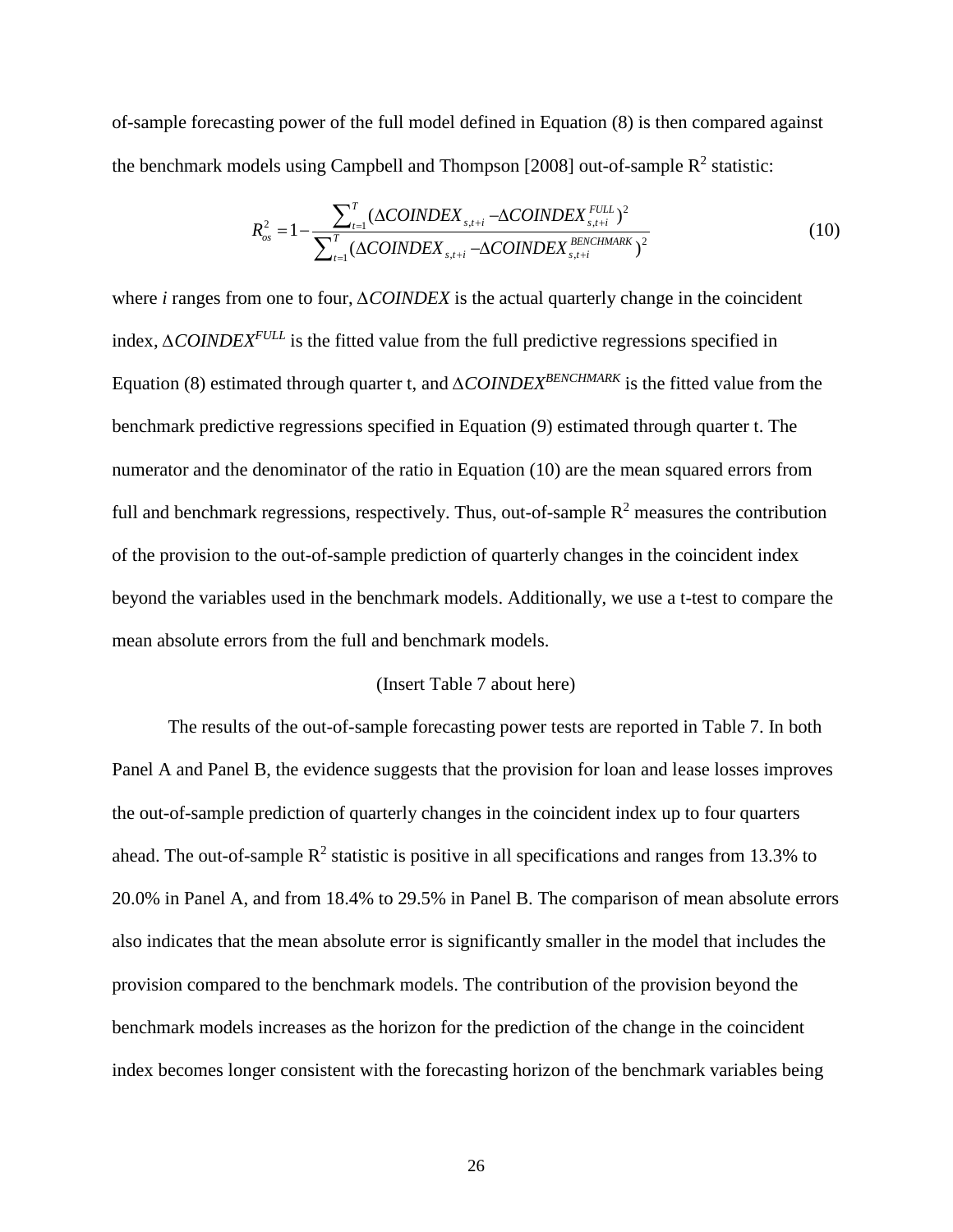shorter than that of the provision. These findings hold irrespective of whether the dependent variable is the cumulative or marginal change in the coincident index.

# **5. Implementation**

 $\overline{\phantom{a}}$ 

One of our objectives is to demonstrate that *real time* forecasts of statewide economic activity can be improved by incorporating information in loan portfolios relevant for current and future state-level economic activity that is not embedded in other leading indicators. Accordingly, next, we discuss timing of data releases and how forecasters can incorporate loan information from bank call reports in real time to improve forecasts of coincident indexes. The primary benchmark used in our analysis, the leading index, is calculated monthly and usually released within five weeks after the end of the reference month.<sup>[18](#page-28-0)</sup> For reference, we provide the release schedule of the leading indexes for 2015 in Appendix B.

FFIEC's instructions require that banks submit the call reports (Forms 031/041) within 30 calendar days of the end of the quarter. Submitted forms are generally made publicly available during the same day. In particular, since 2005, the year FFIEC completed modernization of the data collection process through the Central Data Repository (CDR) project, the call reports are made publicly available approximately six hours after being submitted.<sup>[19](#page-28-1)</sup> Badertscher et al. (2015) track the release of call reports from January 1, 2012 to March 31, 2014 and report that 92% of call reports are made publicly available within 31 days after quarter end. Thus, the

<span id="page-28-0"></span> $18$  The release of the January leading index is an exception as it is usually not issued until March. This is because, the coincident index, which is an input to the leading index, is released a few days after the release of the Current Employment Statistics (CES) survey and the CES estimates are released by the Bureau of Labor Statistics (BLS) around the third Friday of the month following the reference month [\(http://www.bls.gov/lau/laufaq.htm#Q07\)](http://www.bls.gov/lau/laufaq.htm#Q07). CES survey estimates for the month of January become available only in March because they are compared to the comprehensive counts of employment using state unemployment insurance tax records which become available in March. Thus, the release of the January leading index is delayed until March.

<span id="page-28-1"></span><sup>&</sup>lt;sup>19</sup> Instructions are available a[t https://www.ffiec.gov/pdf/FFIEC\\_forms/FFIEC031\\_FFIEC041\\_201412\\_i.pdf.](https://www.ffiec.gov/pdf/FFIEC_forms/FFIEC031_FFIEC041_201412_i.pdf) According to FFIEC, prior to the implementation of CDR, call reports were made publicly available several days after their receipt (FFIEC 2006). Information about public release of call reports under CDR is available at <https://cdr.ffiec.gov/public/HelpFileContainers/WelcomeAdditionalInfo.aspx>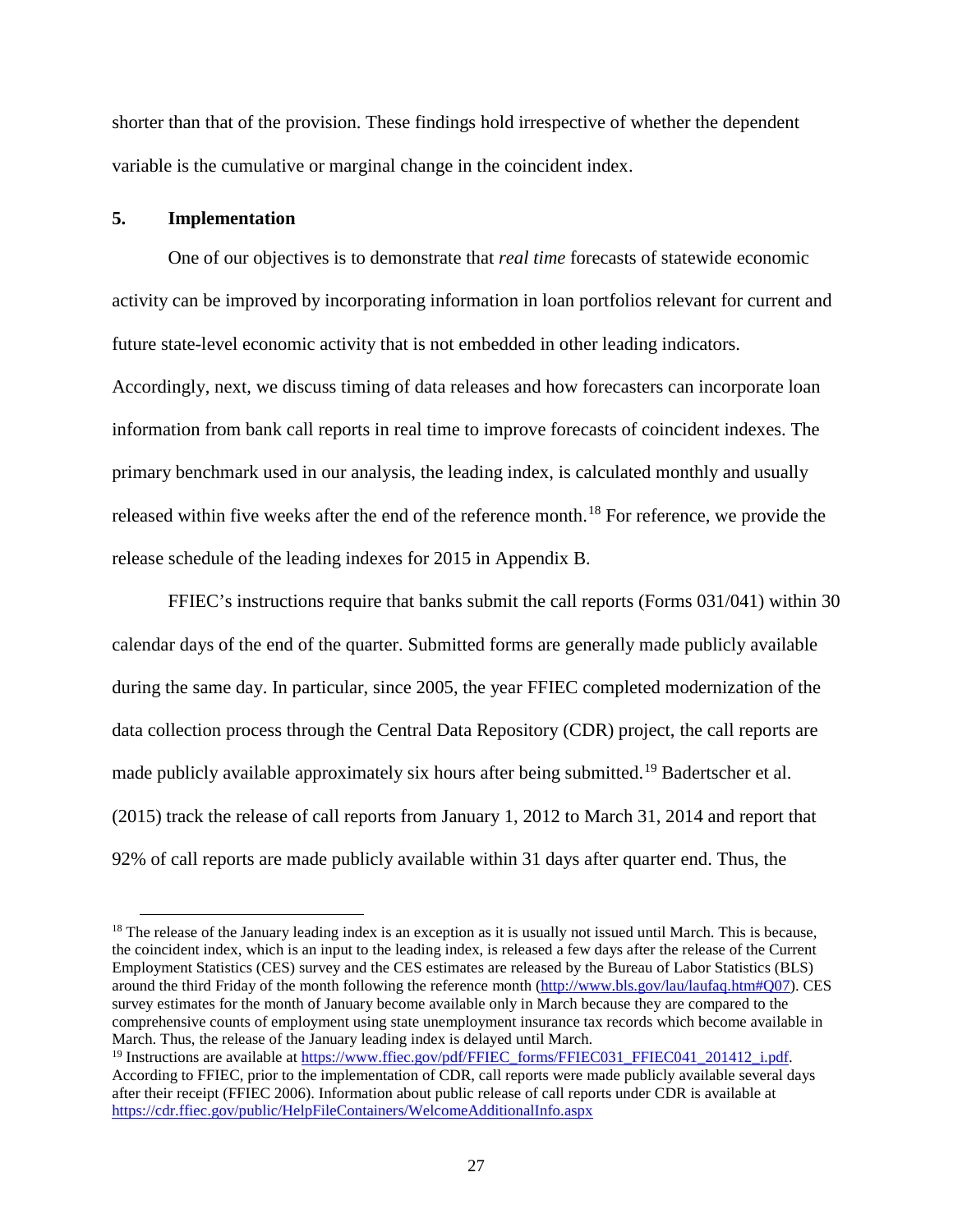availability of call report data to bank regulators approximately corresponds to the FRB's scheduled releases of the leading indexes.

Given this timeline, third parties who rely on the leading index to forecast state-level economic activity can incorporate call report data to improve their forecasts often with little or no delay. The FRB, on the other hand, may or may not be able to incorporate call report data in its estimates of the leading index in the same month. In Figure 2, we provide a timeline of the availability of data relevant for the prediction of 2015:Q2 coincident index which demonstrates a quarter where the leading index is released shortly before the call report deadlines. In this case, as a practical expedient, the FRB can incorporate aggregate information in call reports into the forecasts of state economic activity in a timely manner if either a representative set of banks file call reports within 28 days after the quarter end, or the leading index can be revised after initial release or the initial release schedule can be altered to accommodate call report filing deadline.

# (Insert Figure 2 about here)

We also consider the case where neither of the above conditions are met. In particular, we consider a setting where call report data can only be measured with a one month lag compared to the coincident and leading index. To fix ideas, in this alternative specification the call report data for the January-March quarter would be used to predict the changes in the coincident index for the May-July period instead of April-June. This alternative measurement ensures that the call report data are available before leading index for the month of April is scheduled to be released, and hence can be incorporated into the forecasts of economic activity for the May-July quarter. For example, the call report data for  $2015:Q1$  becomes available to bank regulators by April 30<sup>th</sup> and, the leading index for April is scheduled to be released on June 2, 2015 (see Appendix B).

We replicate our analysis in this setting and report the in-sample and out-of-sample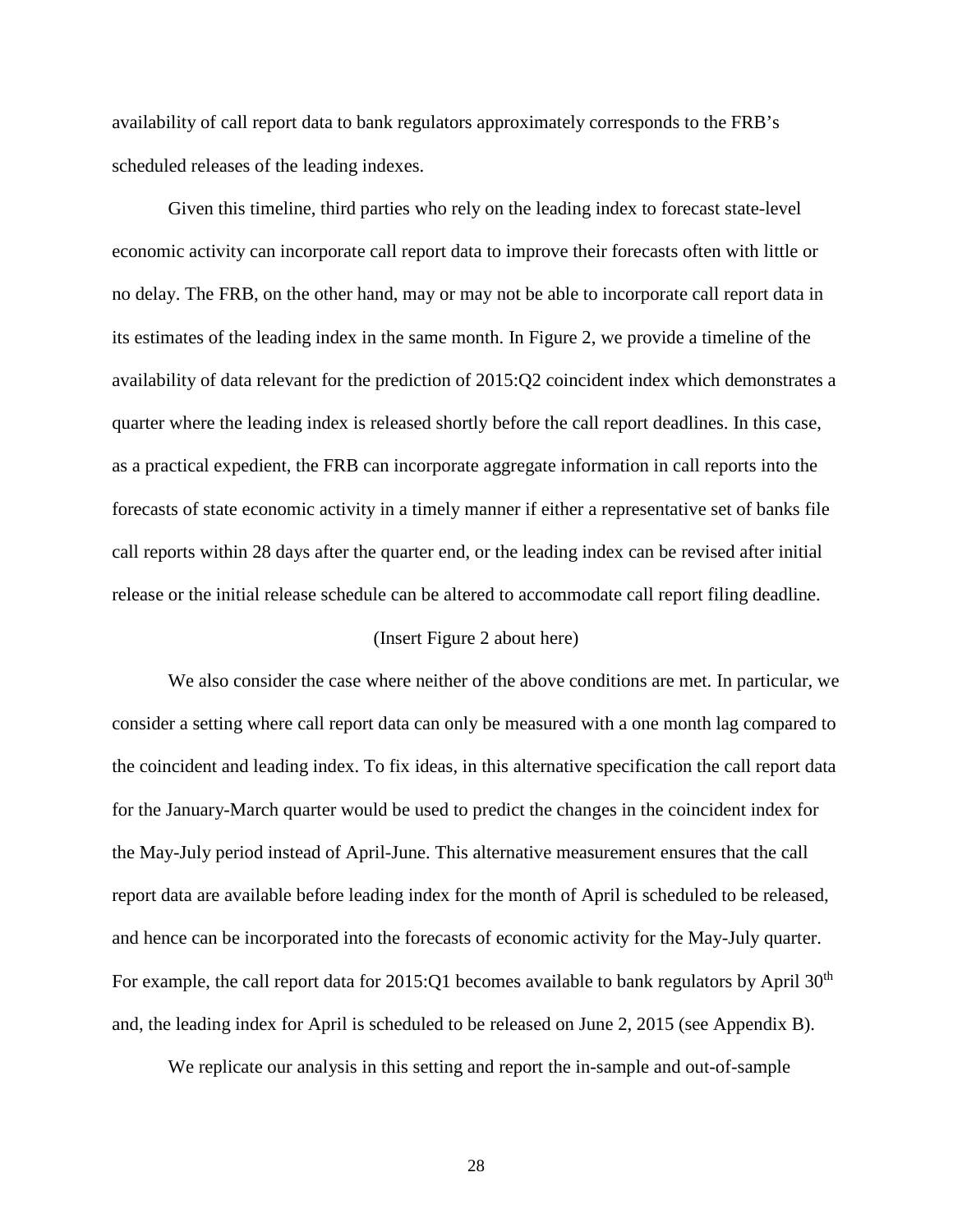results in Table 8.<sup>[20](#page-30-0)</sup> As shown in Panel A and Panel B, we continue to find that the provision is a robust leading indicator of local economic activity after controlling for other known leading economic indicators. Overall, we conclude that even if call report data available to forecasters is one month old, it can still be used to improve forecasts of economic activity.

(Insert Table 8 about here)

# **6. Extensions**

 $\overline{\phantom{a}}$ 

# *6.1. Does the timeliness of the provision affect its association with future economic activity?*

In this section we extend our analysis to examine whether the timeliness of provision for loan and lease losses affects the association between the provision and future economic activity. In particular, timelier provisions incorporate changes in the credit conditions of loan portfolios sooner (Beatty and Liao [2011]), and therefore can reflect expectations about future economic activity on a timelier basis.

We follow Beatty and Liao [2011] and define timeliness of the provision as the additional explanatory power of current and future nonperforming loans beyond that of past nonperforming loans in explaining the current provision. Specifically, our timeliness measure is the difference in adjusted  $\mathbb{R}^2$  of the following two regressions ((12)-(11)) that are estimated for each state quarter using expanding windows, where the first estimation is based on 20 observations per state:  $21$ 

$$
PLLTL_{t} = \alpha + \beta_{1}x\Delta NPLTL_{t-1} + \beta_{2}x\Delta NPLTL_{t-2} + \beta_{3}xEBP_{t} + \beta_{4}xCR_{t} + \varepsilon_{t}
$$
\n(11)

 $PLLTL_{i} = \alpha + \beta_{i} \times \Delta NPLTL_{i+1} + \beta_{i} \times \Delta NPLTL_{i} + \beta_{i} \times \Delta NPLTL_{i-1} + \beta_{i} \times \Delta NPLTL_{i-2} + \beta_{i} \times EBP_{i} + \beta_{i} \times CR_{i} + \varepsilon_{i}$ (12) where *PLLTLs,t* and *ΔNPLTLs,t* are defined as above, *EBPs,t* is equal to the aggregate preprovision earnings before income taxes scaled by the average of beginning and ending aggregate

<span id="page-30-0"></span> $20$  For brevity, we do not tabulate results using the alternative model that includes other leading state-level economic indicators. However, our conclusions remain unchanged when we use the alternative model to conduct these tests.

<span id="page-30-1"></span> $21$  Our findings remain qualitatively similar when we use 30 observations for the first estimation window.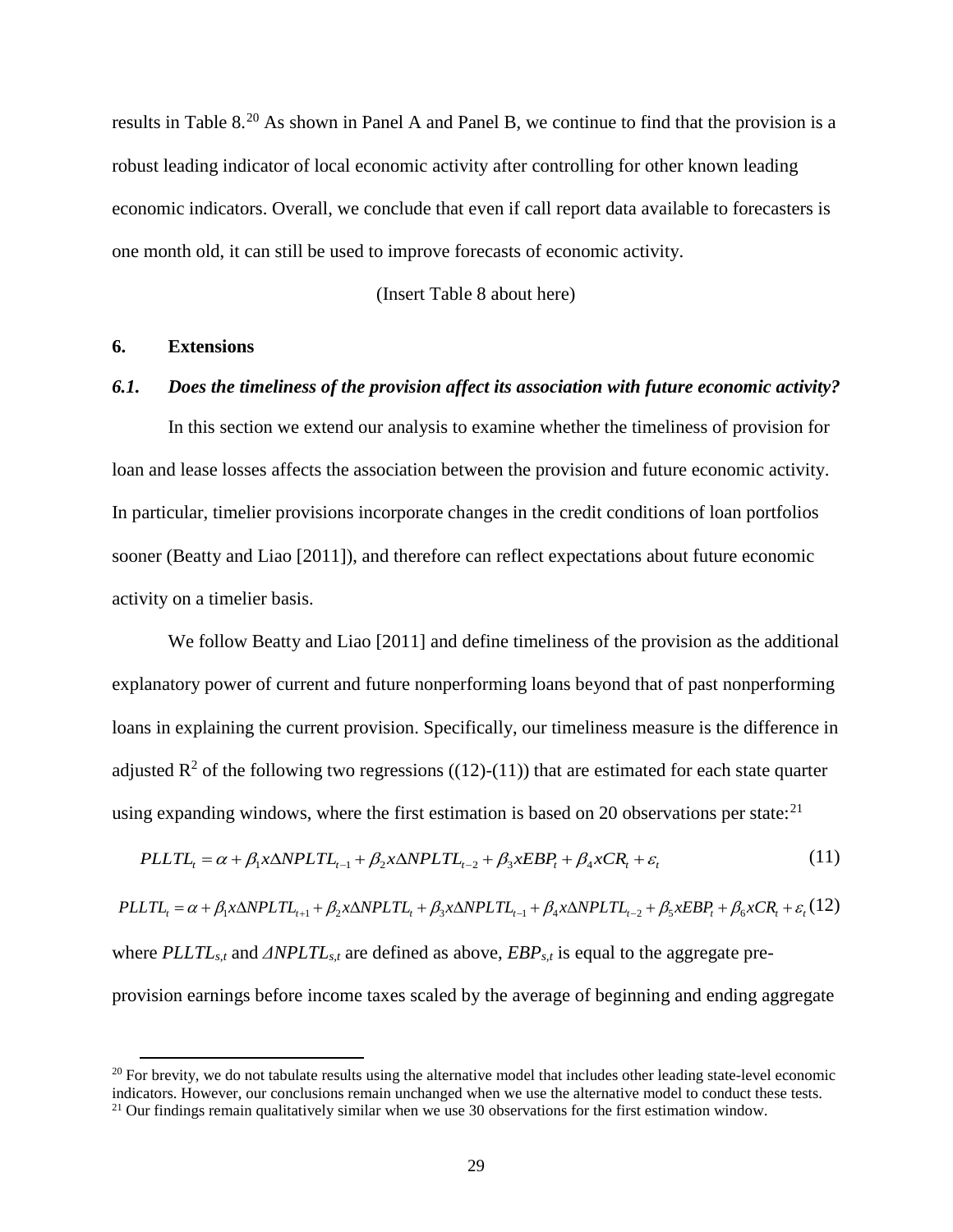total assets of banks in state s and quarter t; and  $CR_{s,t}$  is the ratio of beginning aggregate total equity to beginning aggregate total assets of banks in state s and quarter t.

For each state, we classify quarters into high (low) timeliness category if one-quarterlagged value of the additional  $R^2$  is above (below) the state's median additional  $R^2$  over the sample period. This yields balanced clusters/panels and allows us to compare the performance of each state's loan portfolio information in periods of relatively high or low timeliness.

We report the results from our analyses of the association between loan portfolio information and future changes in the coincident index for low and high timeliness periods separately in Table 9. For brevity, we only report results where the dependent variable is fourquarter-ahead cumulative changes in coincident index. Our conclusions continue to hold when we use one-, two-, or three-quarter ahead values or when we use marginal changes as the dependent variable.

### (Insert Table 9 about here)

The results in the first column for each subsample indicate that the provision is statistically significant in the high but not in the low timeliness subsample when other loan quality measures are not included. Consistent with forecasting power increasing in timeliness of the provision, the coefficient on the provision as well as the explanatory power of the regression is larger in the high timeliness subsample. The explanatory power in the high timeliness subsample is around 79 percent while it is around 74 percent for low timeliness subsample. In column (2), we include the remaining loan portfolio variables and in columns (3) and (4) we turn our attention to the incremental information content tests. In columns (3) and (4), the coefficient on *PLLTL* is statistically significant only in the high timeliness subsample. Overall, the evidence is consistent with the conjecture that the provision associates more strongly with economic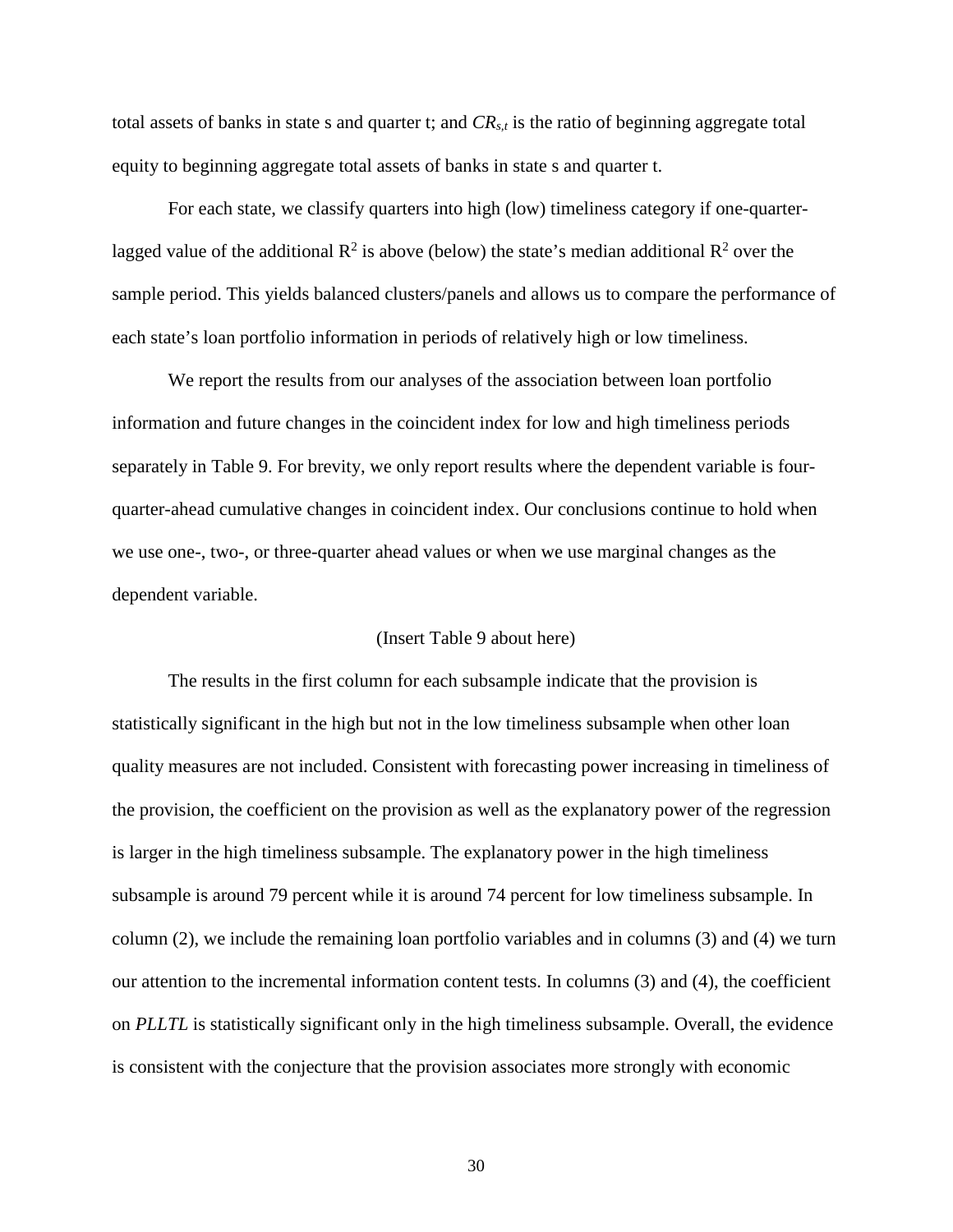activity when it reflects the changes in the credit risk of the underlying loan portfolios in a timelier manner.<sup>[22](#page-32-0)</sup>

# *6.2. Is loan portfolio information useful in predicting economic activity at a more granular level?*

Our main findings indicate that information about loan portfolios can help predict economic conditions at the state level. In this section we extend our tests to examine the usefulness of loan portfolio information at a finer delineation of the local economy, namely the commuting zones. From an economic point of view, state boundaries do not necessarily constrain local economies. Commuting zones (CZs) were developed by the Department of Agriculture in the 1980s for the purpose of delineating local labor markets and economies (see Tolbert and Sizer 1996). Each CZ is composed of several counties and each county belongs to one CZ. The Department of Agriculture publishes definitions of commuting zones every ten years since 1980. We use year 2000 definitions of CZs since this year is approximately the midpoint of our sample period. There are 709 CZs covering the entire United States and each CZ is defined by the ability of a worker living in that region to transit easily somewhere else in that region for employment. Assuming that banks are also more likely to lend in the CZ from which their branches are obtaining deposits, we re-run our main tests using CZs as the unit of analysis.

Since there is no measure that is analogous to GDP or coincident index at the county or CZ level, we measure CZ-level economic activity using unemployment rates. To measure the unemployment rate at the CZ level, we sum the number of unemployed people over all counties in a given CZ and divide it by the total number of people in the labor force in these counties.

<span id="page-32-0"></span> $^{22}$  Arguably, due to regulatory capital incentives banks can manipulate the provision when capital ratios are low. This could in turn reduce the association between the provision and future economic activity. In tests tabulated in the internet appendix, we compare state quarters where the aggregate capital ratio is low with those where the aggregate capital ratio is high and find weak support for this conjecture.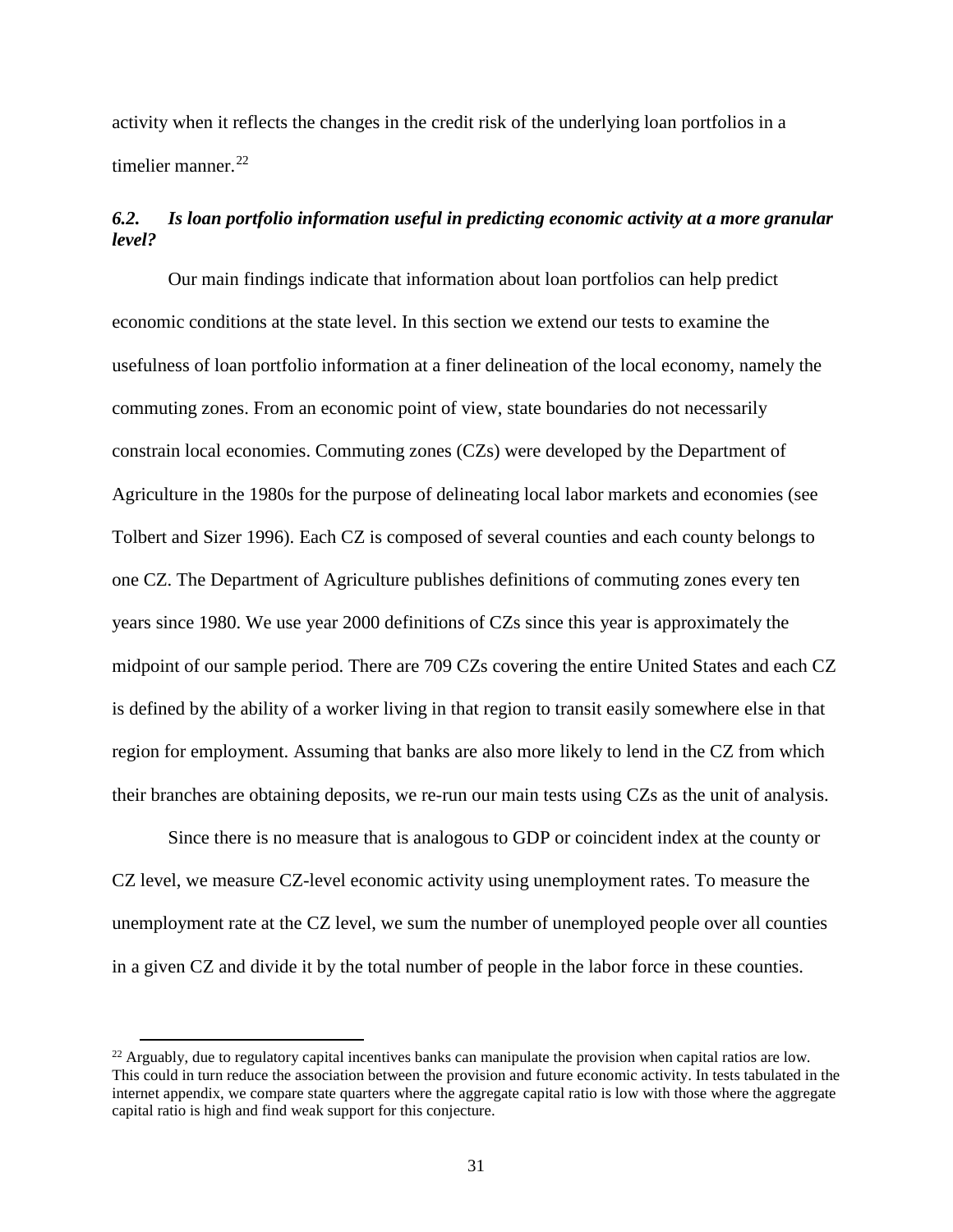Because of the seasonal patterns in unemployment, we use seasonally differenced unemployment rates in these tests. Similar to the main analysis, we calculate our independent variables by aggregating bank-level accounting information over all banks operating in a given CZ each quarter. When a bank operates in more than one CZ, we allocate weights to the accounting variables based on the bank's percentage of deposits originating in a given CZ. We begin our sample period with the first quarter of 1994 as branch location data from FDIC became available then.[23](#page-33-0) Data on other control variables used in the state-level tests are not available at the CZ level, and therefore these variables are not included in the analysis. Similar to our main tests, we include CZ and time fixed effects and cluster standard errors by CZ and time.

### (Insert Table 10 about here)

Table 10 reports the results of this analysis. Consistent with our findings at the state level, we find that the provision for loan and lease losses and changes in nonperforming loans are both positively and significantly associated with future changes in CZ-level unemployment rates. The results remain unchanged after controlling for the lagged change in the unemployment rate. Also, consistent with our findings at the state level, change in risk premium and loan growth are insignificant in the prediction of four-quarter-ahead unemployment rate at the CZ level. Overall, based on the findings in Table 10 we conclude that loan portfolio information is also informative about local economic conditions at the CZ level.

# **7. Conclusion**

 $\overline{\phantom{a}}$ 

We investigate whether information about loan portfolios is associated with the current and future local economic activity. We find that at the state level, information about expected

<span id="page-33-0"></span><sup>&</sup>lt;sup>23</sup> Branching regulations that were in place prior to 1994 restricted banks' operations to the state they are headquartered but each state has several commuting zones. Therefore, we need actual branch location data for this analysis and accordingly begin the analysis from 1994.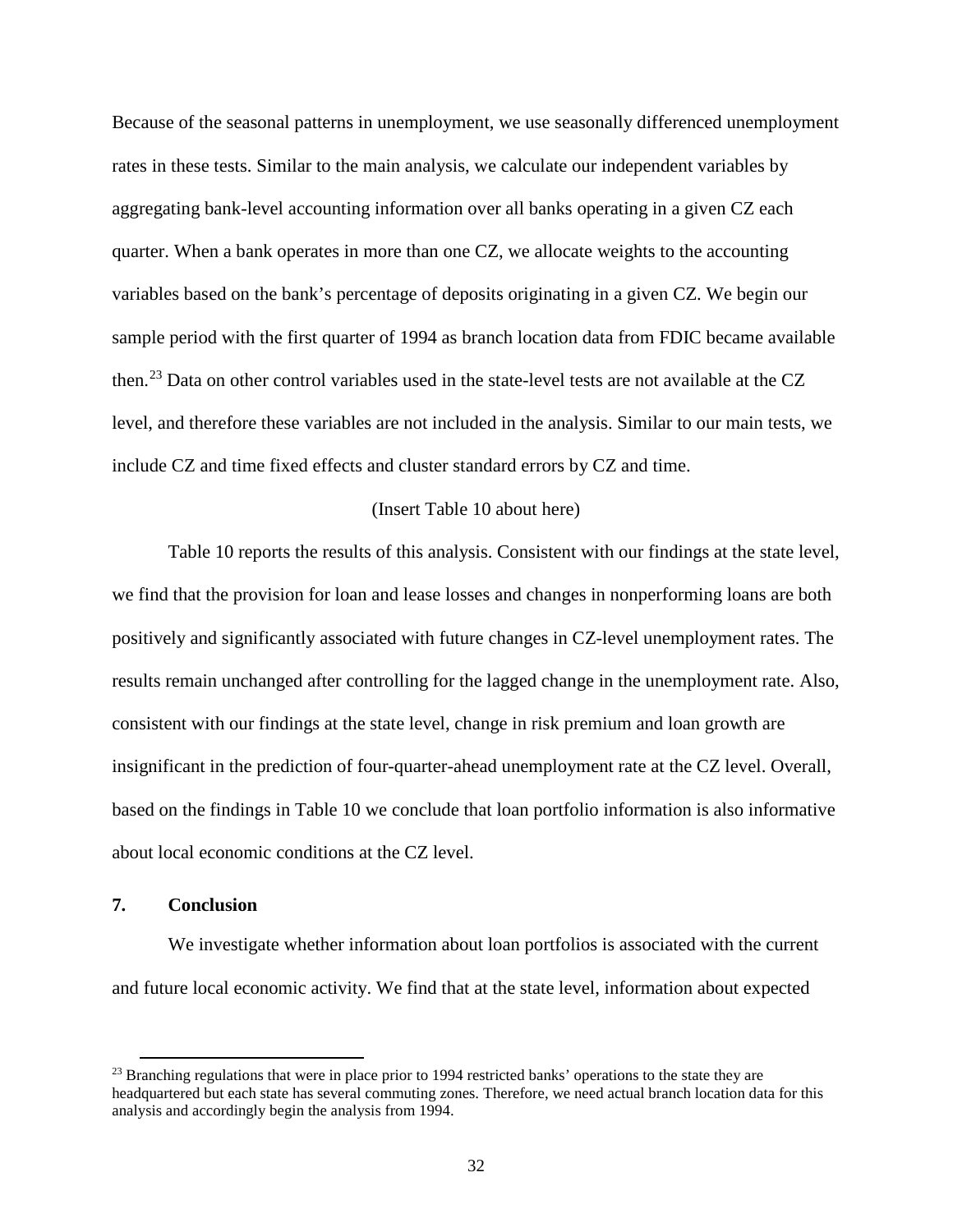credit losses as reflected in the provision for loan and lease losses and changes in nonperforming loans is associated with contemporaneous and future changes in statewide economic activity measured using the coincident index. More importantly, we find that the provision, a forwardlooking estimate of credit losses attributable to originating and holding loans during a period, contains information incremental to the leading state-level economic indicators in predicting changes in coincident index and state recessions. The out-of-sample analysis suggests that prediction models that include state-level provisions outperform benchmark models that exclude such information. Taken together, our results have practical implications as they suggest that economic forecasts of the coincident index can be improved by using accounting information about loan portfolios. In additional tests, we show that loan portfolio information is also useful in predicting economic conditions at the commuting zone level.

Our paper contributes to the literature studying the informativeness of aggregate accounting information for the economy. We document the usefulness of the loan portfolio information for predicting local economic trends. Our findings are also relevant to research that studies forecasting of economic trends. Importantly, we contribute to the literature that examines the prediction of local economic conditions, a topic that remains relatively under researched.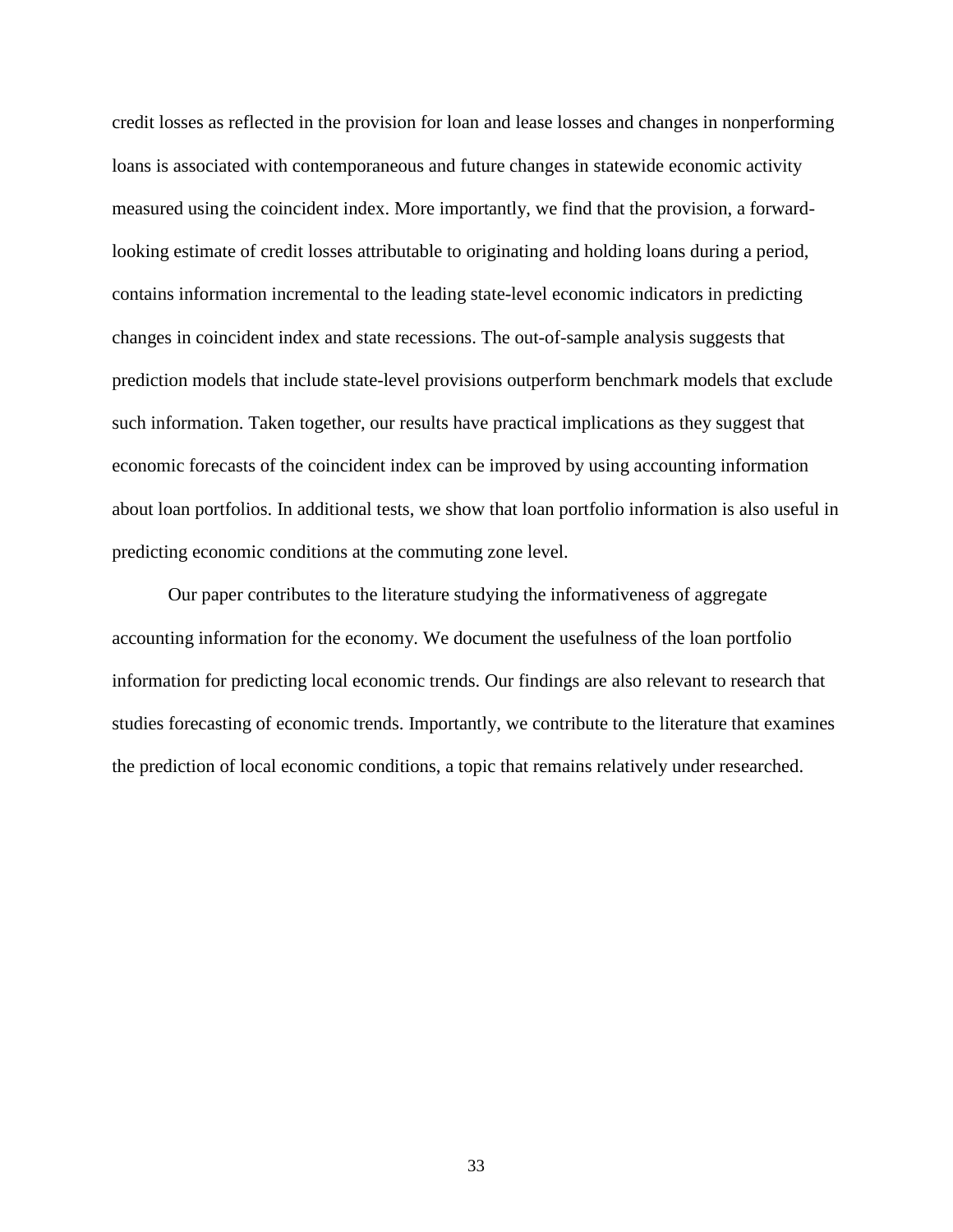| <b>Variable</b>               | <b>Description</b> (Data source is listed in parenthesis)                                                                                                                                                                                                                                                                                                                                                                                                                                                                                                                                                                    |
|-------------------------------|------------------------------------------------------------------------------------------------------------------------------------------------------------------------------------------------------------------------------------------------------------------------------------------------------------------------------------------------------------------------------------------------------------------------------------------------------------------------------------------------------------------------------------------------------------------------------------------------------------------------------|
|                               | <b>Table 4</b> (subscripts $s$ and $t$ stand for state $s$ and quarter $t$ )                                                                                                                                                                                                                                                                                                                                                                                                                                                                                                                                                 |
| $CONDEX_{s.t}$                | Value of the Federal Reserve Bank of Philadelphia's coincident index for state s as of the last month<br>of calendar quarter <i>t</i> . Coincident indexes are calculated for 50 U.S. states using a system of models<br>that include four state-level inputs: nonfarm payroll employment, average hours worked in<br>manufacturing, unemployment rate, and wage and salary disbursements deflated by consumer price<br>index. The trend in each state's index is set to the trend of its gross state product.<br>(https://www.philadelphiafed.org/research-and-data/regional-economy/).                                     |
| $PLLTL_{s.t}$                 | Aggregate provision for loan and leases losses divided by the average balance of aggregate total                                                                                                                                                                                                                                                                                                                                                                                                                                                                                                                             |
|                               | loans (Bank Regulatory Database).                                                                                                                                                                                                                                                                                                                                                                                                                                                                                                                                                                                            |
| $\triangle NPLTL_{s,t}$       | Quarterly change in the ratio of aggregate nonperforming loans to aggregate total loans (Bank<br>Regulatory Database).                                                                                                                                                                                                                                                                                                                                                                                                                                                                                                       |
| $A$ EXYIEL $D_{s,t}$          | Quarterly change in the difference between annualized ratio of aggregate net interest income to the<br>average balance of aggregate total loans and three-year constant maturity T-bond rate (Bank<br>Regulatory Database).                                                                                                                                                                                                                                                                                                                                                                                                  |
| $L$ GROWT $H_{s,t}$           | Quarterly growth rate in aggregate total loans (Bank Regulatory Database).                                                                                                                                                                                                                                                                                                                                                                                                                                                                                                                                                   |
| $ALLTL_{s,t}$                 | Aggregate allowance for loan and lease losses divided by aggregate total loans (Bank Regulatory<br>Database).                                                                                                                                                                                                                                                                                                                                                                                                                                                                                                                |
|                               |                                                                                                                                                                                                                                                                                                                                                                                                                                                                                                                                                                                                                              |
|                               | <b>Table 5</b> (subscripts $s$ and $t$ stand for state $s$ and quarter $t$ )                                                                                                                                                                                                                                                                                                                                                                                                                                                                                                                                                 |
| LEADINDEX <sub>s,t</sub>      | Value of the Federal Reserve Bank of Philadelphia's leading index -a forecast of six-month growth<br>rate in coincident index- for state $s$ as of the last month of calendar quarter $t$ . The leading indexes<br>are constructed using current and prior values of the coincident indexes, state-level housing permits,<br>state-level initial unemployment insurance claims, delivery times from the Institute for Supply<br>Management manufacturing survey and the interest rate spread between the ten-year T-bond and<br>three-month T-bill<br>(https://www.philadelphiafed.org/research-and-data/regional-economy/). |
| $\triangle HOUSING_{s,t}$     |                                                                                                                                                                                                                                                                                                                                                                                                                                                                                                                                                                                                                              |
|                               | Quarterly percentage change in all transactions housing price index of the Federal Housing Finance<br>Agency for state s (http://www.fhfa.gov/).                                                                                                                                                                                                                                                                                                                                                                                                                                                                             |
| $PIGROWTH_{s,t}$              | Quarterly growth rate in state-level total personal income (http://www.bea.gov/).                                                                                                                                                                                                                                                                                                                                                                                                                                                                                                                                            |
| $\triangle UNRATE_{s,t}$      | Quarterly change in state-level unemployment rate (http://www.bea.gov/).                                                                                                                                                                                                                                                                                                                                                                                                                                                                                                                                                     |
| $VWRET_{s.t}$                 | Value-weighted stock return of firms headquartered in state $s$ over the 12-month period ending with<br>quarter t. (CRSP).                                                                                                                                                                                                                                                                                                                                                                                                                                                                                                   |
|                               |                                                                                                                                                                                                                                                                                                                                                                                                                                                                                                                                                                                                                              |
|                               | <b>Table 6</b> (subscripts $s$ and $t$ stand for state $s$ and quarter $t$ )                                                                                                                                                                                                                                                                                                                                                                                                                                                                                                                                                 |
| $STREC_{s,t}$                 | An indicator variable that is equal to one if state $s$ is in recession during the calendar quarter $t$ and<br>zero otherwise. State recessions are defined as two or more consecutive quarters of declines in the<br>coincident index.                                                                                                                                                                                                                                                                                                                                                                                      |
| Macroeconomic                 | Quarterly change in one-year T-bill rates and Moody's BAA-rated corporate bond yield index                                                                                                                                                                                                                                                                                                                                                                                                                                                                                                                                   |
| controls                      | (https://research.stlouisfed.org/fred2/); value-weighted stock market returns (CRSP); mean one-                                                                                                                                                                                                                                                                                                                                                                                                                                                                                                                              |
|                               | and two-quarters ahead real GDP growth prediction from the survey of professional forecasters                                                                                                                                                                                                                                                                                                                                                                                                                                                                                                                                |
|                               | (https://www.philadelphiafed.org/research-and-data/real-time-center/survey-of-professional-                                                                                                                                                                                                                                                                                                                                                                                                                                                                                                                                  |
|                               | forecasters/); and seasonally-differenced quarterly aggregate earnings scaled by aggregate                                                                                                                                                                                                                                                                                                                                                                                                                                                                                                                                   |
|                               | beginning total assets (Compustat).                                                                                                                                                                                                                                                                                                                                                                                                                                                                                                                                                                                          |
|                               |                                                                                                                                                                                                                                                                                                                                                                                                                                                                                                                                                                                                                              |
|                               | Table 10 (subscripts $cz$ and $t$ stand for commuting zone $cz$ and quarter t)                                                                                                                                                                                                                                                                                                                                                                                                                                                                                                                                               |
| $\triangle UNRATE_{cz,t,t+4}$ | Change in the unemployment rate of commuting zone $cz$ between calendar quarters t and $t+4$ .<br>Unemployment rate at the CZ level is calculated by summing the number of unemployed people<br>over all counties in a given CZ and dividing it by the total number of people in the labor force in                                                                                                                                                                                                                                                                                                                          |
|                               | these counties. Data on unemployment and labor force are obtained from the Bureau of Economic                                                                                                                                                                                                                                                                                                                                                                                                                                                                                                                                |
|                               | Analysis (http://www.bea.gov/).                                                                                                                                                                                                                                                                                                                                                                                                                                                                                                                                                                                              |
| $PLLTL_{cz,t}$                | Aggregate provision for loan and leases losses divided by the average balance of aggregate total<br>loans (Bank Regulatory Database).                                                                                                                                                                                                                                                                                                                                                                                                                                                                                        |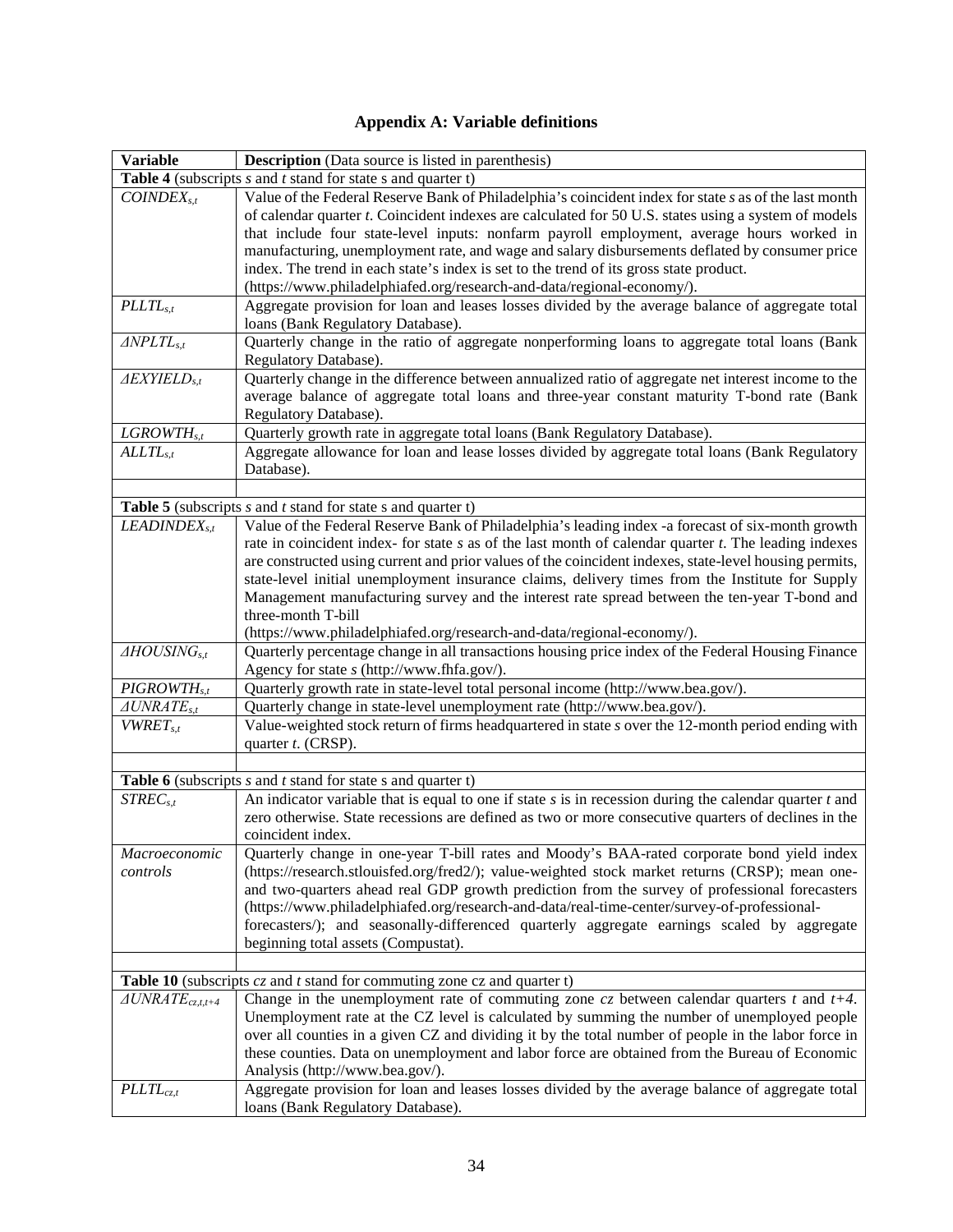| $\triangle NPLTL_{cz,t}$ | Quarterly change in the ratio of aggregate nonperforming loans to aggregate total loans (Bank       |
|--------------------------|-----------------------------------------------------------------------------------------------------|
|                          | Regulatory Database).                                                                               |
| $AEXY\text{IELD}_{cz,t}$ | Quarterly change in the difference between annualized ratio of aggregate net interest income to the |
|                          | average balance of aggregate total loans and three-year constant maturity T-bond rate (Bank         |
|                          | Regulatory Database).                                                                               |
| $L$ GROWTH $_{cz,t}$     | Quarterly growth rate in aggregate total loans (Bank Regulatory Database).                          |
| $ALLTL_{cz.t}$           | Aggregate allowance for loan and lease losses divided by aggregate total loans (Bank Regulatory     |
|                          | Database).                                                                                          |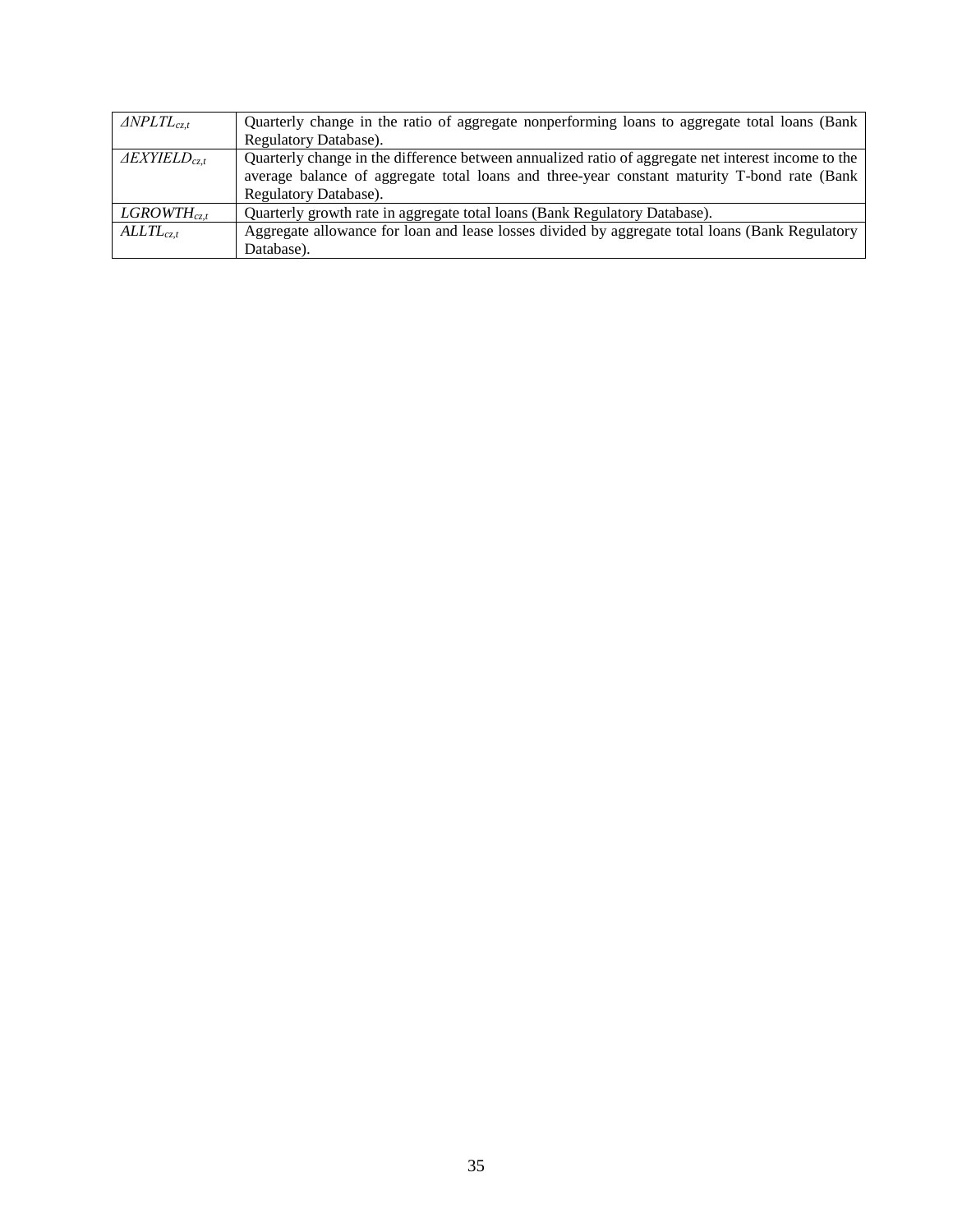| <b>2015 Leading Index Release Dates</b> |                          |  |  |  |  |  |  |
|-----------------------------------------|--------------------------|--|--|--|--|--|--|
| <b>Report Period</b>                    | <b>Release Date</b>      |  |  |  |  |  |  |
| January 2015                            | March 25, 2015           |  |  |  |  |  |  |
| February 2015                           | <i>April 1, 2015</i>     |  |  |  |  |  |  |
| March 2015                              | April 28, 2015           |  |  |  |  |  |  |
| April 2015                              | June 2, 2015             |  |  |  |  |  |  |
| May 2015                                | June 26, 2015            |  |  |  |  |  |  |
| June 2015                               | July 29, 2015            |  |  |  |  |  |  |
| <b>July 2015</b>                        | August 28, 2015          |  |  |  |  |  |  |
| August 2015                             | September 28, 2015       |  |  |  |  |  |  |
| September 2015                          | October 29, 2015         |  |  |  |  |  |  |
| October 2015                            | <i>November 30, 2015</i> |  |  |  |  |  |  |
| November 2015                           | December 28, 2015        |  |  |  |  |  |  |
| December 2015                           | February 3, 2016         |  |  |  |  |  |  |

**Appendix B: Leading index release schedule for 2015**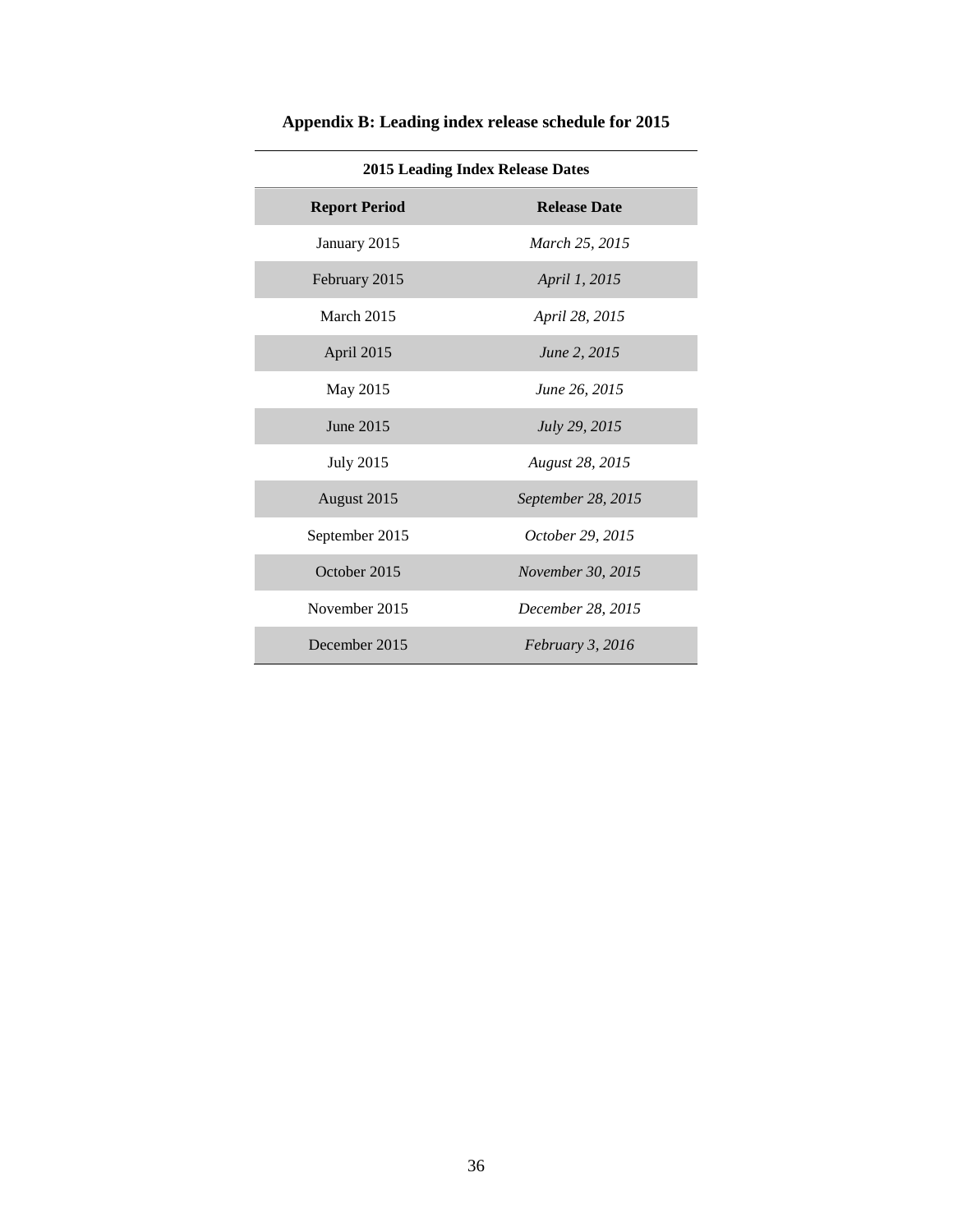# **References**

- ABOODY, D.; J. HUGHES; and B. OZEL. "Corporate Bond Returns and the Financial Crisis." *Journal of Banking and Finance* 40 (2014): 42-53.
- ADAMS, R.; K. BREVOORT; and E. KISER. "Who Competes with Whom? The Case of Depository Institutions." *Journal of Industrial Economics* 55 (2007): 141-67.
- AGARWAL, S., and R. HAUSWALD. "Distance and Private Information in Lending." *Review of Financial Studies* 23 (2010): 2757-88.
- ANG, A., and F. LONGSTAFF. "Systemic Sovereign Credit Risk: Lessons from the US and Europe." *Journal of Monetary Economics* 60 (2013): 493-510.
- BAGEHOT, W. Lombard Street: A Description of the Money Market. 1962 ed. Homewood, IL: Irwin, 1873.
- BALASUBRAMANYAN, L.; S. ZAMAN; and J. THOMSON. "Are Banks Forward-Looking in Their Loan Loss Provisioning? Evidence from the Senior Loan Officer Opinion Survey (SLOOS)." Working paper, Federal Reserve Bank of Cleveland, 2014.
- BADERTSCHER B.; J. BURKS; and P. EASTON. "Day 30: The Tacit Quarterly Information Event in the Banking Industry." University of Notre Dame, Working Paper, 2015.
- BARTIK, T. "Business Location Decisions in the United States: Estimates of the Effects of Unionization, Taxes and Other State Characteristics." *Journal of Business and Economics Statistics* 3 (1985): 14-22.
- BEATTY, A.; S. CHAMBERLAIN; and J. MAGLIOLO. "Managing Financial Reports of Commercial Banks: The Influence of Taxes, Regulatory Capital, and Earnings." *Journal of Accounting Research* 33 (1995): 231-61.
- BEATTY, A., and S. LIAO. "Do Delays in Expected Loss Recognition Affect Banks' Willingness to Lend?" *Journal of Accounting and Economics* 52 (2011): 1-20.
- BEAVER, W.; C. EGER; S. RYAN; and M. WOLFSON. "Financial Reporting, Supplemental Disclosures, and Bank Share Prices." *Journal of Accounting Research* 27 (1989): 157-78.
- BERGER, A., and G. UDELL. "Small Business Credit Availability and Relationship Lending: Importance of Bank Organizational Structure." *The Economic Journal* 112 (2002): 32-53.
- CAMPBELL, J., and S. THOMPSON. "Predicting Excess Stock Returns Out of Sample: Can Anything Beat the Historical Average?" *Review of Financial Studies* 21 (2008): 1509-31.
- CETORELLI, N., and P. STRAHAN. "Finance as a Barrier to Entry: Bank Competition and Industry Structure in Local U.S. Markets." *Journal of Finance* 61 (2006): 437-61.
- COLE, R. "The Importance of Relationships to the Availability of Credit." *Journal of Banking and Finance* 22 (1998): 959-77.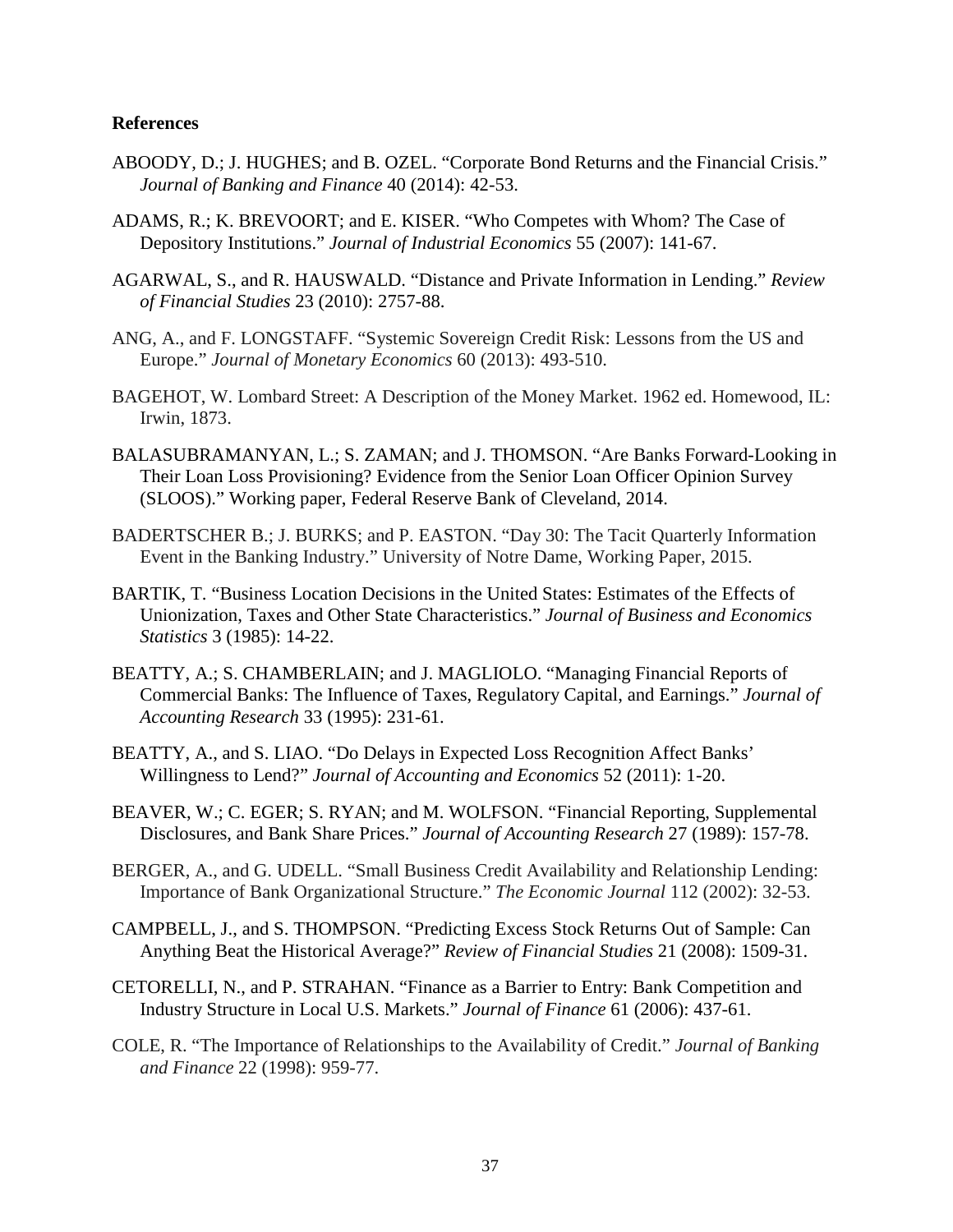- COMPTROLLER OF THE CURRENCY ADMINISTRATOR OF NATIONAL BANKS (OCC). *Allowance for Loan and Lease Losses. Comptroller's Handbook,* 1998.
- CORNIA, G., and R. NELSON. "State Tax Revenue Growth and Volatility." *Federal Reserve Bank of St. Louis Regional Economic Development* 6 (2010): 23-58.
- CRONE, T., and A. CLAYTON-MATTHEWS. "Consistent Economic Indexes for the 50 States." *Review of Economics and Statistics* 87 (2005): 593-603.
- DALY, M; J. KRAINER; and J. LOPEZ. "Regional Economic Conditions and Aggregate Bank Performance." *Research in Finance* 24 (2008): 103-27.
- DRISCOLL, J. "Does Bank Lending Affect Output? Evidence from the US states." *Journal of Monetary Economics* 51 (2004): 451-71.
- ESTRELLA, A., and G. HARDOUVELIS. "The Term Structure as a Predictor of Real Economic Activity." *Journal of Finance* 46 (1991): 555-76.
- ESTRELLA, A., and F. MISHKIN. "Predicting US Recessions: Financial Variables as Leading Indicators." *Review of Economics and Statistics* 80 (1998): 45-61.
- FAIR, R. "Estimating Event Probabilities from Macroeconometric Models Using Stochastic Simulation." in *Business Cycles, Indicators and Forecasting.* Chicago: University of Chicago Press, 1993: 157-78.
- FRIEDMAN, B., and K. KUTTNER. "Money, Income, Prices, and Interest Rates." *American Economic Review* 82 (1992): 472-92.
- GALLO, L.; R. HANN; and C. LI. "Aggregate Earnings Surprises, Monetary Policy, and Stock Returns." Working paper, University of Maryland, 2013.
- GKOUGKOUSI, X. "Aggregate Earnings and Corporate Bond Markets." *Journal of Accounting Research* 52 (2014): 75-106.
- GILCHRIST, S.; V. YANKOV; and E. ZAKRAJSEK. "Credit Market Shocks and Economic Fluctuations: Evidence from Bond and Stock Markets." *Journal of Monetary Economics* 56 (2009): 471-93.
- GILCHRIST, S., and E. ZAKRAJSEK. "Bank Lending and Credit Supply Shocks." in *The Global Macro Economy and Finance*, London, UK: Palgrave Macmillan, 2012a: 154-76.
- GILCHRIST, S., and E. ZAKRAJSEK. "Credit Spreads and Business Cycle Fluctuations." *American Economic Review* 102 (2012b): 1692-1720.
- GRIFFIN, P., and S. WALLACH. "Latin American Lending by Major US Banks: The Effects of Disclosures about Nonaccrual Loans and Loan Loss Provisions." *The Accounting Review* 66 (1991): 830-46.
- GRUNERT, J.; L. NORDEN; and M. WEBER. "The Role of Non-Financial Factors in Internal Credit Ratings." *Journal of Banking and Finance* 29 (2005): 509-31.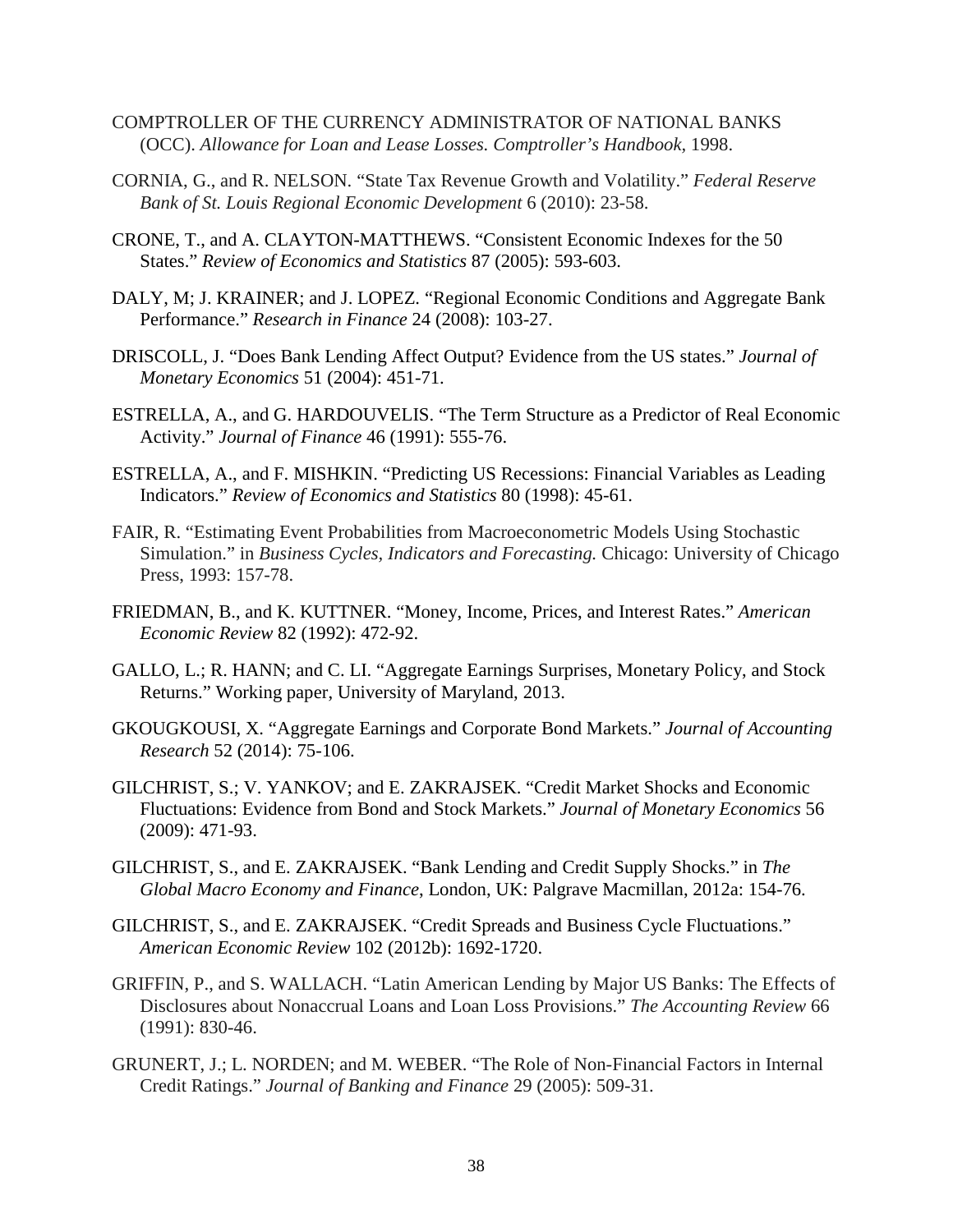- HARRIS, T.; U. KHAN; and D. NISSIM. "The Expected Rate of Credit Losses on Banks' Loan Portfolios." Working paper, Columbia University, 2015.
- HERTZBERG, A.; J. LIBERTI; and D. PARAVISINI. "Information and Incentives Inside the Firm: Evidence from Loan Officer Rotation." *The Journal of Finance* 65 (2010): 795-828.
- JIMENEZ, G.; J. LOPEZ; and J. SAURINA. "Empirical Analysis of Corporate Credit Lines." *Review of Financial Studies* 22 (2009): 5069-98.
- KALAY, A.; S. NALLAREDDY; and G. SADKA. "Conditional Earnings Dispersion, the Macroeconomy and Aggregate Stock Returns." Working paper, Columbia University, 2014.
- KIM, M., and W. KROSS. "The Impact of the 1989 Change in Bank Capital Standards on Loan Loss Provisions and Loan Write-offs." *Journal of Accounting and Economics* 25 (1998): 69- 99.
- KING, R., and R. LEVINE. "Finance, Entrepreneurship and Growth." *Journal of Monetary Economics* 32 (1993): 513-42.
- KONCHITCHKI, Y., and P. PATATOUKAS. "Taking the Pulse of the Real Economy Using Financial Statement Analysis: Implications for Macro Forecasting and Stock Valuation." *The Accounting Review* 89 (2014): 669-94.
- KONCHITCHKI, Y., and P. PATATOUKAS. "Accounting Earnings and Gross Domestic Product." *Journal of Accounting and Economics* 57 (2014): 76-88.
- KORNIOTIS, G., and A. KUMAR. "State-Level Business Cycles and Local Return Predictability." *Journal of Finance* 68 (2013): 1037-96.
- KOTHARI, S.; L. SHIVAKUMAR; and O. URCAN. "Aggregate Earnings Surprises and Inflation Forecasts." Working paper, MIT and London Business School, 2013.
- LADERMAN, E.; R. SCHMIDT; and G. ZIMMERMAN. "Location, Branching, and Bank Portfolio Diversification: The Case of Agricultural Lending." *Economic Review of the Federal Reserve Bank of San Francisco* Winter (1991): 24-38.
- LAEVEN, L., and G. MAJNONI. "Loan Loss Provisioning and Economic Slowdown: Too Much, Too Late?" *Journal of Financial Intermediation* 12 (2003): 178-97.
- LEVINE, R., and S. ZERVOS. "Stock Markets, Banks, and Economic Growth." *American Economic Review* 88 (1998): 537-58.
- LIU, C., and S. RYAN. "Income Smoothing over the Business Cycle: Changes in Banks' Coordinated Management of Provision for Loan Losses and Loan Charge-offs from the Pre-1990 Bust to the 1990s Boom." *The Accounting Review* 81 (2006): 421-41.
- LOWN, C.; D. MORGAN; and S. ROHATGI. "Listening to Loan Officers: The Impact of Commercial Credit Standards on Lending and Output." *Federal Reserve Bank of New York Economic Policy Review* 6 (2000): 1-16.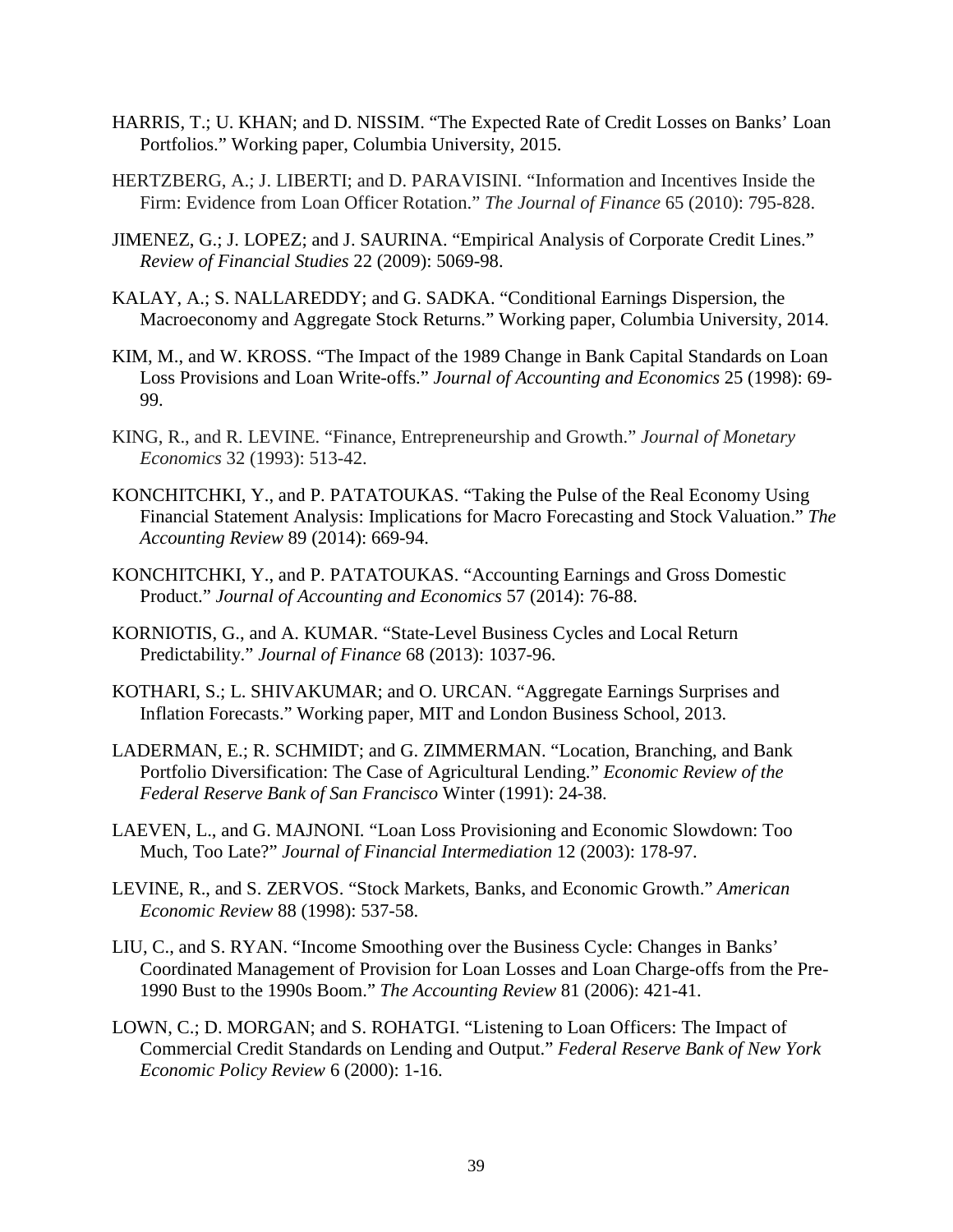- LOWN, C., and D. MORGAN. "The Credit Cycle and the Business Cycle: New Findings Using the Loan Officer Opinion Survey." *Journal of Money, Credit and Banking* 38 (2006): 1575- 97.
- MASSA, M.; A. YASUDA; and L. ZHANG. "Supply Uncertainty of the Bond Investor Base and the Leverage of the Firm." *Journal of Financial Economics* 110 (2013): 185-214.
- MASSA, M., and L. ZHANG. "Monetary Policy and Regional Availability of Debt Financing." *Journal of Monetary Economics* 60 (2013): 439-58.
- MATTOON, R.; V. HALECO-MEYER; and T. FOSTER. "Improving the Impact of Federal Aid to the States." *Economic Perspectives* 34 (2010): 66-82.
- MESTER, L.; L. NAKAMURA; and M. RENAULT. "Transaction Accounts and Loan Monitoring." *Review of Financial Studies* 20 (2007): 529-56.
- MEYER A., and T. YEAGER. "Are Small Rural Banks Vulnerable to Local Economic Downturns?" *Federal Reserve Bank of St. Louis Review* 83 (2001): 25-38.
- MIAN, A., and A. SUFI. "The Consequences of Mortgage Credit Expansions: Evidence from the U.S. Mortgage Default Crisis." *Quarterly Journal of Economics* 124 (2009): 1449-96.
- MIAN, A.; K. RAO; and A. SUFI. "Household Balance Sheets, Consumption, and the Economic Slump." *Quarterly Journal of Economics* 128 (2013): 1687-726.
- MINNIS, M., and A. SUTHERLAND. "Financial Statements as Monitoring Mechanisms: Evidence from Small Commercial Loans." Working paper, University of Chicago, 2015.
- MORGAN, D., and A. ASHCRAFT. "Using Loan Rates to Measure and Regulate Bank Risk: Findings and an Immodest Proposal." *Journal of Financial Services Research* 24 (2003): 181-200.
- MORGAN, D., and K. SAMOLYK. "Geographic Diversification in Banking and Its Implication for Bank Portfolio Choice and Performance." Working paper, Federal Reserve Bank of New York, 2003.
- NAKAMURA, L. "Commercial Bank Information: Implications for the Structure of Banking." In Michael Klausner, and Lawrence J. White ed., *Structural Changes in Banking.*  Homewood, IL: 1993.
- NALLAREDDY, S., and M. OGNEVA. "Predicting Restatements in Macroeconomic Indicators Using Accounting Information." Working paper, Columbia University and University of Southern California, 2014.
- NICHOLS, D.; J. WAHLEN; and M. WIELAND. "Publicly Traded versus Privately Held: Implications for Conditional Conservatism in Bank Accounting." *Review of Accounting Studies* 14 (2009): 88-122.
- NIEMI, R.; H. STANLEY; and R. VOGEL. "State Economies and State Taxes: Do Voters Hold Governors Accountable?" *American Journal of Political Science* 39 (1995): 936-57.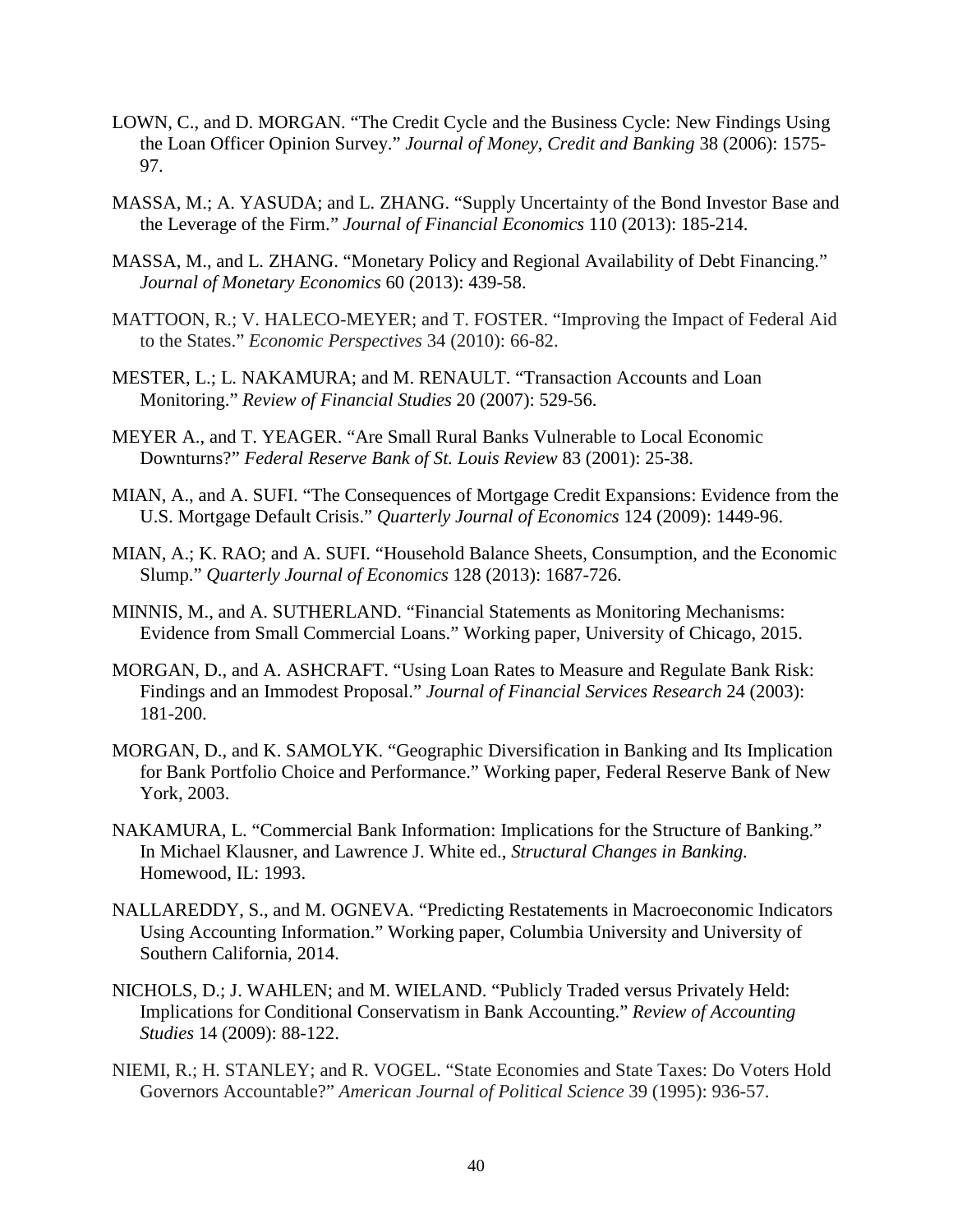- NORDEN, L., and M. WEBER. "Credit Line Usage, Checking Account Activity, and Default Risk of Bank Borrowers." *Review of Financial Studies* 23 (2010): 3665-99.
- PATATOUKAS, P. "Detecting News in Aggregate Accounting Earnings: Implications for Stock Market Valuation." *Review of Accounting Studies* 19 (2014): 134-60.
- PETERSEN, M., and R. RAJAN. "The Benefits of Lending Relationships: Evidence from Small Business Data." *Journal of Finance* 49 (1994): 3-37.
- PETERSEN, M., and R. RAJAN. "Does Distance Still Matter? The Information Revolution in Small Business Lending." *Journal of Finance* 57 (2002): 2533-70.
- SAMOLYK, K. "The Role of Banks in Influencing Regional Flows of Funds." Working paper, Federal Reserve Bank of Cleveland, 1989.
- SAMOLYK, K. "A Regional Perspective on Credit View." *Federal Reserve Bank of Cleveland Economic Review* 27 (1991): 27-38.
- SAMOLYK, K. "Banking Conditions and Regional Economic Performance: Evidence of a Regional Credit Channel." *Journal of Monetary Economics* 34 (1994): 259-78.
- SCHUMPETER, J. Theorie der Wirtschaftlichen Entwicklung. Leipzig, Germany: Dunker and Humboldt, 1912.
- SHIVAKUMAR, L. "Aggregate Earnings, Stock Market Returns and Macroeconomic Activity: A Discussion of 'Does Earnings Guidance Affect Market Returns? The Nature and Information Content of Aggregate Earnings Guidance'." *Journal of Accounting and Economics* 44 (2007): 64-73.
- SHIVAKUMAR, L. "Discussion of Aggregate Market Reaction to Earnings Announcements." *Journal of Accounting Research* 48 (2010): 335-42.
- TOKLE, J., and W. HUFFMAN. "Local Economic Conditions and Wage Labor Decisions of Farm and Rural Nonfarm Couples." *American Journal of Agricultural Economics* 73 (1991): 652-70.
- TOLBERT, C., and M. SIZER. "U.S. Commuting Zones and Labor Market Areas: A 1990 Update." Economic Research Service Staff Paper, 1996.
- UDELL, G. "Loan Quality, Commercial Loan Review and Loan Officer Contracting." *Journal of Banking and Finance* 13(1989): 367–82.
- WAHLEN, J. "The Nature of Information in Commercial Bank Loan Loss Disclosures." *The Accounting Review* 69 (1994): 455-78.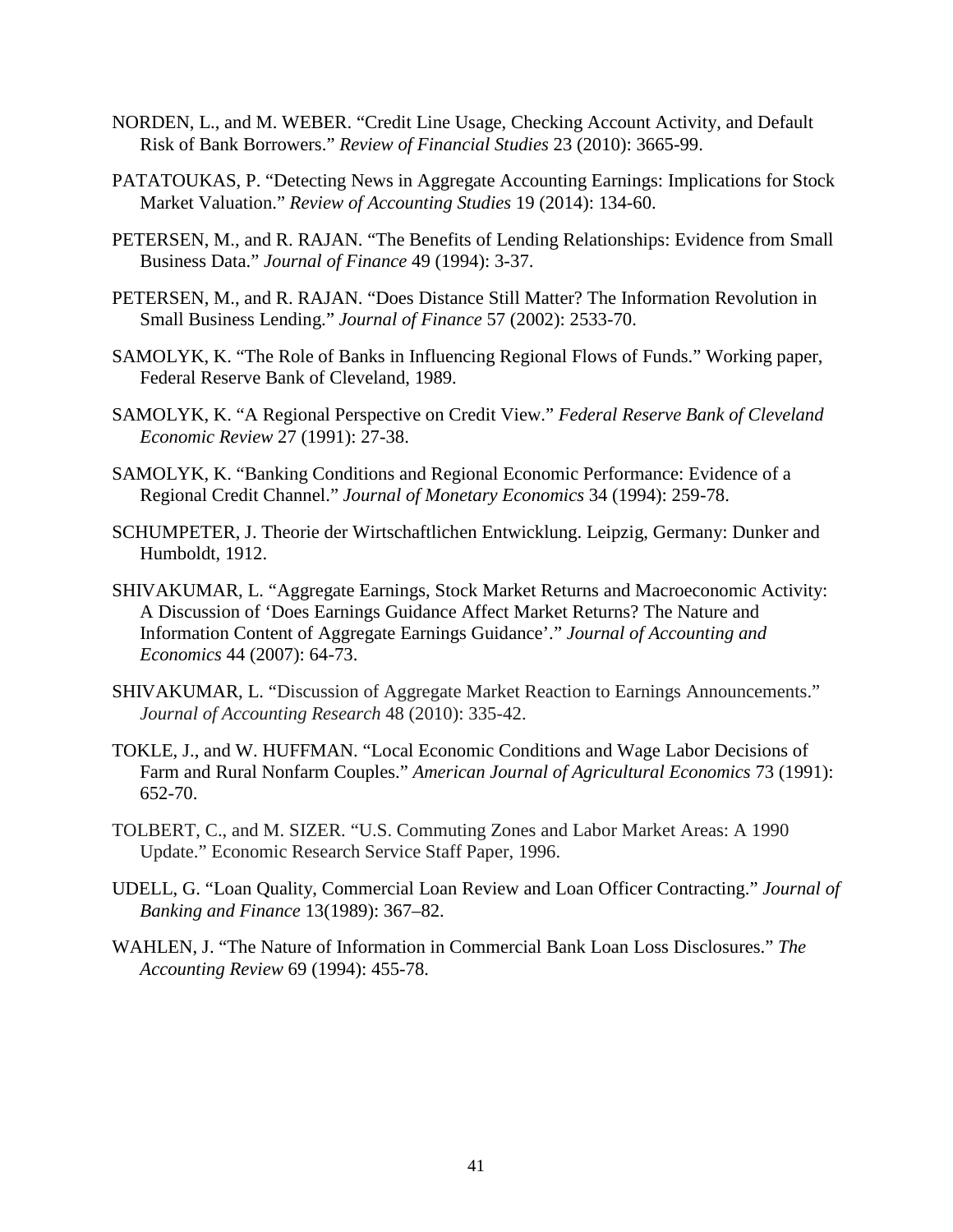|                        | Total Number of      | <b>Average Quarterly</b> | Average Bank's % of     |
|------------------------|----------------------|--------------------------|-------------------------|
|                        | <b>Bank-Quarters</b> | Number of Banks          | Operations in the State |
| AK                     | 764                  | 8.0                      | 85.1%                   |
| AL                     | 16,555               | 172.4                    | 93.6%                   |
| AR                     | 17,949               | 187.0                    | 96.5%                   |
| $\mathbf{A}\mathbf{Z}$ | 4,573                | 47.6                     | 74.5%                   |
| CA                     | 30,624               | 319.0                    | 95.8%                   |
| CO                     | 20,186               | 210.3                    | 92.7%                   |
| <b>CT</b>              | 6,787                | 70.7                     | 89.2%                   |
| DE                     | 2,467                | 25.7                     | 77.9%                   |
| FL                     | 28,625               | 298.2                    | 91.8%                   |
| GA                     | 31,456               | 327.7                    | 96.1%                   |
| H <sub>I</sub>         | 1,078                | 11.2                     | 90.1%                   |
| IA                     | 41,162               | 428.8                    | 97.6%                   |
| ID                     | 2,508                | 26.1                     | 64.5%                   |
| $\mathbf{I}$           | 73,723               | 767.9                    | 97.3%                   |
| IN                     | 18,055               | 188.1                    | 90.4%                   |
| KS                     | 37,706               | 392.8                    | 96.5%                   |
| KY                     | 23,562               | 245.4                    | 94.8%                   |
| LA                     | 15,528               | 161.8                    | 97.3%                   |
| MA                     | 19,534               | 203.5                    | 96.4%                   |
| MD                     | 8,786                | 91.5                     | 79.9%                   |
| ME                     | 2,999                | 31.2                     | 93.9%                   |
| MI                     | 16,613               | 173.1                    | 94.3%                   |
| <b>MN</b>              | 46,120               | 480.4                    | 97.6%                   |
| <b>MO</b>              | 37,954               | 395.4                    | 95.1%                   |
| MS                     | 10,069               | 104.9                    | 93.4%                   |
| MT                     | 8,733                | 91.0                     | 97.3%                   |
| NC                     | 9,780                | 101.9                    | 87.2%                   |
| <b>ND</b>              | 10,894               | 113.5                    | 95.7%                   |
| <b>NE</b>              | 27,024               | 281.5                    | 97.9%                   |
| NH                     | 3,508                | 36.5                     | 84.6%                   |
| NJ                     | 11,064               | 115.3                    | 85.9%                   |
| <b>NM</b>              | 5,828                | 60.7                     | 92.0%                   |
| <b>NV</b>              | 2,711                | 28.2                     | 76.1%                   |
| <b>NY</b>              | 17,808               | 185.5                    | 90.0%                   |
| OH                     | 22,110               | 230.3                    | 94.1%                   |
| OK                     | 28,664               | 298.6                    | 98.0%                   |
| OR                     | 4,576                | 47.7                     | 77.7%                   |
| PA                     | 23,647               | 246.3                    | 93.5%                   |
| RI                     | 1,218                | 12.7                     | 71.5%                   |
| SC                     | 7,631                | 79.5                     | 90.2%                   |
| SD                     | 9,040                | 94.2                     | 95.9%                   |
| <b>TN</b>              | 20,759               | 216.2                    | 92.7%                   |
| <b>TX</b>              | 74,349               | 774.5                    | 97.5%                   |
| UT                     | 4,813                | 50.1                     | 88.3%                   |
| VA                     | 14,287               | 148.8                    | 86.4%                   |
| <b>VT</b>              | 2,080                | 21.7                     | 84.4%                   |
| WA                     | 9,593                | 99.9                     | 86.5%                   |
| WI                     | 32,248               | 335.9                    | 97.4%                   |
| WV                     | 9,684                | 100.9                    | 88.4%                   |
| WY                     | 4,767                | 49.7                     | 92.7%                   |
| Total                  | 882,199              | 9,189.6                  | 94.3%                   |

# **Table 1: Number of banks by state**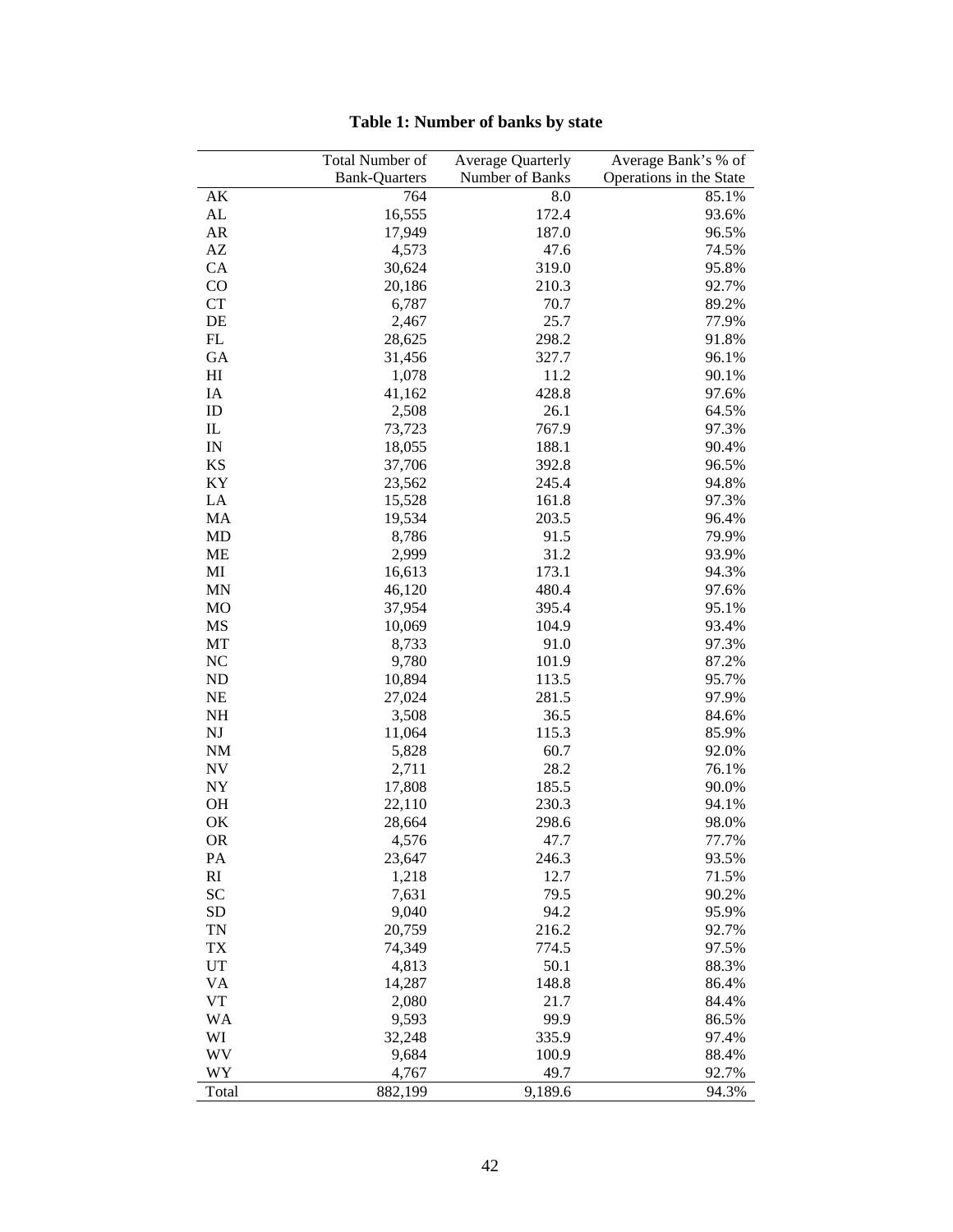### **Table 2: Bank-level descriptive statistics**

This table provides descriptive statistics for variables at the bank level. Panel A reports summary statistics and Panel B reports pairwise correlation coefficients (Pearson below diagonal, Spearman above diagonal), where p-values are reported in parentheses. Data are obtained from the quarterly Reports of Condition and Income filings for the sample period starting with the first quarter of 1990 and ending with the last quarter of 2013. *Total assets* and *Total loans* are self-explanatory and are measured in millions of dollars. The remaining variables are reported in percentages and are defined as follows: *Loan growth* is the quarterover-quarter percentage growth in *Total loans; Provision for loan losses* is the quarterly provision for loan and lease losses scaled by the average of beginning and ending balance of total loans; *Allowance for loan losses* is end of quarter allowance for loan and lease losses scaled by the end of quarter total loans; *Nonperforming loans* is end of quarter nonperforming loans scaled by the end of quarter total loans; and *Yield* is the annualized value of the ratio of quarterly net interest income to the average of beginning and ending balance of total loans.

|                           | Obs. Count | Mean | St. Dev | 25%     | 50%  | 75%  |
|---------------------------|------------|------|---------|---------|------|------|
| Total assets              | 833,370    | 835  | 18,438  | 40      | 85   | 199  |
| Total loans               | 833,370    | 475  | 8,957   | 22      | 50   | 126  |
| Loan growth               | 833,370    | 2.53 | 7.62    | $-1.05$ | 1.57 | 4.58 |
| Provision for loan losses | 833,370    | 0.13 | 0.41    | 0.00    | 0.05 | 0.13 |
| Allowance for loan losses | 833,370    | 1.62 | 1.15    | 1.07    | 1.36 | 1.84 |
| Nonperforming loans       | 833,370    | 1.51 | 2.31    | 0.26    | 0.81 | 1.86 |
| Yield                     | 833,370    | 8.47 | 2.02    | 6.99    | 8.55 | 9.69 |

#### **Panel A: Summary statistics**

### **Panel B: Correlations**

|     |                           | (1)     | (2)                      | (3)             | (4)     | (5)    |
|-----|---------------------------|---------|--------------------------|-----------------|---------|--------|
| (1) | Loan growth               | Ξ.      | 0.02                     | $-0.21$         | $-0.24$ | 0.08   |
|     |                           |         | (0.00)                   | (0.00)          | (0.00)  | (0.00) |
| (2) | Provision for loan losses | $-0.02$ | $\overline{\phantom{a}}$ | 0.07            | 0.23    | 0.03   |
|     |                           | (0.00)  |                          | (0.00)          | (0.00)  | (0.00) |
| (3) | Allowance for loan losses | $-0.14$ | 0.19                     | $\qquad \qquad$ | 0.32    | 0.08   |
|     |                           | (0.00)  | (0.00)                   |                 | (0.00)  | (0.00) |
| (4) | Nonperforming loans       | $-0.18$ | 0.27                     | 0.44            |         | 0.01   |
|     |                           | (0.00)  | (0.00)                   | (0.00)          |         | (0.00) |
| (5) | Yield                     | 0.09    | 0.03                     | 0.08            | $-0.06$ |        |
|     |                           | (0.00)  | (0.00)                   | (0.00)          | (0.00)  |        |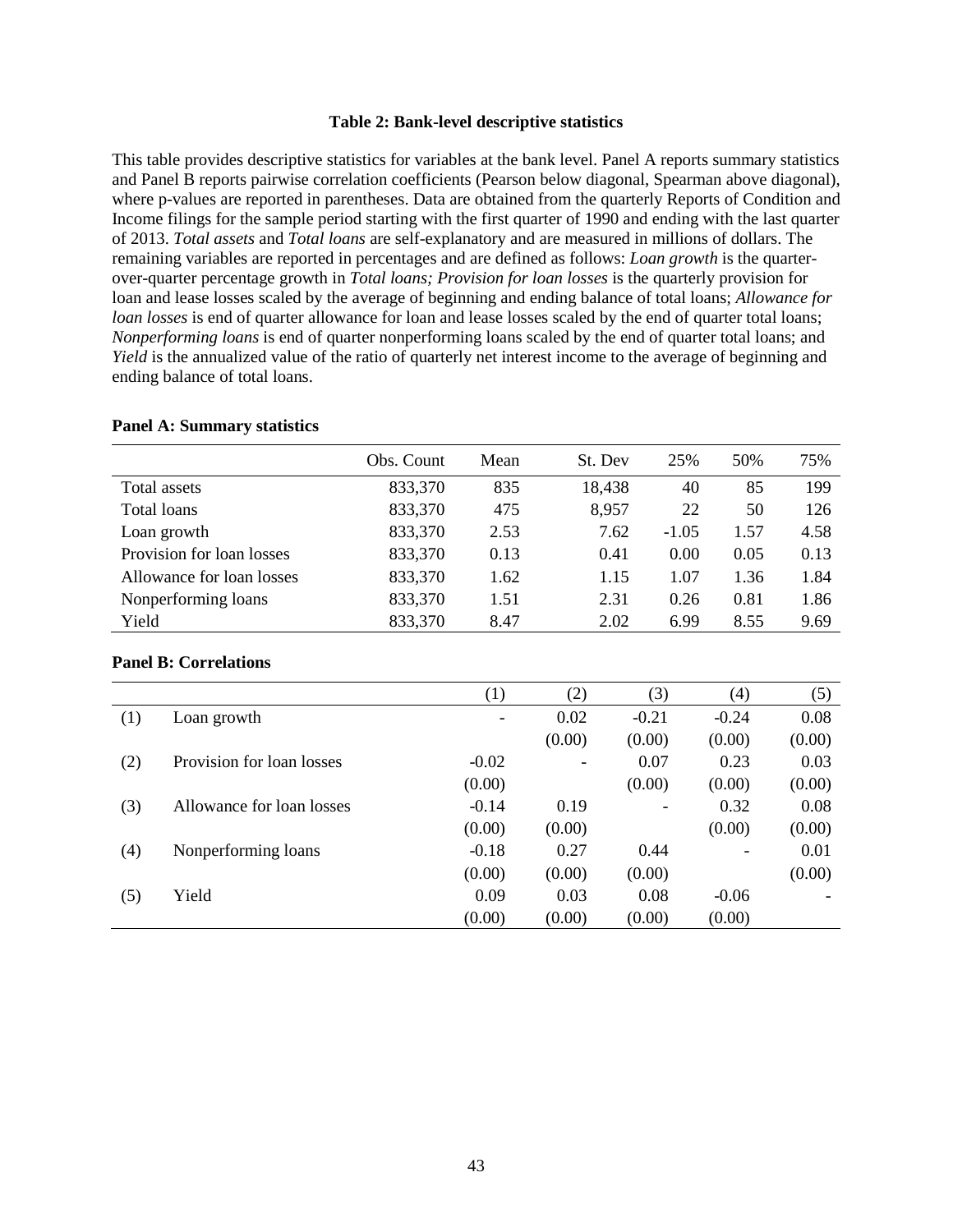#### **Table 3: State-level descriptive statistics**

<span id="page-45-0"></span>This table provides descriptive statistics for variables at the state level. Panel A reports summary statistics and Panel B reports pairwise correlation coefficients (Pearson below diagonal, Spearman above diagonal), where p-values are reported in parentheses. State-level aggregates of accounting items are calculated as the sum of values over all banks operating in a given state in a quarter. For banks that operate in more than one state, each item is weighted by the percentage of the bank's operations in the given state, where the percentage of operations is measured using summary of deposits data. *LGROWTH* is equal to the quarterly growth rate in aggregate total loans; *PLLTL* is equal to aggregate provision for loan and leases losses divided by the average of beginning and ending balance of aggregate total loans; *ALLTL* is equal to aggregate allowance for loan and lease losses divided by aggregate end of quarter total loans; *ΔNPLTL* is equal to the quarterly change in the ratio of aggregate nonperforming loans to aggregate end of quarter total loans; *ΔEXYIELD* is equal to the quarterly change in the difference between annualized ratio of aggregate net interest income to the average beginning and ending balance of aggregate total loans and three-year constant maturity T-bond rate; *ΔCOINDEX* and *LEADINDEX* are equal to the quarterly growth rate in the Federal Reserve Bank of Philadelphia's coincident index and the predictor of six-month growth rate in the coincident index (i.e., the leading index), respectively; *ΔHOUSING* is the quarterly percentage change in the all transactions housing price index of the Federal Housing Finance Agency; *PIGROWTH* is the quarterly growth rate in total personal income; *ΔUNRATE* is the quarterly change in state-level unemployment rate; and *VWRET* is the value-weighted stock returns of firms headquartered in the given state over the 12-months ending with the current quarter. All variables are reported in percentages.

|                                 | Obs. Count | Mean     | St. Dev | 25%      | 50%      | 75%    |
|---------------------------------|------------|----------|---------|----------|----------|--------|
| LGROWTH <sub>s.t</sub>          | 4,750      | 1.819    | 5.269   | 0.147    | 1.743    | 3.340  |
| $\n  PLL$ <sub>s,t</sub>        | 4,750      | 0.195    | 0.205   | 0.073    | 0.125    | 0.232  |
| $ALLTLs,t-1$                    | 4,750      | 1.770    | 0.584   | 1.383    | 1.634    | 2.026  |
| $\triangle NPLTL_{s,t}$         | 4,750      | 0.007    | 0.247   | $-0.101$ | $-0.016$ | 0.063  |
| $\Delta$ EXYIELD <sub>s.t</sub> | 4,750      | $-0.176$ | 1.461   | $-0.454$ | $-0.038$ | 0.469  |
| $\triangle$ COINDE $X_{s,t}$    | 4,750      | 0.564    | 0.901   | 0.207    | 0.705    | 1.089  |
| $LEADINGX_{s,t}$                | 4,750      | 1.181    | 1.567   | 0.464    | 1.385    | 2.111  |
| $\Delta$ HOUSING <sub>s.t</sub> | 4,750      | 0.797    | 1.583   | 0.126    | 0.889    | 1.522  |
| PIGROWTH <sub>s.t</sub>         | 4,750      | 1.193    | 1.165   | 0.653    | 1.191    | 1.762  |
| $\triangle UNRATE_{s.t}$        | 4,750      | 0.011    | 0.340   | $-0.200$ | 0.000    | 0.100  |
| <b>VWRET</b> <sub>s.t</sub>     | 4,750      | 12.069   | 25.563  | $-1.406$ | 12.284   | 24.732 |

# **Panel A: Summary statistics**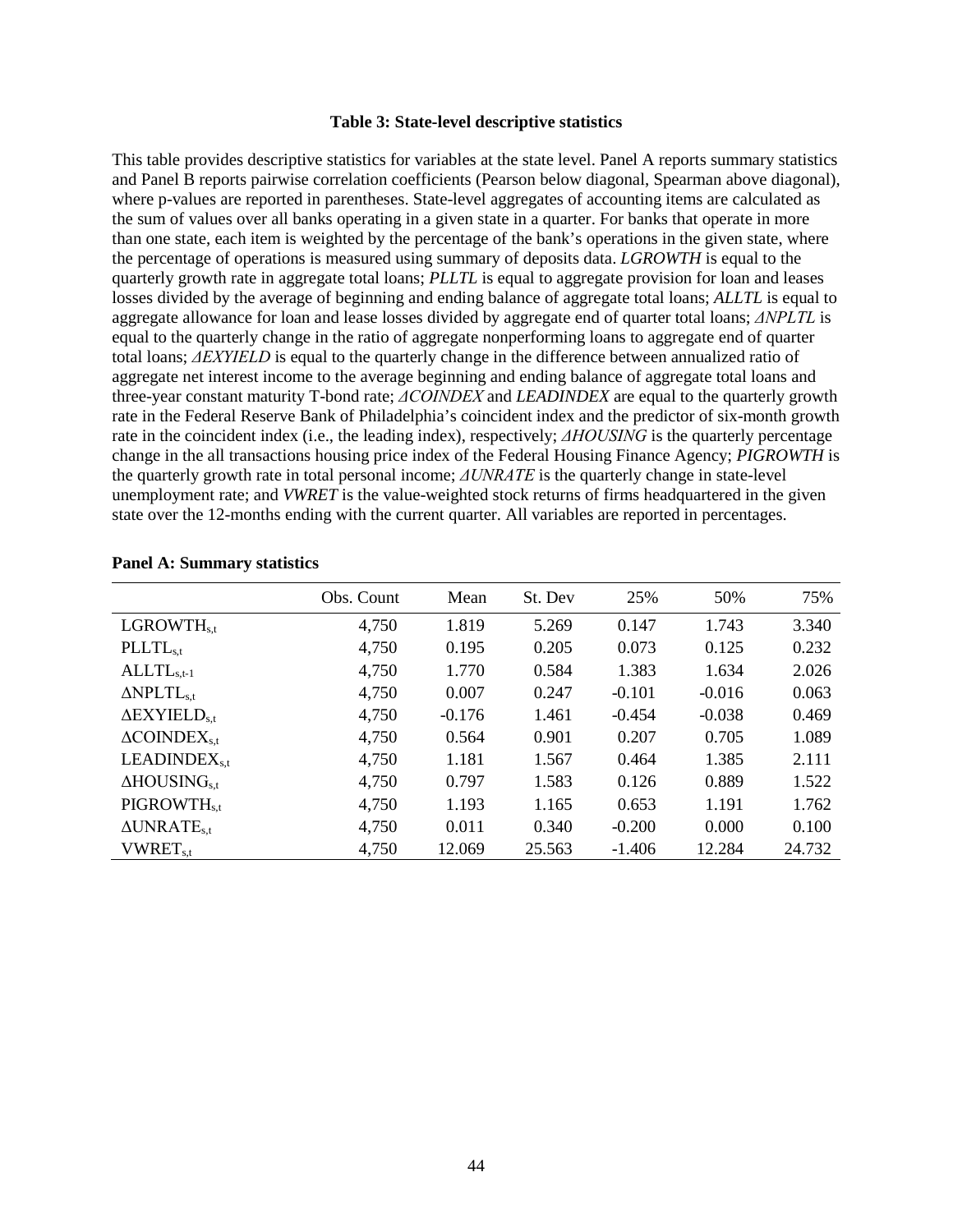|      |                                 | (1)     | (2)                      | (3)     | (4)     | (5)     | (6)            | (7)     | (8)     | (9)     | (10)           | (11)    |
|------|---------------------------------|---------|--------------------------|---------|---------|---------|----------------|---------|---------|---------|----------------|---------|
| (1)  | LGROWTH <sub>s,t</sub>          |         | $-0.25$                  | $-0.26$ | $-0.07$ | 0.21    | 0.23           | 0.17    | 0.22    | 0.13    | $-0.09$        | 0.02    |
|      |                                 |         | (0.00)                   | (0.00)  | (0.00)  | (0.00)  | (0.00)         | (0.00)  | (0.00)  | (0.00)  | (0.00)         | (0.13)  |
| (2)  | $\n  PLLTLs,t\n$                | $-0.11$ | $\overline{\phantom{a}}$ | 0.37    | 0.23    | 0.10    | $-0.44$        | $-0.34$ | $-0.39$ | $-0.21$ | 0.30           | $-0.18$ |
|      |                                 | (0.00)  |                          | (0.00)  | (0.00)  | (0.00)  | (0.00)         | (0.00)  | (0.00)  | (0.00)  | (0.00)         | (0.00)  |
| (3)  | $ALLTLs,t-1$                    | $-0.12$ | 0.41                     |         | $-0.32$ | $-0.04$ | 0.01           | 0.13    | $-0.27$ | $-0.08$ | $-0.12$        | 0.08    |
|      |                                 | (0.00)  | (0.00)                   |         | (0.00)  | (0.00)  | (0.39)         | (0.00)  | (0.00)  | (0.00)  | (0.00)         | (0.00)  |
| (4)  | $\triangle NPLTL_{s,t}$         | $-0.14$ | 0.47                     | $-0.16$ |         | 0.07    | $-0.35$        | $-0.39$ | $-0.09$ | $-0.15$ | 0.40           | $-0.23$ |
|      |                                 | (0.00)  | (0.00)                   | (0.00)  |         | (0.00)  | (0.00)         | (0.00)  | (0.00)  | (0.00)  | (0.00)         | (0.00)  |
| (5)  | $\Delta$ EXYIELD <sub>s,t</sub> | 0.18    | 0.00                     | $-0.03$ | 0.01    |         | $-0.11$        | $-0.13$ | 0.01    | $-0.13$ | 0.07           | $-0.03$ |
|      |                                 | (0.00)  | (0.92)                   | (0.02)  | (0.61)  |         | (0.00)         | (0.00)  | (0.72)  | (0.00)  | (0.00)         | (0.03)  |
| (6)  | $\triangle$ COINDE $X_{s,t}$    | 0.14    | $-0.52$                  | $-0.02$ | $-0.50$ | $-0.04$ | $\blacksquare$ | 0.88    | 0.30    | 0.47    | $-0.61$        | 0.30    |
|      |                                 | (0.00)  | (0.00)                   | (0.25)  | (0.00)  | (0.01)  |                | (0.00)  | (0.00)  | (0.00)  | (0.00)         | (0.00)  |
| (7)  | LEADINDEX <sub>s,t</sub>        | 0.11    | $-0.44$                  | 0.08    | $-0.49$ | $-0.03$ | 0.90           |         | 0.25    | 0.37    | $-0.58$        | 0.32    |
|      |                                 | (0.00)  | (0.00)                   | (0.00)  | (0.00)  | (0.07)  | (0.00)         |         | (0.00)  | (0.00)  | (0.00)         | (0.00)  |
| (8)  | $\Delta$ HOUSING <sub>s,t</sub> | 0.11    | $-0.43$                  | $-0.29$ | $-0.23$ | 0.01    | 0.36           | 0.33    |         | 0.20    | $-0.09$        | 0.07    |
|      |                                 | (0.00)  | (0.00)                   | (0.00)  | (0.00)  | (0.40)  | (0.00)         | (0.00)  |         | (0.00)  | (0.00)         | (0.00)  |
| (9)  | PIGROWTH <sub>s,t</sub>         | 0.03    | $-0.24$                  | $-0.05$ | $-0.23$ | $-0.08$ | 0.47           | 0.40    | 0.19    |         | $-0.22$        | 0.18    |
|      |                                 | (0.03)  | (0.00)                   | (0.00)  | (0.00)  | (0.00)  | (0.00)         | (0.00)  | (0.00)  |         | (0.00)         | (0.00)  |
| (10) | $\Delta UNRATE_{s,t}$           | $-0.08$ | 0.40                     | $-0.08$ | 0.47    | 0.00    | $-0.74$        | $-0.69$ | $-0.18$ | $-0.29$ | $\blacksquare$ | $-0.27$ |
|      |                                 | (0.00)  | (0.00)                   | (0.00)  | (0.00)  | (0.88)  | (0.00)         | (0.00)  | (0.00)  | (0.00)  |                | (0.00)  |
| (11) | <b>VWRET</b> <sub>s,t</sub>     | 0.05    | $-0.16$                  | 0.08    | $-0.25$ | $-0.02$ | 0.34           | 0.37    | 0.09    | 0.19    | $-0.33$        |         |
|      |                                 | (0.00)  | (0.00)                   | (0.00)  | (0.00)  | (0.29)  | (0.00)         | (0.00)  | (0.00)  | (0.00)  | (0.00)         |         |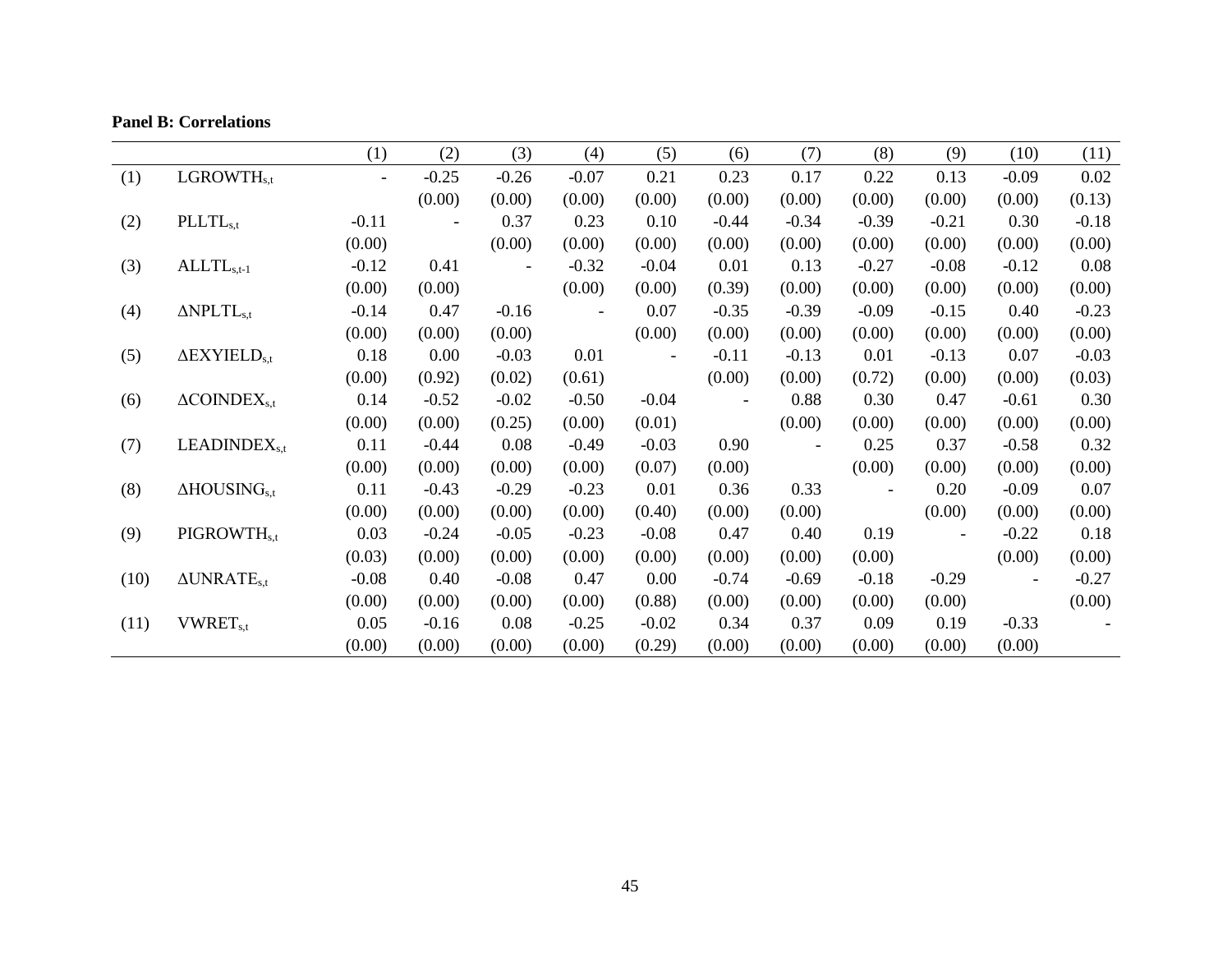# **Table 4: Predicting state-level economic conditions using loan portfolio information**

This table presents linear regression analysis of the association between changes in economic conditions and information about loan portfolios at the state level. The dependent variables are the concurrent and future cumulative and marginal changes in coincident index (*ΔCOINDEX*), defined as:

*Cumulative change: ΔCOINDEXs,t,,t+i* = (100/i) x ((*COINDEXs,t+i* - *COINDEXs,t*)/ *COINDEXs,t*),

*Marginal change: ΔCOINDEXs,t+i-1, t+i* = 100 x ((*COINDEXs,t+i* - *COINDEXs,t+i-1*)/ *COINDEXs,t+i-1*).

Definitions of all other variables are available in Appendix A. All models include time and state fixed effects and standard errors are clustered by time and state. \*, \*\*, and \*\*\* denote significance at a two-sided 10%, 5%, and 1% level, respectively.

<span id="page-47-0"></span>

|                                 |                | $\triangle$ COINDEX <sub>t</sub> |              | Cumulative $\triangle$ COINDEX <sub>t,t+i</sub> |              |              | Marginal $\triangle$ COINDEX <sub>t+i-1,t+i</sub> |              |              |              |
|---------------------------------|----------------|----------------------------------|--------------|-------------------------------------------------|--------------|--------------|---------------------------------------------------|--------------|--------------|--------------|
|                                 | Pred.          |                                  | $i=1$        | $i=2$                                           | $i=3$        | $i=4$        | $i=1$                                             | $i=2$        | $i=3$        | $i=4$        |
| PLLTL <sub>s,t</sub>            |                | $-0.824$ ***                     | $-0.813$ *** | $-0.779$ ***                                    | $-0.718$ *** | $-0.657$ *** | $-0.813$ ***                                      | $-0.748$ *** | $-0.589$ *** | $-0.466$ *** |
|                                 |                | $(-4.24)$                        | $(-4.36)$    | $(-4.34)$                                       | $(-4.25)$    | $(-4.12)$    | $(-4.36)$                                         | $(-4.29)$    | $(-3.87)$    | $(-3.08)$    |
| $\triangle NPLTL_{s,t}$         |                | $-0.332$ ***                     | $-0.351$ *** | $-0.339$ ***                                    | $-0.323$     | $-0.309$ *** | $-0.351$ ***                                      | $-0.332$ *** | $-0.304$ *** | $-0.280$ *** |
|                                 |                | $(-3.48)$                        | $(-3.87)$    | $(-3.46)$                                       | $(-3.28)$    | $(-3.27)$    | $(-3.87)$                                         | $(-3.02)$    | $(-2.87)$    | $(-3.19)$    |
| $\Delta$ EXYIELD <sub>s.t</sub> | $\overline{a}$ | 0.005                            | 0.013        | 0.011                                           | 0.008        | 0.010        | 0.013                                             | 0.008        | 0.004        | 0.016        |
|                                 |                | (0.43)                           | (1.24)       | (0.98)                                          | (0.72)       | (0.95)       | (1.24)                                            | (0.68)       | (0.31)       | (1.38)       |
| LGROWTH <sub>s.t</sub>          | $+$            | $0.003$ **                       | $0.002$ *    | $0.002$ *                                       | 0.002        | 0.001        | $0.002$ *                                         | 0.001        | 0.002        | 0.000        |
|                                 |                | (2.10)                           | (1.71)       | (1.86)                                          | (1.60)       | (0.89)       | (1.71)                                            | (1.43)       | (1.08)       | (0.18)       |
| $ALLTLs.t-1$                    |                | $-0.077$                         | $-0.039$     | $-0.022$                                        | $-0.009$     | 0.004        | $-0.039$                                          | $-0.008$     | 0.012        | 0.033        |
|                                 |                | $(-1.22)$                        | $(-0.61)$    | $(-0.34)$                                       | $(-0.13)$    | (0.05)       | $(-0.61)$                                         | $(-0.11)$    | (0.16)       | (0.42)       |
| <b>State FE</b>                 |                | Yes                              | Yes          | Yes                                             | Yes          | Yes          | Yes                                               | Yes          | Yes          | Yes          |
| Time FE                         |                | Yes                              | Yes          | Yes                                             | Yes          | Yes          | Yes                                               | Yes          | Yes          | Yes          |
| R-squared                       |                | 0.67                             | 0.68         | 0.69                                            | 0.70         | 0.71         | 0.68                                              | 0.68         | 0.68         | 0.67         |
| Obs. Count                      |                | 4,750                            | 4,700        | 4,650                                           | 4,600        | 4,550        | 4,700                                             | 4,650        | 4,600        | 4,550        |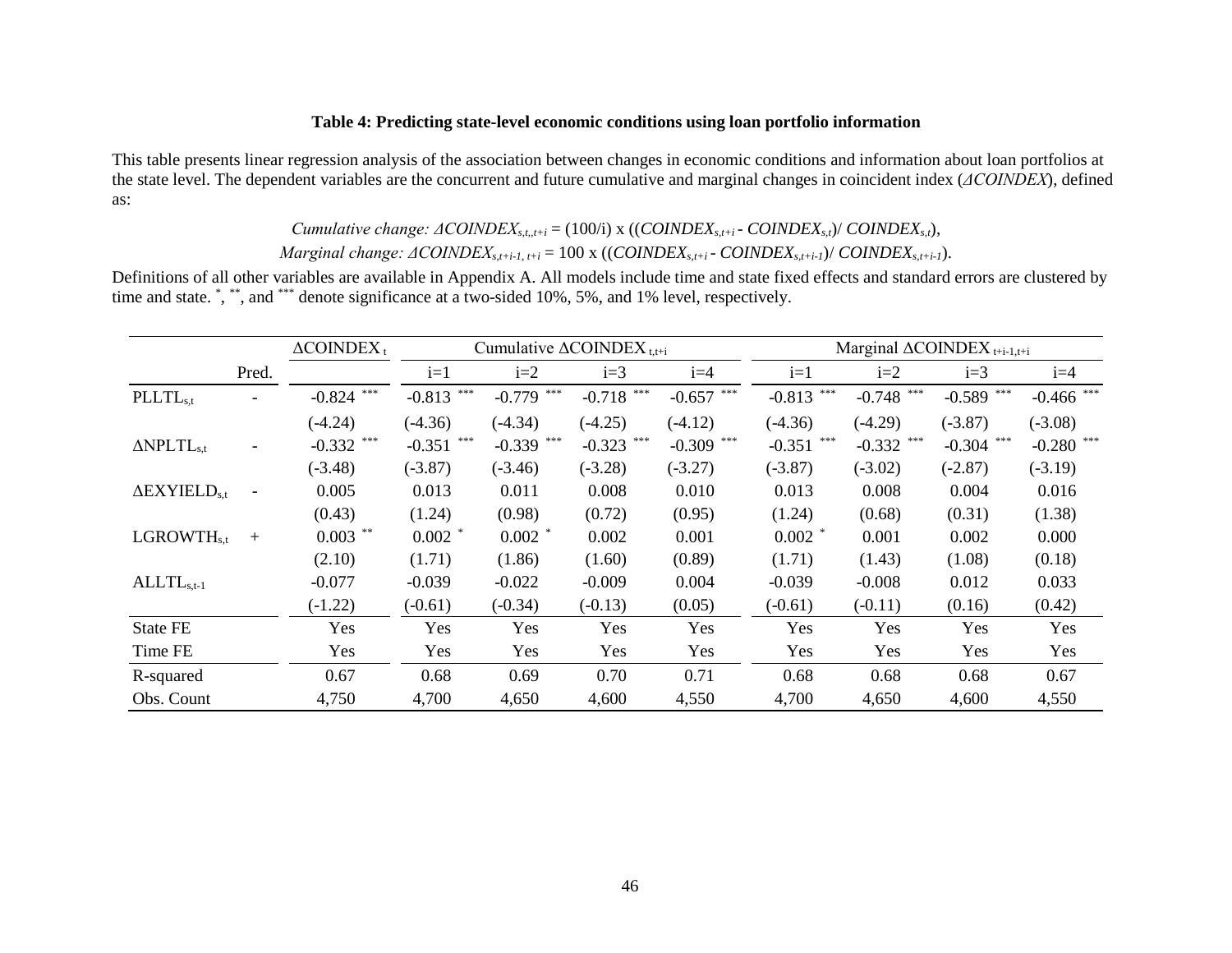### **Table 5: Predicting state-level economic conditions using loan portfolio information and leading economic indicators**

This table presents linear regression analysis of the association between changes in economic conditions and information about loan portfolios at the state level, controlling for other known predictors of economic conditions. The dependent variables are the concurrent and future cumulative and marginal changes in the coincident index (*ΔCOINDEX*), defined as:

*Cumulative change: ΔCOINDEXs,t,t+i* = (100/i) x ((*COINDEXs,t,t+i* - *COINDEXs,t*)/ *COINDEXs,t*),

*Marginal change: ΔCOINDEXs,t+i-1, t+i* = 100 x ((*COINDEXs,t+i* - *COINDEXs,t+i-1*)/ *COINDEXs,t+i-1*).

Definitions of all other variables are available in Appendix A. All models include time and state fixed effects and standard errors are clustered by time and state. \*, \*\*, and \*\*\* denote significance at a two-sided 10%, 5%, and 1% level, respectively.

# **Panel A: Controlling for leading index**

<span id="page-48-0"></span>

|                                 |       |              | Cumulative $\triangle$ COINDEX <sub>tt+i</sub> |                                         |             |              |                                     | Marginal $\triangle$ COINDEX <sub>t+i-1,t+i</sub> |                                     |
|---------------------------------|-------|--------------|------------------------------------------------|-----------------------------------------|-------------|--------------|-------------------------------------|---------------------------------------------------|-------------------------------------|
|                                 | Pred. | $i=1$        | $i=2$                                          | $i=3$                                   | $i=4$       | $i=1$        | $i=2$                               | $i=3$                                             | $i=4$                               |
| PLLTL <sub>s,t</sub>            |       | $-0.130$ *** | ***<br>$-0.176$                                | $-0.174$ ***                            | $-0.165$ ** | $-0.130$ *** | ***<br>$-0.232$                     | $-0.184$ **                                       | $-0.142$                            |
|                                 |       | $(-2.81)$    | $(-3.13)$                                      | $(-2.88)$                               | $(-2.60)$   | $(-2.81)$    | $(-3.30)$                           | $(-2.41)$                                         | $(-1.51)$                           |
| $\Delta$ NPLTL <sub>s,t</sub>   |       | 0.006        | $-0.027$                                       | $-0.047$                                | $-0.061$    | 0.006        | $-0.065$                            | $-0.099$                                          | $-0.119$                            |
|                                 |       | (0.15)       | $(-0.49)$                                      | $(-0.80)$                               | $(-1.01)$   | (0.15)       | $(-0.86)$                           | $(-1.26)$                                         | $(-1.63)$                           |
| $\Delta$ EXYIELD <sub>s.t</sub> |       | 0.000        | $-0.001$                                       | 0.000                                   | 0.003       | 0.000        | $-0.001$                            | $-0.002$                                          | 0.011                               |
|                                 |       | (0.02)       | $(-0.08)$                                      | $(-0.05)$                               | (0.48)      | (0.02)       | $(-0.15)$                           | $(-0.19)$                                         | (1.39)                              |
| LGROWTH <sub>s,t</sub>          | $+$   | 0.001        | 0.001                                          | 0.001                                   | 0.000       | 0.001        | 0.001                               | 0.001                                             | 0.000                               |
|                                 |       | (1.30)       | (1.09)                                         | (1.01)                                  | (0.50)      | (1.30)       | (0.67)                              | (0.73)                                            | $(-0.13)$                           |
| $ALLTLs,t-1$                    |       | 0.008        | 0.019                                          | 0.024                                   | 0.032       | 0.008        | 0.028                               | 0.037                                             | 0.053                               |
|                                 |       | (0.36)       | (0.69)                                         | (0.76)                                  | (0.85)      | (0.36)       | (0.85)                              | (0.81)                                            | (0.91)                              |
| LEADINDEX <sub>s.t</sub>        |       | $0.428$ ***  | $0.366$ ***                                    | $0.321$ ***                             | $0.286$ *** | $0.428$ ***  | ***<br>0.304                        | $0.226$ ***                                       | $0.173$ ***                         |
|                                 |       | (30.55)      | (27.77)                                        | (23.74)                                 | (18.24)     | (30.55)      | (14.82)                             | (10.07)                                           | (6.52)                              |
| LEADINDEX <sub>s,t-1</sub>      |       | $0.054$ ***  | ***<br>0.057                                   | $0.056$ $\hspace{0.1cm}^{\ast\ast\ast}$ | $0.055$ *** | $0.054$ ***  | ***<br>0.058                        | $0.055$ ***                                       | $0.052$ $\hspace{0.1cm}^{\ast\ast}$ |
|                                 |       | (3.59)       | (4.18)                                         | (4.06)                                  | (3.96)      | (3.59)       | (3.16)                              | (2.78)                                            | (2.55)                              |
| <b>VWRET</b> <sub>s.t</sub>     |       | 0.000        | 0.000                                          | 0.000                                   | 0.000       | 0.000        | $0.001$ $\hspace{0.1cm}^{\ast\ast}$ | $0.001$ *                                         | 0.000                               |
|                                 |       | (0.70)       | (1.49)                                         | (1.62)                                  | (1.42)      | (0.70)       | (1.95)                              | (1.76)                                            | (0.80)                              |
| <b>State FE</b>                 |       | Yes          | Yes                                            | Yes                                     | Yes         | Yes          | Yes                                 | Yes                                               | Yes                                 |
| Time FE                         |       | Yes          | Yes                                            | Yes                                     | Yes         | Yes          | Yes                                 | Yes                                               | Yes                                 |
| R-squared                       |       | 0.91         | 0.88                                           | 0.86                                    | 0.85        | 0.91         | 0.81                                | 0.76                                              | 0.73                                |
| Obs. Count                      |       | 4,700        | 4,650                                          | 4,600                                   | 4,550       | 4,700        | 4,650                               | 4,600                                             | 4,550                               |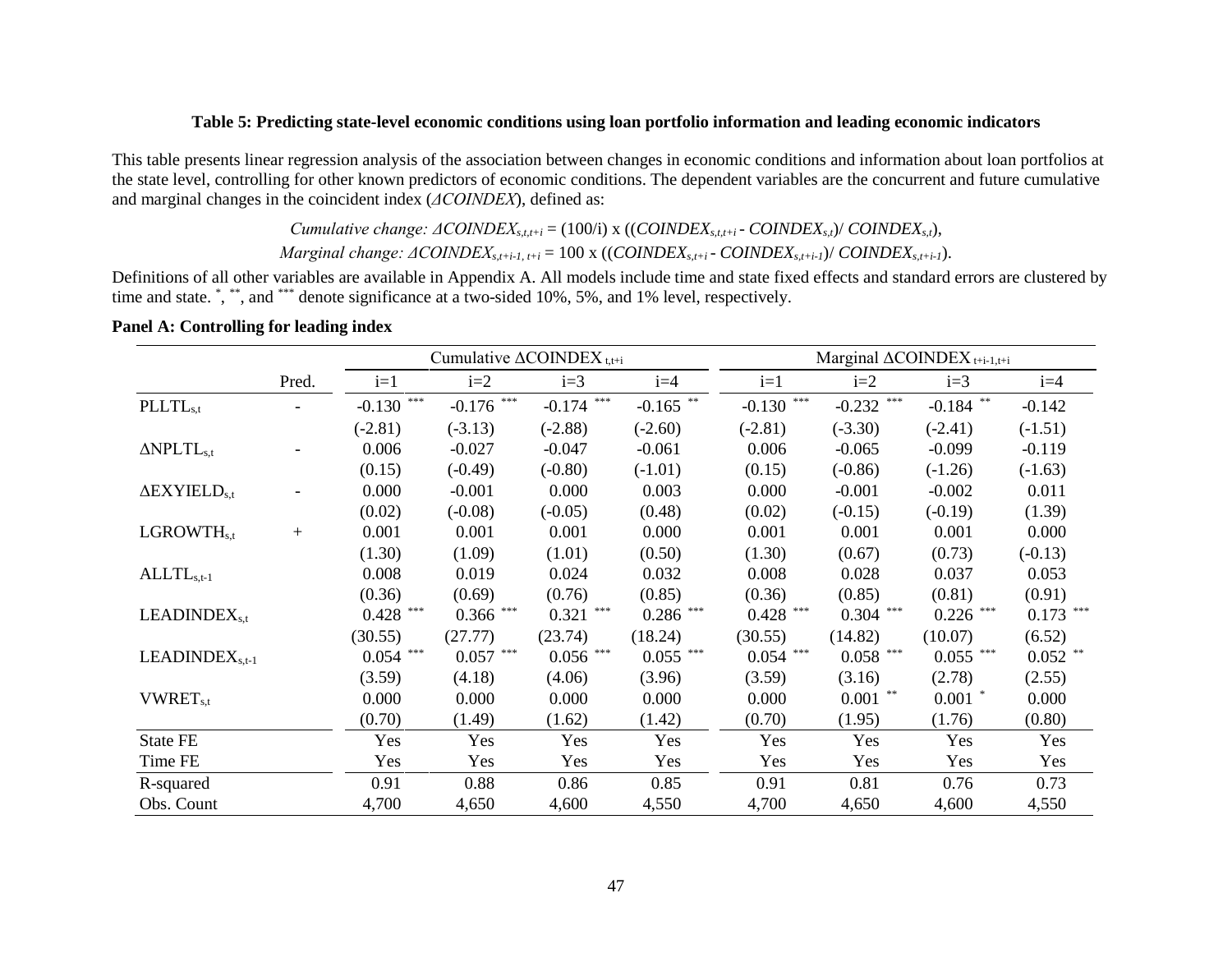|                                    |       |                                         |                                         | Cumulative $\triangle$ COINDEX <sub>t,t+i</sub> |                                         | Marginal $\triangle$ COINDEX <sub>t+i-1,t+i</sub> |                                         |                                         |                                         |  |
|------------------------------------|-------|-----------------------------------------|-----------------------------------------|-------------------------------------------------|-----------------------------------------|---------------------------------------------------|-----------------------------------------|-----------------------------------------|-----------------------------------------|--|
|                                    | Pred. | $i=1$                                   | $i=2$                                   | $i=3$                                           | $i=4$                                   | $i=1$                                             | $i=2$                                   | $i=3$                                   | $i=4$                                   |  |
| PLLTL <sub>s,t</sub>               |       | $-0.167$ ***                            | $-0.219$ ***                            | $-0.214$ ***                                    | $-0.202$ <sup>***</sup>                 | $-0.167$ ***                                      | $-0.275$                                | $-0.218$ ***                            | $-0.161$ *                              |  |
|                                    |       | $(-4.03)$                               | $(-3.80)$                               | $(-3.55)$                                       | $(-3.06)$                               | $(-4.03)$                                         | $(-3.58)$                               | $(-3.15)$                               | $(-1.67)$                               |  |
| $\triangle{}$ NPLTL <sub>s.t</sub> |       | -0.081 $^{\ast\ast}$                    | -0.088 $^{\ast\ast}$                    | $-0.096$ **                                     | -0.096 $^{\ast\ast}$                    | -0.081 $^{\ast\ast}$                              | $-0.100$ *                              | $-0.117$ **                             | $-0.115$ *                              |  |
|                                    |       | $(-2.05)$                               | $(-2.01)$                               | $(-2.23)$                                       | $(-2.19)$                               | $(-2.05)$                                         | $(-1.77)$                               | $(-2.25)$                               | $(-1.95)$                               |  |
| $\Delta$ EXYIELD <sub>s,t</sub>    |       | 0.006                                   | 0.005                                   | 0.005                                           | 0.008                                   | 0.006                                             | 0.005                                   | 0.003                                   | 0.014                                   |  |
|                                    |       | (1.06)                                  | (0.67)                                  | (0.56)                                          | (0.91)                                  | (1.06)                                            | (0.43)                                  | (0.23)                                  | (1.43)                                  |  |
| LGROWTH <sub>s,t</sub>             | $+$   | 0.000                                   | 0.000                                   | 0.000                                           | 0.000                                   | 0.000                                             | 0.000                                   | 0.000                                   | $-0.001$                                |  |
|                                    |       | $(-0.53)$                               | $(-0.20)$                               | (0.00)                                          | $(-0.39)$                               | $(-0.53)$                                         | (0.00)                                  | (0.30)                                  | $(-0.34)$                               |  |
| $ALLTLs,t-1$                       |       | 0.021                                   | 0.042                                   | 0.058                                           | 0.071                                   | 0.021                                             | 0.062                                   | $0.091$ *                               | $0.106$ *                               |  |
|                                    |       | (0.99)                                  | (1.36)                                  | (1.50)                                          | (1.58)                                  | (0.99)                                            | (1.56)                                  | (1.76)                                  | (1.68)                                  |  |
| $\triangle$ COINDE $X_{s,t}$       |       | $1.016$ $\hspace{0.1cm}^{\ast\ast\ast}$ | $0.821\;$ ***                           | $0.715$ ***                                     | $0.621$ $\hspace{-1.5mm}^{***}$         | $1.016$ $\hspace{0.1cm}^{\ast\ast\ast}$           | $0.620$ $\hspace{0.1cm}^{\ast\ast\ast}$ | $0.493$ ***                             | $0.326$ $\hspace{0.1cm}^{\ast\ast\ast}$ |  |
|                                    |       | (20.69)                                 | (16.48)                                 | (15.06)                                         | (13.49)                                 | (20.69)                                           | (10.50)                                 | (8.61)                                  | (5.31)                                  |  |
| $\triangle$ COINDE $X_{s,t-1}$     |       | $-0.374$ ***                            | $-0.242$ ***                            | $-0.217$ ***                                    | $-0.193$ ***                            | $-0.374$ ***                                      | $-0.107$ **                             | $-0.164$ ***                            | $-0.122$ **                             |  |
|                                    |       | $(-7.02)$                               | $(-5.17)$                               | $(-5.13)$                                       | $(-4.77)$                               | $(-7.02)$                                         | $(-2.01)$                               | $(-3.41)$                               | $(-2.33)$                               |  |
| $\triangle COINDEXs,t-2$           |       | $0.197$ ***                             | $0.094$ ***                             | $0.079$ ***                                     | $0.108$ $\hspace{0.1cm}^{\ast\ast\ast}$ | $0.197$ ***                                       | $-0.013$                                | 0.044                                   | $0.195$ ***                             |  |
|                                    |       | (4.84)                                  | (2.86)                                  | (2.59)                                          | (3.70)                                  | (4.84)                                            | $(-0.30)$                               | (0.90)                                  | (4.45)                                  |  |
| $\triangle COINDEXs,t-3$           |       | -0.086 $\hspace{0.1cm}^{\ast\ast\ast}$  | $-0.024$                                | 0.005                                           | $-0.016$                                | -0.086 $\hspace{0.1cm}^{\ast\ast\ast}$            | 0.041                                   | 0.068                                   | $-0.075$ *                              |  |
|                                    |       | $(-2.96)$                               | $(-0.87)$                               | (0.18)                                          | $(-0.58)$                               | $(-2.96)$                                         | (1.14)                                  | (1.49)                                  | $(-1.94)$                               |  |
| $\Delta HOUSINGs,t$                |       | $0.033$ ***                             | $0.040$ $\hspace{0.1cm}^{\ast\ast\ast}$ | $0.041$ $\hspace{0.1cm}^{\ast\ast\ast}$         | $0.041$ $\hspace{0.1cm}^{\ast\ast\ast}$ | $0.033$ ***                                       | $0.045$ ***                             | $0.041$ $\hspace{0.1cm}^{\ast\ast}$     | $0.042$ $^{\ast\ast}$                   |  |
|                                    |       | (4.22)                                  | (3.63)                                  | (3.25)                                          | (3.01)                                  | (4.22)                                            | (3.13)                                  | (2.48)                                  | (2.30)                                  |  |
| PIGROWTH <sub>s.t</sub>            |       | 0.006                                   | $0.020$ *                               | $0.026$ **                                      | $0.031$ ***                             | 0.006                                             | $0.033$ **                              | $0.039$ **                              | $0.041\,$ ***                           |  |
|                                    |       | (0.65)                                  | (1.80)                                  | (2.29)                                          | (2.88)                                  | (0.65)                                            | (2.28)                                  | (2.51)                                  | (3.63)                                  |  |
| $\triangle UNRATE_{s.t}$           |       | $0.253$ ***                             | $0.302$ ***                             | $0.298$ ***                                     | $0.277$ ***                             | $0.253$ ***                                       | $0.345$ ***                             | $0.278$ $\hspace{0.1cm}^{\ast\ast\ast}$ | $0.208$ $\hspace{0.1cm}^{\ast\ast\ast}$ |  |
|                                    |       | (5.61)                                  | (5.01)                                  | (4.84)                                          | (4.87)                                  | (5.61)                                            | (4.42)                                  | (4.08)                                  | (3.67)                                  |  |
| <b>VWRET</b> <sub>s,t</sub>        |       | $0.001$ $^{\ast\ast}$                   | $0.001$ $^{\ast\ast}$                   | $0.001$ $^{\ast\ast}$                           | $0.001$ $^{\ast\ast}$                   | $0.001$ $^{\ast\ast}$                             | $0.001$ $\hspace{0.1cm}^{\ast\ast}$     | $0.001$ $^{\ast\ast}$                   | 0.001                                   |  |
|                                    |       | (2.33)                                  | (2.30)                                  | (2.40)                                          | (2.14)                                  | (2.33)                                            | (2.50)                                  | (2.43)                                  | (1.37)                                  |  |
| <b>State FE</b>                    |       | Yes                                     | Yes                                     | Yes                                             | Yes                                     | Yes                                               | Yes                                     | Yes                                     | Yes                                     |  |
| Time FE                            |       | Yes                                     | Yes                                     | Yes                                             | Yes                                     | Yes                                               | Yes                                     | Yes                                     | Yes                                     |  |
| R-squared                          |       | 0.88                                    | 0.85                                    | 0.84                                            | 0.83                                    | 0.88                                              | 0.78                                    | 0.75                                    | 0.72                                    |  |
| Obs. Count                         |       | 4,550                                   | 4,500                                   | 4,450                                           | 4,400                                   | 4,550                                             | 4,500                                   | 4,450                                   | 4,400                                   |  |

**Panel B: Controlling for other leading state-level economic indicators**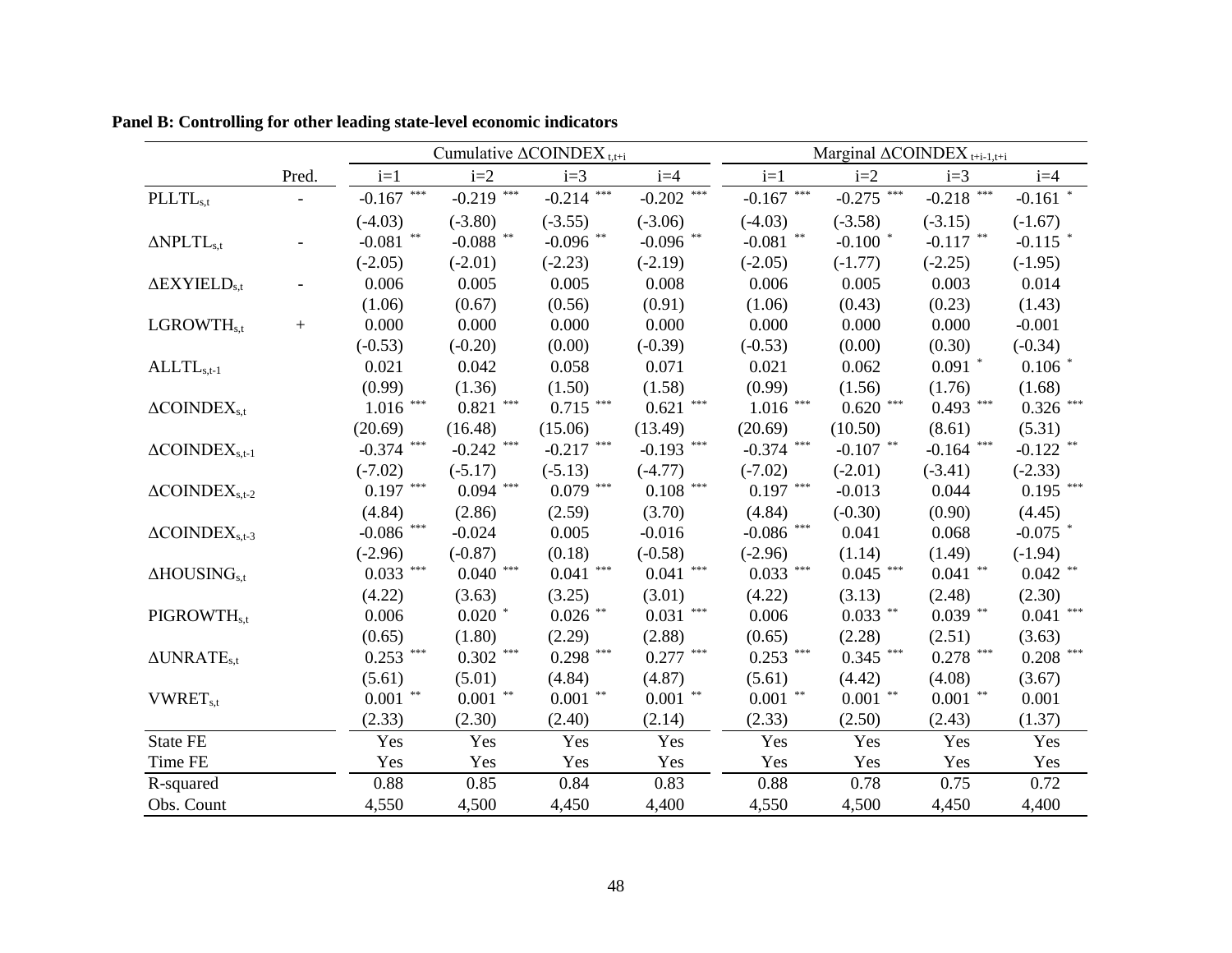### **Table 6: Predicting state-level recessions using loan portfolio and other information**

This table presents logistic regression analysis of the association between state recessions and information about loan portfolios at the state level, controlling for other known predictors of economic conditions. The dependent variable is equal to one if quarter  $t+2$  is a recession quarter for a given state, and zero otherwise. Recessions are defined as two or more consecutive quarters of negative changes in the coincident index. The definitions of all other variables are available in Appendix A. All models include state fixed effects and standard errors are clustered by state and time. \*, \*\*, and \*\*\* denote significance at a two-sided 10%, 5%, and 1% level, respectively.

|                                   | Pred.  | (1)            |     | (2)          |       | (3)               |     | (4)         |       | (5)               | (6)             |
|-----------------------------------|--------|----------------|-----|--------------|-------|-------------------|-----|-------------|-------|-------------------|-----------------|
| PLLTL <sub>s,t</sub>              | $^{+}$ | 4.998          | *** | 3.960        | $***$ | $1.284$ $^{\ast}$ |     | 1.460       | $***$ | **<br>2.006       | 1.674           |
|                                   |        | (5.93)         |     | (4.51)       |       | (1.72)            |     | (2.10)      |       | (2.16)            | (2.12)          |
| $\Delta$ NPLTL <sub>s,t</sub>     | $^{+}$ | 1.961          | *** | 2.580        | $***$ | 0.262             |     | 1.136       | **    | 0.494             | ***<br>1.474    |
|                                   |        | (3.19)         |     | (4.50)       |       | (0.57)            |     | (2.10)      |       | (1.02)            | (2.62)          |
| $\Delta$ EXYIELD <sub>s,t</sub>   | $^{+}$ | $-0.102$       |     | $-0.238$     | ***   | $-0.159$ *        |     | $-0.223$    | ***   | $0.229$ *         | $-0.118$        |
|                                   |        | $(-1.02)$      |     | $(-5.22)$    |       | $(-1.92)$         |     | $(-4.43)$   |       | (1.79)            | $(-0.80)$       |
| LGROWTH <sub>s.t</sub>            |        | $-0.006$       |     | $0.025$ **   |       | 0.023             |     | 0.036       | ***   | $-0.003$          | 0.031           |
|                                   |        | $(-0.42)$      |     | (2.36)       |       | (1.42)            |     | (3.00)      |       | $(-0.19)$         | (2.81)          |
| $ALLTLs.t-1$                      |        | $-2.139$ ***   |     | $-1.494$ *** |       | $-1.128$          | *** | $-0.778$ ** |       | ***<br>$-1.807$   | ***<br>$-1.319$ |
|                                   |        | $(-4.43)$      |     | $(-3.37)$    |       | $(-3.28)$         |     | $(-2.58)$   |       | $(-4.32)$         | $(-3.75)$       |
| STREC <sub>s,t</sub>              |        |                |     |              |       | 0.395             |     | 0.443       |       | $***$<br>1.190    | $***$<br>1.093  |
|                                   |        |                |     |              |       | (1.24)            |     | (1.32)      |       | (2.91)            | (2.81)          |
| $STRECs,t-1$                      |        |                |     |              |       | $-0.399$          |     | $-0.299$    |       | $-0.316$          | $-0.279$        |
|                                   |        |                |     |              |       | $(-1.54)$         |     | $(-1.31)$   |       | $(-1.23)$         | $(-1.21)$       |
| LEADINDEX <sub>s,t</sub>          |        |                |     |              |       | $-1.576$          |     | $-1.274$    | $***$ |                   |                 |
|                                   |        |                |     |              |       | $(-6.13)$         |     | $(-5.55)$   |       |                   |                 |
| $LEADINGX_{s,t-1}$                |        |                |     |              |       | 0.047             |     | $-0.194$    |       |                   |                 |
|                                   |        |                |     |              |       | (0.37)            |     | $(-1.48)$   |       |                   |                 |
| $\triangle$ COINDE $X_{s,t}$      |        |                |     |              |       |                   |     |             |       | $-2.906$          | $-2.517$        |
|                                   |        |                |     |              |       |                   |     |             |       | $(-4.43)$         | $(-4.00)$       |
| $\triangle$ COINDE $X_{s,t-1}$    |        |                |     |              |       |                   |     |             |       | ***<br>1.337      | 0.814           |
|                                   |        |                |     |              |       |                   |     |             |       | (3.53)            | (2.77)          |
| $\triangle$ COINDE $X_{s,t-2}$    |        |                |     |              |       |                   |     |             |       | $-0.452$          | $-0.300$        |
|                                   |        |                |     |              |       |                   |     |             |       | $(-1.00)$         | $(-0.87)$       |
| $\triangle$ COINDE $X_{s,t-3}$    |        |                |     |              |       |                   |     |             |       | 0.341             | 0.176           |
|                                   |        |                |     |              |       |                   |     |             |       | (1.01)            | (0.65)          |
| $\Delta$ HOUSING <sub>s,t</sub>   |        |                |     |              |       |                   |     |             |       | $-0.111$          | $-0.256$        |
|                                   |        |                |     |              |       |                   |     |             |       | $(-0.96)$         | $(-2.65)$       |
| PIGROWTH <sub>s,t</sub>           |        |                |     |              |       |                   |     |             |       | 0.159             | 0.172           |
|                                   |        |                |     |              |       |                   |     |             |       | (1.30)            | (1.29)          |
| $\triangle$ UNRATE <sub>s.t</sub> |        |                |     |              |       |                   |     |             |       | ***<br>$-1.536$   | ***<br>$-2.019$ |
|                                   |        |                |     |              |       |                   |     |             |       | $(-2.97)$         | $(-3.95)$       |
| <b>VWRET</b> <sub>s,t</sub>       |        |                |     |              |       | $-0.012$ **       |     | $-0.008$    | **    | $***$<br>$-0.017$ | ***<br>$-0.012$ |
|                                   |        |                |     |              |       | $(-2.43)$         |     | $(-2.28)$   |       | $(-2.98)$         | $(-2.87)$       |
| Macro. Controls                   |        | N <sub>o</sub> |     | Yes          |       | N <sub>o</sub>    |     | Yes         |       | No                | Yes             |
| State FE                          |        | Yes            |     | Yes          |       | Yes               |     | Yes         |       | Yes               | Yes             |
| Pseudo R-squared                  |        | 0.26           |     | 0.41         |       | 0.51              |     | 0.56        |       | 0.46              | 0.52            |
| Log Pseudolikelihood              |        | $-1,574$       |     | $-1,257$     |       | $-1,033$          |     | $-938$      |       | $-1,073$          | $-945$          |
| Obs. Count                        |        | 4,457          |     | 4,557        |       | 4,557             |     | 4,557       |       | 4,410             | 4,410           |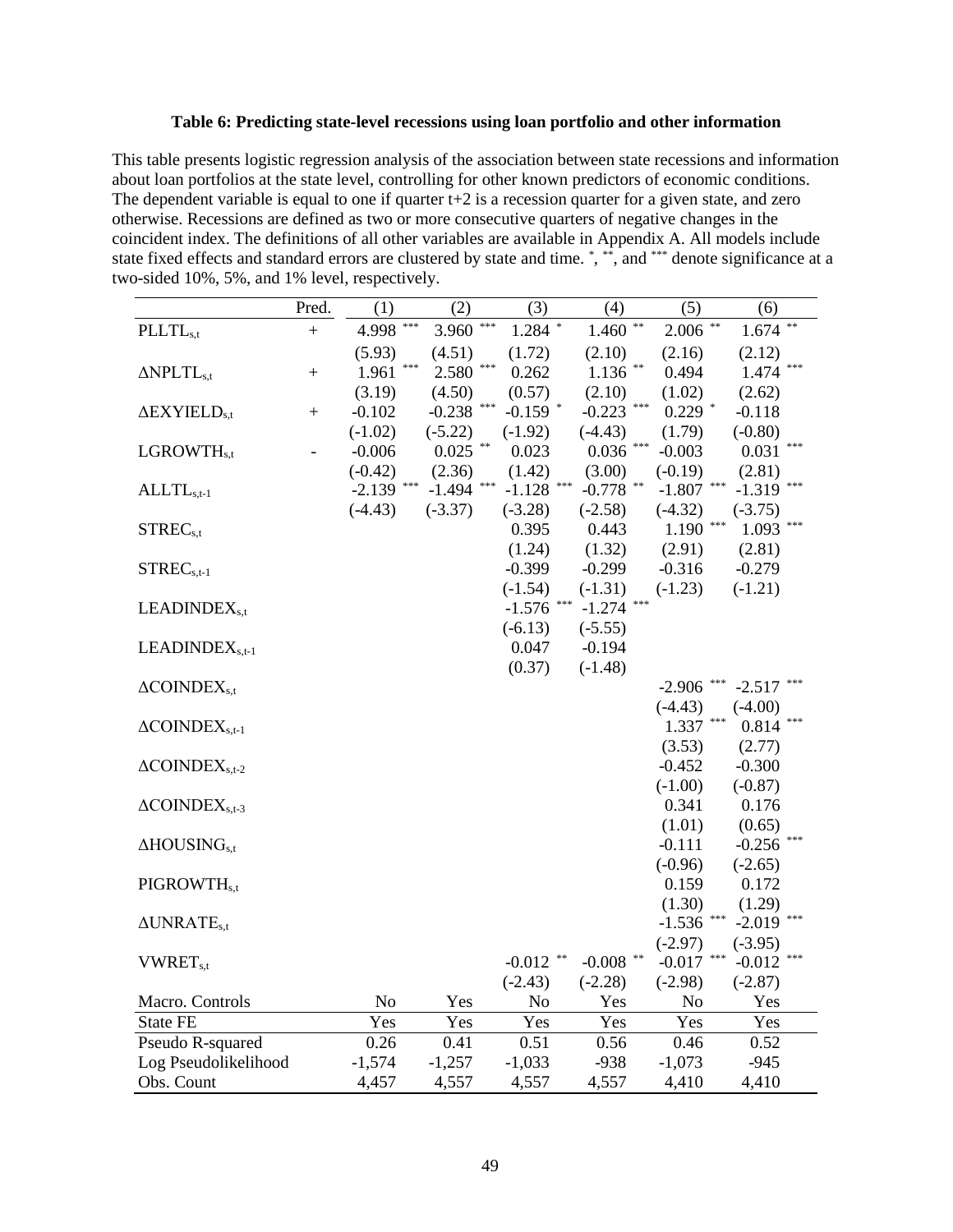#### **Table 7: Out-of-sample predictive power of provision for loan and lease losses**

This table presents out-of-sample tests of predictive power of provision for loan and lease losses for statelevel economic conditions. Panel A presents comparison of the predictive power of the full model defined in Equation (8) against the benchmark model defined in Equation (9). Panel B presents the same analysis using an alternative specification where *LEADINDEXs,t* and its lag are replaced with *ΔCOINDEXs,t* and its three lags, *ΔHOUSINGs,t, PIGROWTHs,t*, and *ΔUNRATEs,t*. The dependent variables are the future cumulative and marginal future changes in state coincident index (*ΔCOINDEX*), defined as:

*Cumulative change: ΔCOINDEXs,t,t+i* = (100/i) x ((*COINDEXs,t,t+i* - *COINDEXs,t*)/ *COINDEXs,t*), *Marginal change: ΔCOINDEXs,t+i-1, t+i* = 100 x ((*COINDEXs,t+i* - *COINDEXs,t+i-1*)/ *COINDEXs,t+i-1*).

Definitions of all other variables are available in Appendix A. All models are estimated for each state separately using expanding hold-out windows where the first estimation window is based on 20 observations per state.  $R^2$ <sub>os</sub> is Campbell and Thompson's [2008] out-of-sample  $R^2$  measure, calculated as  $1 - (MSE_{Full} / MSE_{Benchmark})$ , where MSE stands for mean squared error from estimations. Δ|Error| column shows the difference in the mean absolute errors between the full and the benchmark models.  $\dot{a}$ ,  $\dot{b}$ , and  $\dot{b}$ denote significance at a two-sided 10%, 5%, and 1% level, respectively.

|   | Cumulative $\triangle$ COINDEX t,t+i |                |                |            | Marginal $\triangle$ COINDEX <sub>t+i-1,t+i</sub> |                       |  |  |  |
|---|--------------------------------------|----------------|----------------|------------|---------------------------------------------------|-----------------------|--|--|--|
| 1 | Obs. Count                           | $R_{\rm os}^2$ | $\Delta$ Error | Obs. Count | $R^2_{\alpha s}$                                  | $\Delta$ Error        |  |  |  |
|   | 3,750                                | 13.3%          | $-0.010***$    | 3,750      | 13.3%                                             | $-0.010***$           |  |  |  |
| 2 | 3,700                                | 12.3%          | $-0.010***$    | 3,700      | 12.3%                                             | $-0.012***$           |  |  |  |
| 3 | 3,650                                | 13.9%          | $-0.012***$    | 3,650      | 16.1%                                             | $-0.021***$           |  |  |  |
| 4 | 3,600                                | 16.9%          | $-0.016***$    | 3,600      | 20.0%                                             | $-0.031$ <sup>*</sup> |  |  |  |

### **Panel A: Benchmark based on leading index**

**Panel B: Benchmark based on other leading state-level economic indicators**

|   | Cumulative $\triangle$ COINDEX t,t+i |                  |                | Marginal $\triangle$ COINDEX t <sub>tti-1,tti</sub> |            |                |                 |
|---|--------------------------------------|------------------|----------------|-----------------------------------------------------|------------|----------------|-----------------|
| 1 | Obs. Count                           | $R^2_{\alpha s}$ | $\Delta$ Error |                                                     | Obs. Count | $R^2_{\alpha}$ | $\Delta$  Error |
|   | 3,600                                | 18.4%            | $-0.020***$    |                                                     | 3,600      | 18.4%          | $-0.020***$     |
| 2 | 3,550                                | 23.0%            | $-0.032***$    |                                                     | 3,550      | 23.7%          | $-0.043***$     |
| 3 | 3,500                                | 26.2%            | $-0.042***$    |                                                     | 3,500      | 25.6%          | $-0.057***$     |
| 4 | 3,450                                | 29.5%            | $-0.049***$    |                                                     | 3,450      | 28.9%          | $-0.063$        |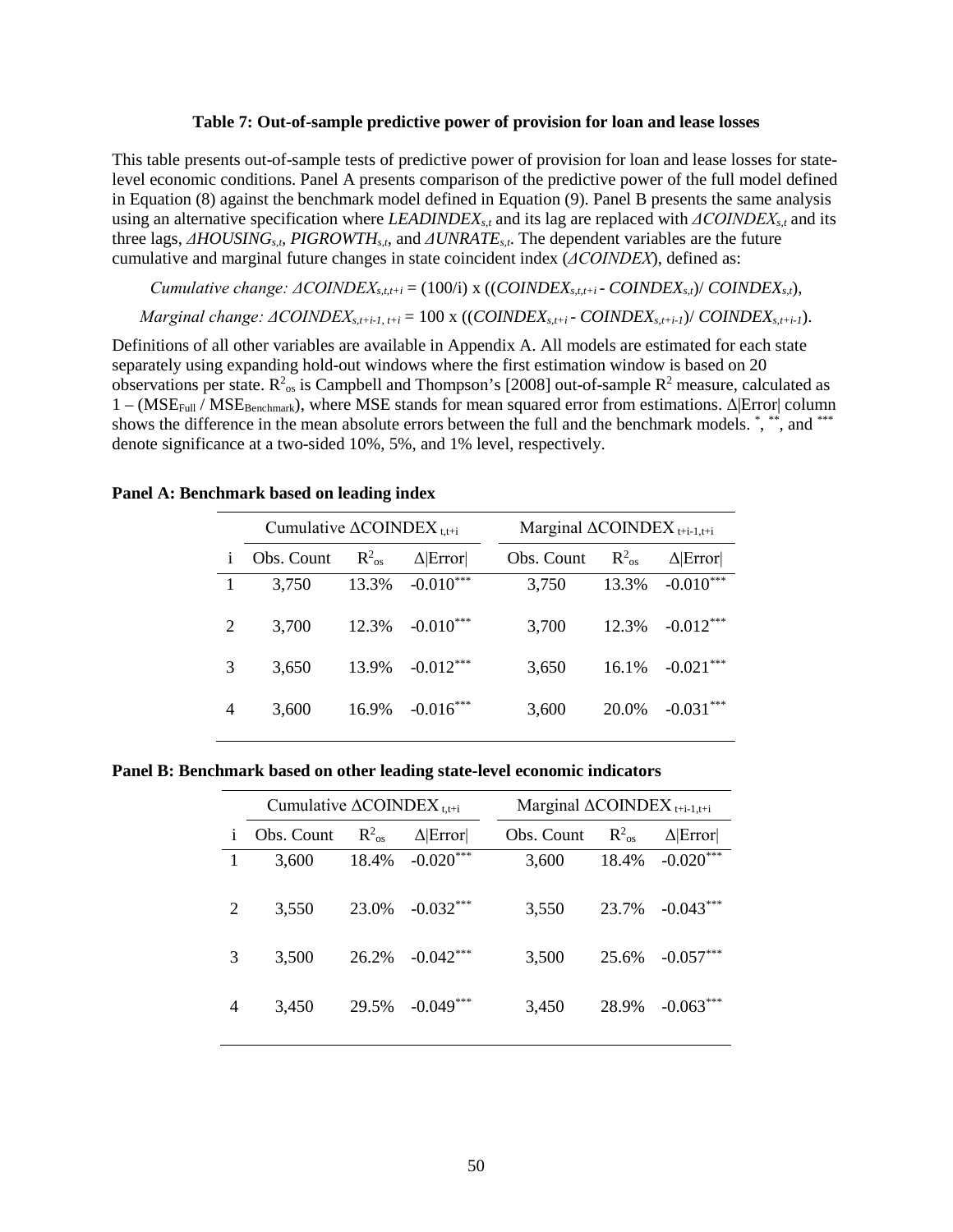### **Table 8: Changes in timing of the measurement of economic activity**

This table presents the in-sample (Panel A) and out-of-sample (Panel B) analysis of the association between changes in economic conditions and information about loan portfolios at the state level. The dependent variables are the concurrent and future cumulative and marginal changes in state coincident index (*ΔCOINDEX*), calculated as:

*Cumulative change: ΔCOINDEXs,t,t+i* = (100/i) x ((*COINDEXs,t,t+i* - *COINDEXs,t*)/ *COINDEXs,t*),

*Marginal change: ΔCOINDEXs,t+i-1, t+i* = 100 x ((*COINDEXs,t+i* - *COINDEXs,t+i-1*)/ *COINDEXs,t+i-1*).

Changes in coincident index, leading index, and value weighted returns are measured starting one month after the end of calendar quarters (e.g., when bank data are for the quarter ended on March, *LEADINDEX<sub>s,t</sub>* is measured for April). The remaining variables are measured over calendar quarters and their definitions are available in Appendix A. In-sample tests include state and time fixed effects and standard errors are clustered by state and time.\*, \*\*, and \*\*\* denote significance at a two-sided 10%, 5%, and 1% level, respectively.

|                                 |       |                   | Cumulative $\triangle$ COINDEX <sub>t,t+i</sub> |              |              | Marginal $\triangle$ COINDEX <sub>t+i-1,t+i</sub> |                   |              |              |
|---------------------------------|-------|-------------------|-------------------------------------------------|--------------|--------------|---------------------------------------------------|-------------------|--------------|--------------|
|                                 | Pred. | $i=1$             | $i=2$                                           | $i=3$        | $i=4$        | $i=1$                                             | $i=2$             | $i=3$        | $i=4$        |
| PLLTL <sub>s,t</sub>            |       | $***$<br>$-0.167$ | $-0.185$ <sup>***</sup>                         | $-0.183$ *** | $-0.177$     | $-0.167$ ***                                      | $***$<br>$-0.207$ | $-0.180$ *** | $-0.163$ *   |
|                                 |       | $(-3.49)$         | $(-3.47)$                                       | $(-3.51)$    | $(-3.10)$    | $(-3.49)$                                         | $(-3.19)$         | $(-2.61)$    | $(-1.69)$    |
| $\triangle NPLTL_{s,t}$         |       | $-0.021$          | $-0.050$                                        | $-0.072$     | $-0.078$     | $-0.021$                                          | $-0.085$          | $-0.127$ *   | $-0.110$     |
|                                 |       | $(-0.54)$         | $(-0.93)$                                       | $(-1.28)$    | $(-1.40)$    | $(-0.54)$                                         | $(-1.12)$         | $(-1.88)$    | $(-1.62)$    |
| $\Delta$ EXYIELD <sub>s.t</sub> |       | $-0.006$          | $-0.005$                                        | $-0.004$     | 0.000        | $-0.006$                                          | $-0.004$          | 0.000        | 0.010        |
|                                 |       | $(-0.97)$         | $(-0.71)$                                       | $(-0.48)$    | $(-0.03)$    | $(-0.97)$                                         | $(-0.46)$         | $(-0.01)$    | (1.30)       |
| LGROWTH <sub>s,t</sub>          | $+$   | 0.000             | 0.000                                           | 0.000        | 0.000        | 0.000                                             | 0.001             | 0.000        | 0.000        |
|                                 |       | (0.18)            | (0.53)                                          | (0.31)       | (0.14)       | (0.18)                                            | (0.69)            | $(-0.05)$    | $(-0.31)$    |
| $ALLTLs,t-1$                    |       | 0.010             | 0.018                                           | 0.024        | 0.033        | 0.010                                             | 0.025             | 0.037        | 0.060        |
|                                 |       | (0.41)            | (0.66)                                          | (0.76)       | (0.88)       | (0.41)                                            | (0.72)            | (0.78)       | (1.05)       |
| LEADINDEX <sub>s,t</sub>        |       | ***<br>0.403      | $0.349$ ***                                     | $0.308$ ***  | $0.273$ ***  | $0.403$ ***                                       | $0.294$ ***       | $0.222$ ***  | ***<br>0.161 |
|                                 |       | (25.84)           | (24.99)                                         | (24.66)      | (20.75)      | (25.84)                                           | (17.13)           | (11.32)      | (7.05)       |
| $LEADINGXs,t-1$                 |       | ***<br>0.062      | $0.060$ $\hspace{0.1cm}^{\ast\ast\ast}$         | 0.055        | ***<br>0.053 | $0.062$ ***                                       | 0.057             | $0.045$ ***  | $0.049$ ***  |
|                                 |       | (4.24)            | (3.93)                                          | (3.79)       | (3.83)       | (4.24)                                            | (3.00)            | (2.64)       | (2.65)       |
| <b>VWRET</b> <sub>s,t</sub>     |       | 0.000             | 0.000                                           | 0.001        | 0.001        | 0.000                                             | $0.001$ *         | 0.001        | 0.001        |
|                                 |       | (0.60)            | (1.28)                                          | (1.35)       | (1.23)       | (0.60)                                            | (1.67)            | (1.63)       | (0.89)       |
| <b>State FE</b>                 |       | Yes               | Yes                                             | Yes          | Yes          | Yes                                               | Yes               | Yes          | Yes          |
| Time FE                         |       | Yes               | Yes                                             | Yes          | Yes          | Yes                                               | Yes               | Yes          | Yes          |
| R-squared                       |       | 0.90              | 0.88                                            | 0.86         | 0.85         | 0.90                                              | 0.80              | 0.75         | 0.72         |
| Obs. Count                      |       | 4,700             | 4,650                                           | 4,600        | 4,550        | 4,700                                             | 4,650             | 4,600        | 4,550        |

# **Panel A: In-sample tests**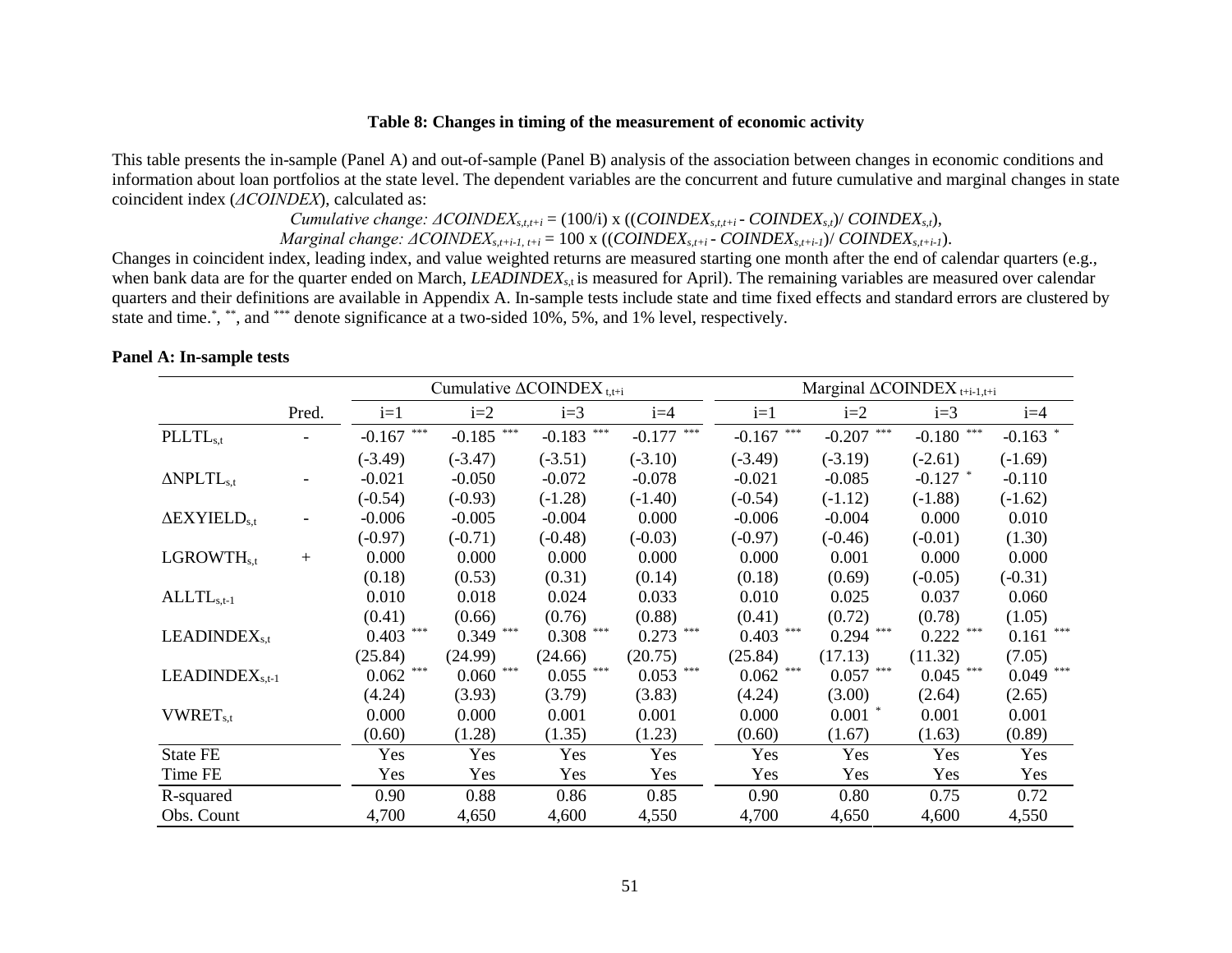**Panel B: Out-of-sample tests**

|            |                |                |                                                 | Marginal $\triangle$ COINDEX <sub>t+i-1,t+i</sub> |                |  |  |
|------------|----------------|----------------|-------------------------------------------------|---------------------------------------------------|----------------|--|--|
| Obs. Count | $R^2_{\rm os}$ | $\Delta$ Error | Obs. Count                                      | $R^2_{\rm os}$                                    | $\Delta$ Error |  |  |
| 3,750      | 10.2%          | $-0.009***$    | 3,750                                           | 10.2%                                             | $-0.009***$    |  |  |
| 3,700      | 11.0%          | $-0.008***$    | 3,700                                           | 11.8%                                             | $-0.014***$    |  |  |
| 3,650      | 14.0%          | $-0.012***$    | 3,650                                           | 16.5%                                             | $-0.024***$    |  |  |
| 3,600      | 17.2%          | $-0.017***$    | 3,600                                           | 20.3%                                             | $-0.036***$    |  |  |
|            |                |                | Cumulative $\triangle COINDEX$ <sub>t.t+i</sub> |                                                   |                |  |  |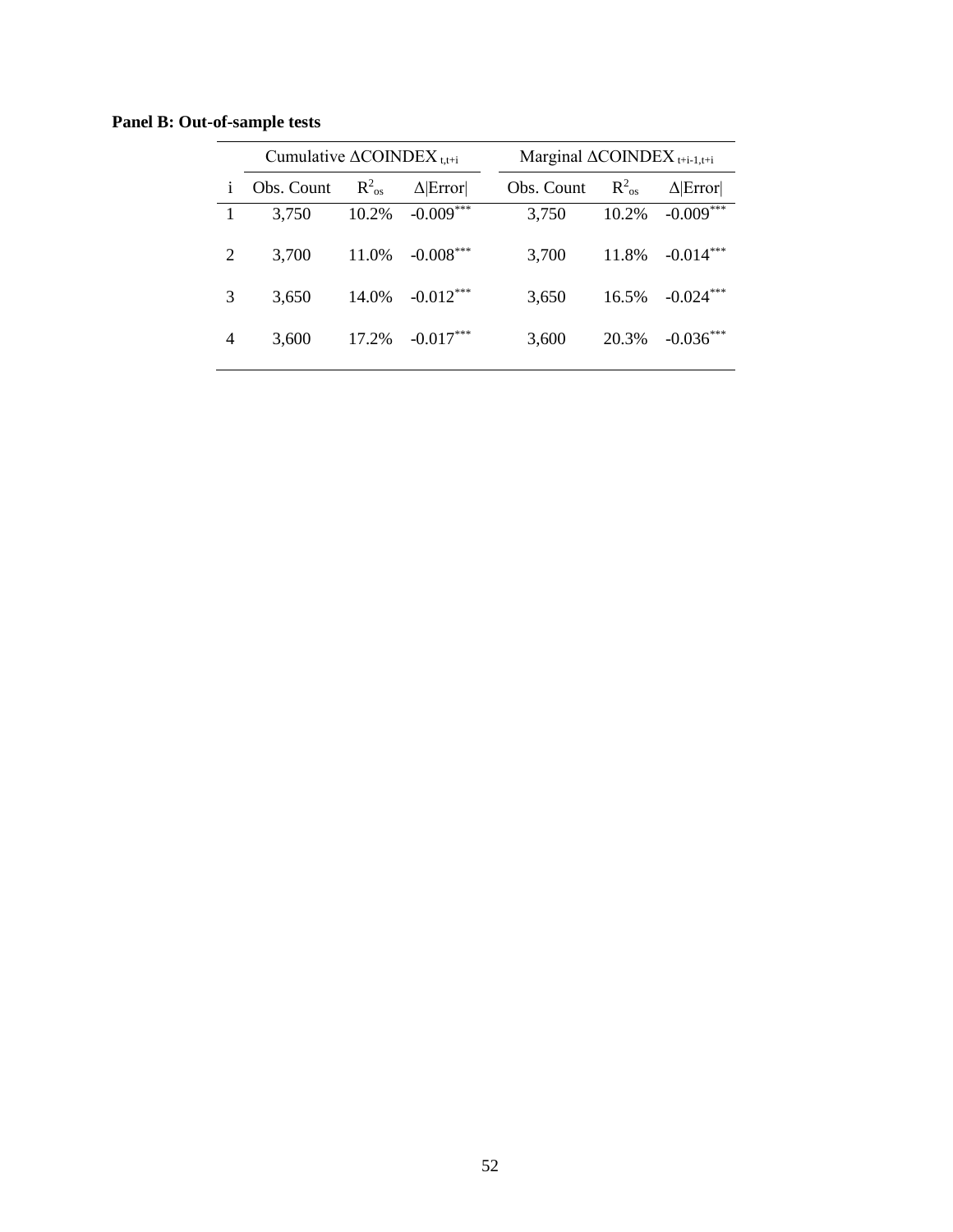#### **Table 9: Timeliness of provision for loan and lease losses**

This table presents linear regression analysis of the association between changes in economic conditions and information about loan portfolios at the state level for high and low timeliness state-quarters, controlling for other known predictors of economic conditions. Timeliness of the provision is measured as the difference in adjusted  $R^2$  of the following two regressions that are estimated for each state-quarter separately using expanding windows, where the first estimation is based on 20 observations per state:

$$
PLLTL_{t} = \alpha + \beta_{1} \times \Delta NPLTL_{t-1} + \beta_{2} \times \Delta NPLTL_{t-2} + \beta_{3} \times EBP_{t} + \beta_{4} \times CR_{t} + \varepsilon_{t},
$$
  
PLLTL\_{t} = \alpha + \beta\_{1} \times \Delta NPLTL\_{t+1} + \beta\_{2} \times \Delta NPLTL\_{t} + \beta\_{3} \times \Delta NPLTL\_{t-1} + \beta\_{4} \times \Delta NPLTL\_{t-2} + \beta\_{5} \times EBP\_{t} + \beta\_{6} \times CR\_{t} + \varepsilon\_{t}.

For each state, quarters are classified into high (low) timeliness category if one-quarter-lagged value of additional  $\mathbb{R}^2$  is above (below) the state's median over the sample period. The dependent variable is the four-quarter-ahead cumulative change in state coincident index. Definitions of all other variables are available in Appendix A. All models include state and time fixed effects and standard errors are clustered by state and time. \*, \*\* and \*\*\* denote significance at a two-sided 10%, 5%, and 1% level, respectively.

|                                      |           |                      | Low Timeliness |                |             | <b>High Timeliness</b> |             |                      |
|--------------------------------------|-----------|----------------------|----------------|----------------|-------------|------------------------|-------------|----------------------|
| PLLTL <sub>s,t</sub>                 | $-0.414$  | -0.622 $^{\ast\ast}$ | $-0.079$       | $-0.113$       | $-1.008$ ** | -0.903 $^{\ast\ast}$   | $-0.256$ *  | -0.465 $^{\ast\ast}$ |
|                                      | $(-1.53)$ | $(-2.28)$            | $(-0.54)$      | $(-0.68)$      | $(-2.21)$   | $(-2.15)$              | $(-1.71)$   | $(-2.50)$            |
| $\Delta NPLTL_{s,t}$                 |           | $**$<br>$-0.197$     | 0.001          | $-0.086$       |             | $***$<br>$-0.163$      | $-0.118$    | $-0.157$ **          |
|                                      |           | $(-2.35)$            | (0.02)         | $(-1.46)$      |             | $(-2.72)$              | $(-1.60)$   | $(-2.43)$            |
| $\triangle$ EXYIELD <sub>s.t</sub>   |           | 0.005                | 0.001          | $-0.007$       |             | 0.004                  | 0.003       | 0.001                |
|                                      |           | (0.38)               | (0.11)         | $(-0.85)$      |             | (0.24)                 | (0.32)      | (0.09)               |
| LGROWTH <sub>s,t</sub>               |           | 0.003                | 0.001          | 0.001          |             | 0.001                  | 0.000       | 0.000                |
|                                      |           | (1.14)               | (0.68)         | (0.36)         |             | (0.29)                 | (0.39)      | (0.13)               |
| $ALLTLs,t-1$                         |           | 0.267                | 0.123          | $0.172$ *      |             | $-0.020$               | $-0.030$    | 0.018                |
|                                      |           | (1.57)               | (1.45)         | (1.83)         |             | $(-0.16)$              | $(-0.50)$   | (0.27)               |
| LEADINDEX <sub>s,t</sub>             |           |                      | $***$<br>0.280 |                |             |                        | $0.256$ *** |                      |
|                                      |           |                      | (15.55)        |                |             |                        | (11.51)     |                      |
| LEADINDEX <sub>s.t-1</sub>           |           |                      | $***$<br>0.053 |                |             |                        | 0.033       |                      |
|                                      |           |                      | (3.08)         |                |             |                        | (1.28)      |                      |
| <b>VWRET</b> <sub>s,t</sub>          |           |                      | $0.000*$       | 0.000          |             |                        | 0.000       | 0.001                |
|                                      |           |                      | (0.36)         | (0.82)         |             |                        | (0.47)      | (1.24)               |
| $\triangle COINDEX_{s.t}$            |           |                      |                | ***<br>0.586   |             |                        |             | 0.546                |
|                                      |           |                      |                | (8.21)         |             |                        |             | (10.24)              |
| $\triangle COINDEX$ <sub>s.t-1</sub> |           |                      |                | $-0.190$ ***   |             |                        |             | $* * *$<br>$-0.184$  |
|                                      |           |                      |                | $(-3.66)$      |             |                        |             | $(-3.67)$            |
| $\triangle COINDEXs,t-2$             |           |                      |                | $***$<br>0.102 |             |                        |             | 0.067                |
|                                      |           |                      |                | (2.95)         |             |                        |             | (1.52)               |
| $\triangle COINDEXs.t-3$             |           |                      |                | $-0.029$       |             |                        |             | 0.010                |
|                                      |           |                      |                | $(-0.62)$      |             |                        |             | (0.32)               |
| $\triangle HOUSING_{s.t}$            |           |                      |                | $0.062$ ***    |             |                        |             | 0.031                |
|                                      |           |                      |                | (2.78)         |             |                        |             | (1.51)               |
| PIGROWTH <sub>s.t</sub>              |           |                      |                | 0.028          |             |                        |             | ***<br>0.033         |
|                                      |           |                      |                | (1.34)         |             |                        |             | (3.31)               |
| $\triangle$ UNRATE <sub>s.t</sub>    |           |                      |                | $0.224$ **     |             |                        |             | $***$<br>0.331       |
|                                      |           |                      |                | (2.24)         |             |                        |             | (4.38)               |
| State FE                             | Yes       | Yes                  | Yes            | Yes            | Yes         | Yes                    | Yes         | Yes                  |
| Time FE                              | Yes       | Yes                  | Yes            | Yes            | Yes         | Yes                    | Yes         | Yes                  |
| R-squared                            | 0.74      | 0.75                 | 0.86           | 0.83           | 0.79        | 0.79                   | 0.87        | 0.85                 |
| Obs. Count                           | 1,750     | 1,750                | 1,750          | 1,750          | 1,750       | 1,750                  | 1,750       | 1,750                |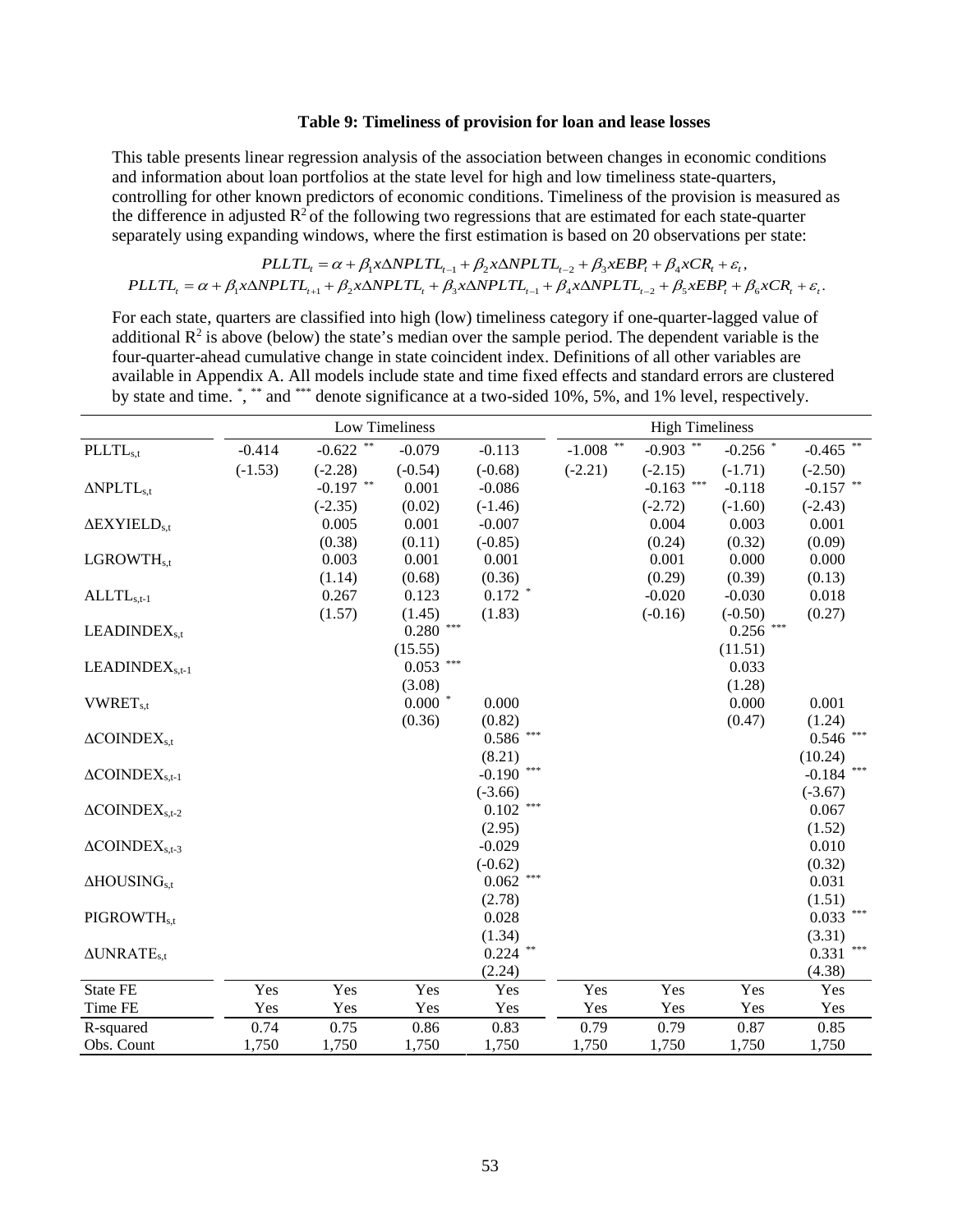### **Table 10: Predicting commuting zone-level unemployment using loan portfolio information**

This table presents summary statistics (Panel A) and estimates from linear regression analysis of the association between changes in unemployment rates and loan portfolio information (Panel B) at the commuting zone level for the 1994:Q1-2013:Q4 period. Commuting zones (CZ) are defined based on the Department of Agriculture's definition in 2000. CZ-level aggregates of accounting items are calculated as the sum of values for all banks operating in a given CZ in a quarter. For banks that operate in more than one CZ, each item is weighted by the percentage of the bank's operations in the given CZ, where percentage of operations is measured using summary of deposits data. Definitions of all variables are available in Appendix A. All models include CZ and time fixed effects and standard errors are clustered by CZ and time. \*, \*\*, and \*\*\* denote significance at a two-sided 10%, 5% and 1% level, respectively.

#### **Panel A: Summary statistics**

|                                   | Obs. Count | Mean     | St. Dev | 25%      | 50%      | 75%   |
|-----------------------------------|------------|----------|---------|----------|----------|-------|
| $\n  PLLTLcz.t\n$                 | 52,912     | 0.168    | 0.215   | 0.060    | 0.102    | 0.189 |
| $\triangle$ NPLTL <sub>cz.t</sub> | 52,912     | 0.026    | 0.342   | $-0.098$ | $-0.002$ | 0.108 |
| $\Delta$ EXYIELD <sub>cz.t</sub>  | 52,912     | $-0.067$ | 1.010   | $-0.463$ | $-0.011$ | 0.485 |
| LGROWTH <sub>cz.t</sub>           | 52,912     | 1.478    | 5.633   | $-0.295$ | 1.632    | 3.466 |
| $ALLTL_{cz.t-1}$                  | 52,912     | 1.643    | 0.609   | 1.301    | 1.499    | 1.823 |
| $\Delta UNRATE_{cz.t.t+4}$        | 52,912     | 0.015    | 0.316   | $-0.149$ | $-0.023$ | 0.128 |

#### **Panel B: Linear regression analysis**

|                                  |        |                 | $\triangle UNRATE_{cz,t,t+4}$ |
|----------------------------------|--------|-----------------|-------------------------------|
|                                  | Pred.  | (1)             | (2)                           |
| <b>PLLTL</b> <sub>cz.t</sub>     | $^{+}$ | *<br>0.039      | **<br>0.053                   |
|                                  |        | (1.72)          | (2.51)                        |
| $\Delta$ NPLTL <sub>cz,t</sub>   | $^{+}$ | ***<br>0.028    | ***<br>0.033                  |
|                                  |        | (3.59)          | (3.98)                        |
| $\Delta$ EXYIELD <sub>cz.t</sub> | $+$    | 0.001           | 0.001                         |
|                                  |        | (0.40)          | (0.39)                        |
| LGROWTH <sub>cz.t</sub>          |        | 0.000           | 0.000                         |
|                                  |        | $(-0.86)$       | $(-1.18)$                     |
| $ALLTL_{cz,t-1}$                 |        | ***<br>$-0.031$ | ***<br>$-0.031$               |
|                                  |        | $(-3.93)$       | $(-3.89)$                     |
| $\triangle UNRATE_{cz,t-4,t}$    |        |                 | ***<br>$-0.125$               |
|                                  |        |                 | $(-4.07)$                     |
| Time FE                          |        | Yes             | Yes                           |
| CZ FE                            |        | Yes             | Yes                           |
| R-squared                        |        | 0.50            | 0.51                          |
| Obs. Count                       |        | 52,912          | 52,912                        |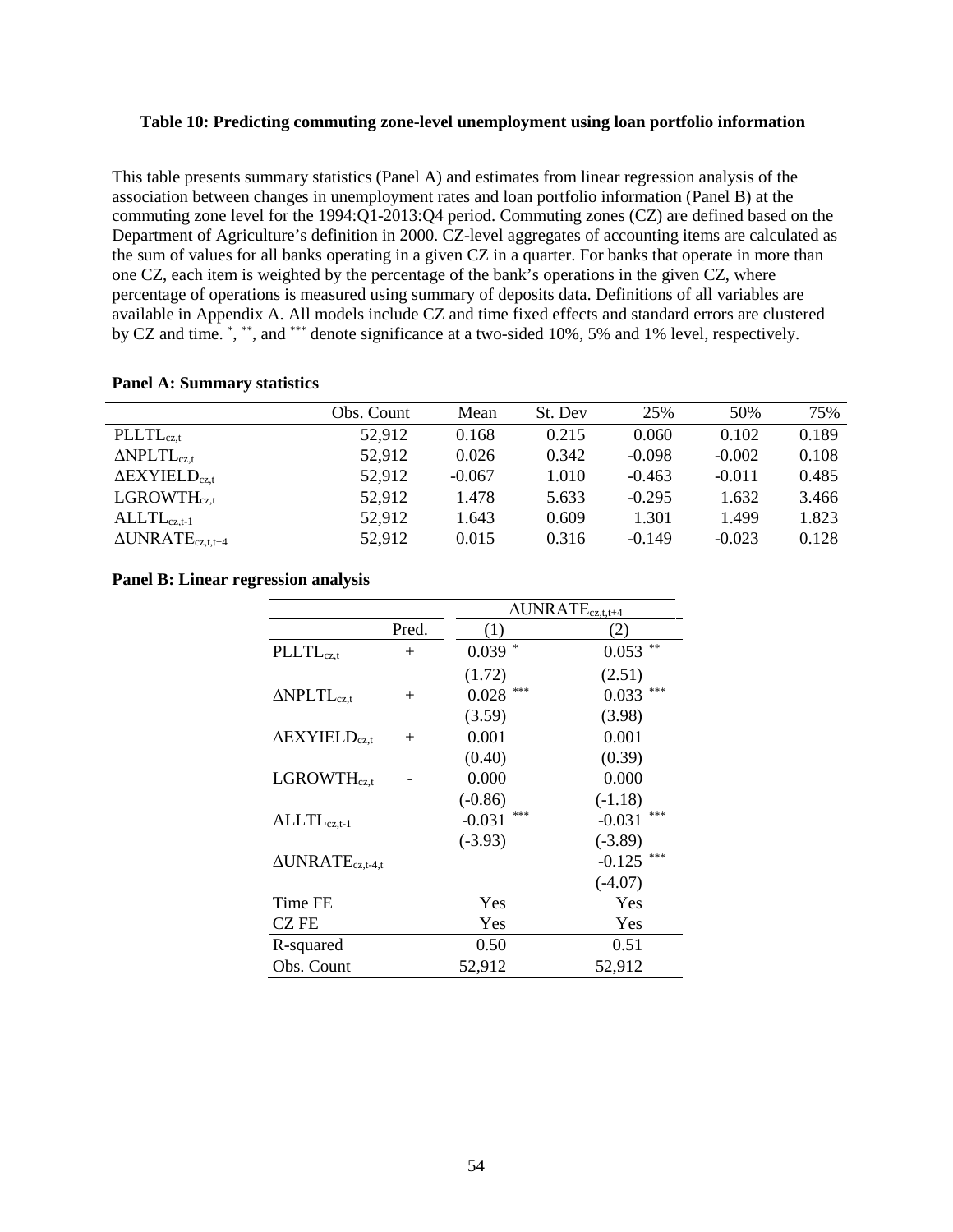**Figure 1: Disparities in state economic conditions**



**Panel A: Changes in the state coincident indexes between June and September 2005**

**Panel B: Changes in the state coincident indexes between June and September 2008**